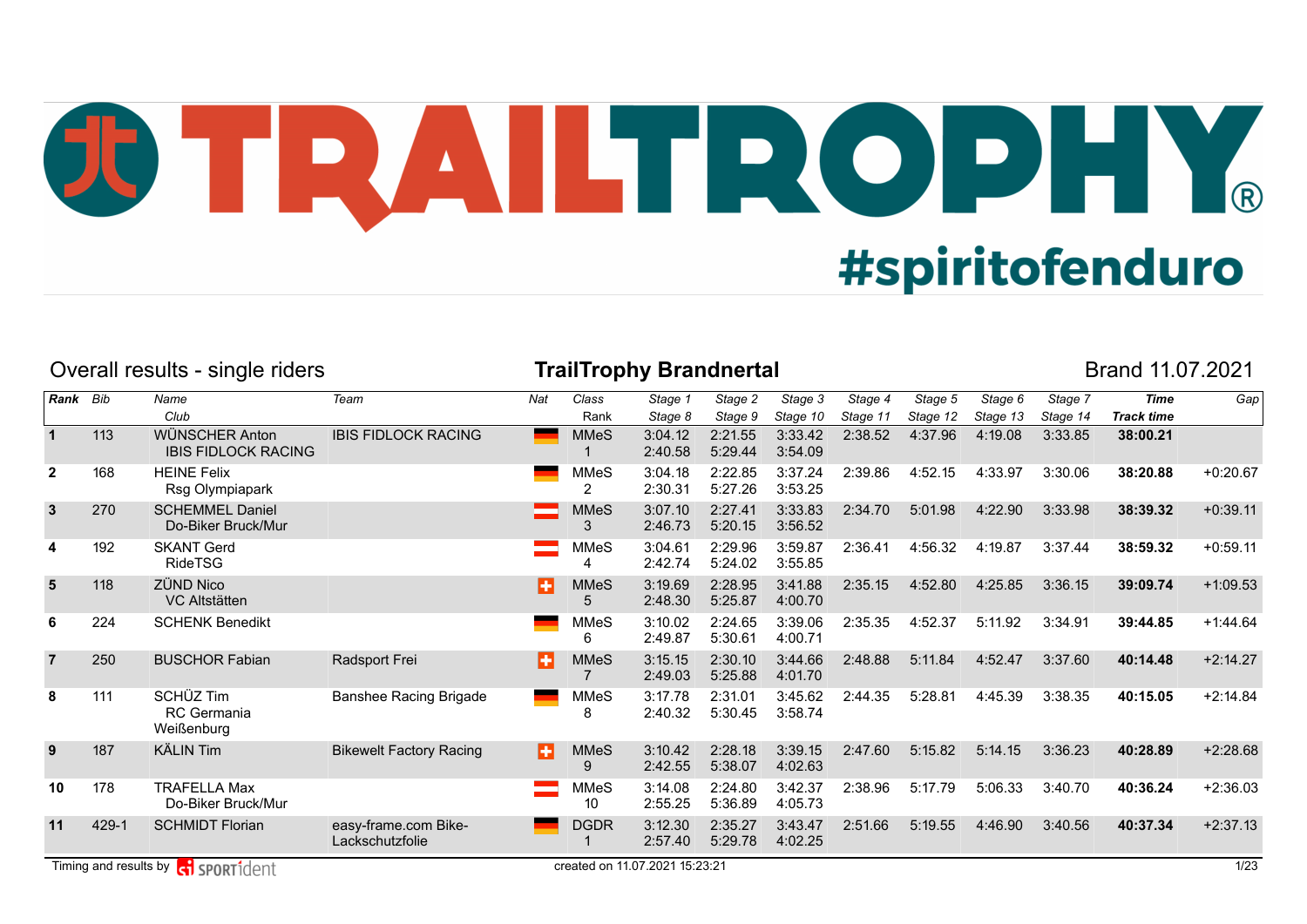|          |         | Overall results - single riders                                      |                                         |              |                                  | TrailTrophy Brandnertal |                    |                     |                     |                     |                     |                     | Brand 11.07.2021                 |            |
|----------|---------|----------------------------------------------------------------------|-----------------------------------------|--------------|----------------------------------|-------------------------|--------------------|---------------------|---------------------|---------------------|---------------------|---------------------|----------------------------------|------------|
| Rank Bib |         | Name<br>Club                                                         | Team                                    | Nat          | Class<br>Rank                    | Stage 1<br>Stage 8      | Stage 2<br>Stage 9 | Stage 3<br>Stage 10 | Stage 4<br>Stage 11 | Stage 5<br>Stage 12 | Stage 6<br>Stage 13 | Stage 7<br>Stage 14 | <b>Time</b><br><b>Track time</b> | Gap        |
| 12       | 102     | <b>VOGT Daniel</b><br>SC Urach/ Vogts bike n<br>ride                 | Vogt's bike n ride racing               | <b>State</b> | MMaS<br>1                        | 3:13.34<br>2:56.94      | 2:31.18<br>5:35.52 | 3:50.48<br>4:01.55  | 2:47.31             | 5:19.39             | 4:47.79             | 3:40.29             | 40:40.56                         | $+2:40.35$ |
| 13       | 93      | <b>KÖSTLER Andreas</b><br><b>Maxxis</b>                              |                                         |              | MMgP<br>$\mathbf{1}$             | 3:11.46<br>2:42.50      | 2:32.30<br>5:44.72 | 3:45.98<br>4:03.21  | 2:41.91             | 5:05.53             | 5:17.07             | 3:43.91             | 40:41.48                         | $+2:41.27$ |
| 14       | 141     | <b>RIEKER Maximilian</b><br><b>TSV Niederstaufen</b>                 |                                         |              | <b>MMeS</b><br>11                | 3:10.88<br>2:44.18      | 2:31.59<br>5:36.27 | 3:52.29<br>3:57.92  | 2:43.72             | 5:28.23             | 5:04.56             | 3:39.62             | 40:43.01                         | $+2:42.80$ |
| 15       | 429-2   | <b>KÜHN Oliver</b>                                                   | easy-frame.com Bike-<br>Lackschutzfolie |              | <b>DGDR</b><br>2                 | 3:24.11<br>2:52.72      | 2:37.01<br>5:30.88 | 3:43.48<br>4:03.33  | 2:51.28             | 5:21.53             | 4:44.35             | 3:40.54             | 40:47.43                         | $+2:47.22$ |
| 16       | 20      | STÖRI Mischel                                                        | <b>Giant Swiss Team</b>                 | в            | <b>MMeS</b><br>$12 \overline{ }$ | 3:13.08<br>2:58.03      | 2:26.15<br>5:39.40 | 3:46.96<br>4:03.40  | 2:53.93             | 5:20.44             | 4:57.27             | 3:40.60             | 40:51.62                         | $+2:51.41$ |
| 17       | 73      | <b>KLEINDIENST Andre</b><br>Whyte bikes racing<br>Team               |                                         |              | <b>MMaS</b><br>2                 | 3:16.97<br>2:51.83      | 2:36.87<br>5:44.03 | 3:55.38<br>4:07.24  | 2:39.79             | 5:22.82             | 4:31.19             | 3:51.60             | 40:54.00                         | $+2:53.79$ |
| 18       | 292     | <b>GAMPERL David</b>                                                 | Maxxis                                  |              | MMgP<br>$\overline{2}$           | 3:21.33<br>2:47.00      | 2:35.52<br>5:58.55 | 4:00.51<br>4:02.77  | 2:44.48             | 5:10.50             | 4:47.00             | 3:41.56             | 41:05.82                         | $+3:05.61$ |
| 19       | 58      | <b>ADAM Valentin</b>                                                 |                                         |              | <b>MMeS</b><br>13                | 3:21.84<br>2:55.02      | 2:32.75<br>5:39.10 | 3:52.52<br>4:04.13  | 2:54.65             | 5:23.42             | 4:51.75             | 3:41.96             | 41:14.87                         | $+3:14.66$ |
| 20       | 119     | <b>HERTERICH Tobias</b><br>Montagsbiker                              |                                         |              | <b>MMeS</b><br>14                | 3:15.38<br>2:51.16      | 2:32.93<br>5:40.85 | 3:47.76<br>4:07.73  | 2:52.48             | 5:25.63             | 4:58.61             | 3:44.33             | 41:15.99                         | $+3:15.78$ |
| 21       | 170     | HATERD Wilfred Van de<br><b>GIANT Germany</b><br><b>Offroad Team</b> |                                         |              | <b>MSMS</b><br>$\mathbf 1$       | 3:14.08<br>3:02.07      | 2:35.55<br>5:42.38 | 3:44.02<br>4:05.50  | 2:59.52             | 5:33.05             | 4:38.17             | 3:45.10             | 41:16.00                         | $+3:15.79$ |
| 22       | 148     | <b>EUBA Dominik</b>                                                  |                                         |              | <b>MMeS</b><br>15                | 3:20.70<br>2:45.42      | 2:32.28<br>5:54.70 | 3:56.86<br>4:05.85  | 2:48.55             | 5:17.79             | 4:53.50             | 3:44.12             | 41:16.39                         | $+3:16.18$ |
| 23       | $397-1$ | <b>KAEGI Martin</b><br>Velobude                                      | Velobude                                | П            | <b>DMeM</b><br>$\mathbf{1}$      | 3:18.35<br>2:51.96      | 2:36.23<br>5:42.88 | 3:50.66<br>4:06.53  | 2:55.48             | 5:19.47             | 4:56.85             | 3:45.49             | 41:22.65                         | $+3:22.44$ |
| 24       | 135     | <b>FUCHS Peter</b><br>Schneelaufverein<br>Ravensburg                 | <b>Bois Bois Bois</b>                   |              | <b>MMeS</b><br>16                | 3:15.77<br>3:26.65      | 2:31.28<br>5:33.40 | 3:46.86<br>3:55.82  | 2:48.75             | 5:29.43             | 5:07.83             | 3:36.57             | 41:23.99                         | $+3:23.78$ |
| 25       | 99      | <b>STARK Philipp</b><br>Mountainbike Verein<br>Freiburg              |                                         |              | <b>MMeS</b><br>17                | 3:27.17<br>2:50.55      | 2:37.45<br>5:51.82 | 3:57.25<br>4:07.17  | 2:50.10             | 5:12.75             | 4:53.35             | 3:51.40             | 41:34.49                         | $+3:34.28$ |
| 26       | 249     | <b>ENDER Sandro</b>                                                  | Radsport Frei                           | ÷            | <b>MMeS</b><br>18                | 3:21.72<br>2:56.66      | 2:35.65<br>5:37.01 | 3:48.18<br>4:07.04  | 2:53.38             | 5:32.28             | 4:57.87             | 3:51.39             | 41:38.61                         | $+3:38.40$ |
| 27       | 98      | <b>SEEBER Luca</b>                                                   |                                         |              | <b>MMeS</b><br>19                | 3:19.67<br>2:46.36      | 2:30.00<br>5:36.19 | 3:45.93<br>4:04.10  | 2:44.22             | 6:09.03             | 5:11.88             | 3:41.25             | 41:40.31                         | $+3:40.10$ |
| 28       | 405-1   | <b>ROTHENBACH Chris</b><br>1.rsv.forchheim                           | Team MAXXIS                             |              | <b>DMeM</b><br>$\overline{2}$    | 3:18.04<br>2:58.58      | 2:32.85<br>5:50.56 | 3:48.37<br>4:04.79  | 2:47.20             | 5:36.43             | 5:10.65             | 3:41.21             | 41:42.84                         | $+3:42.63$ |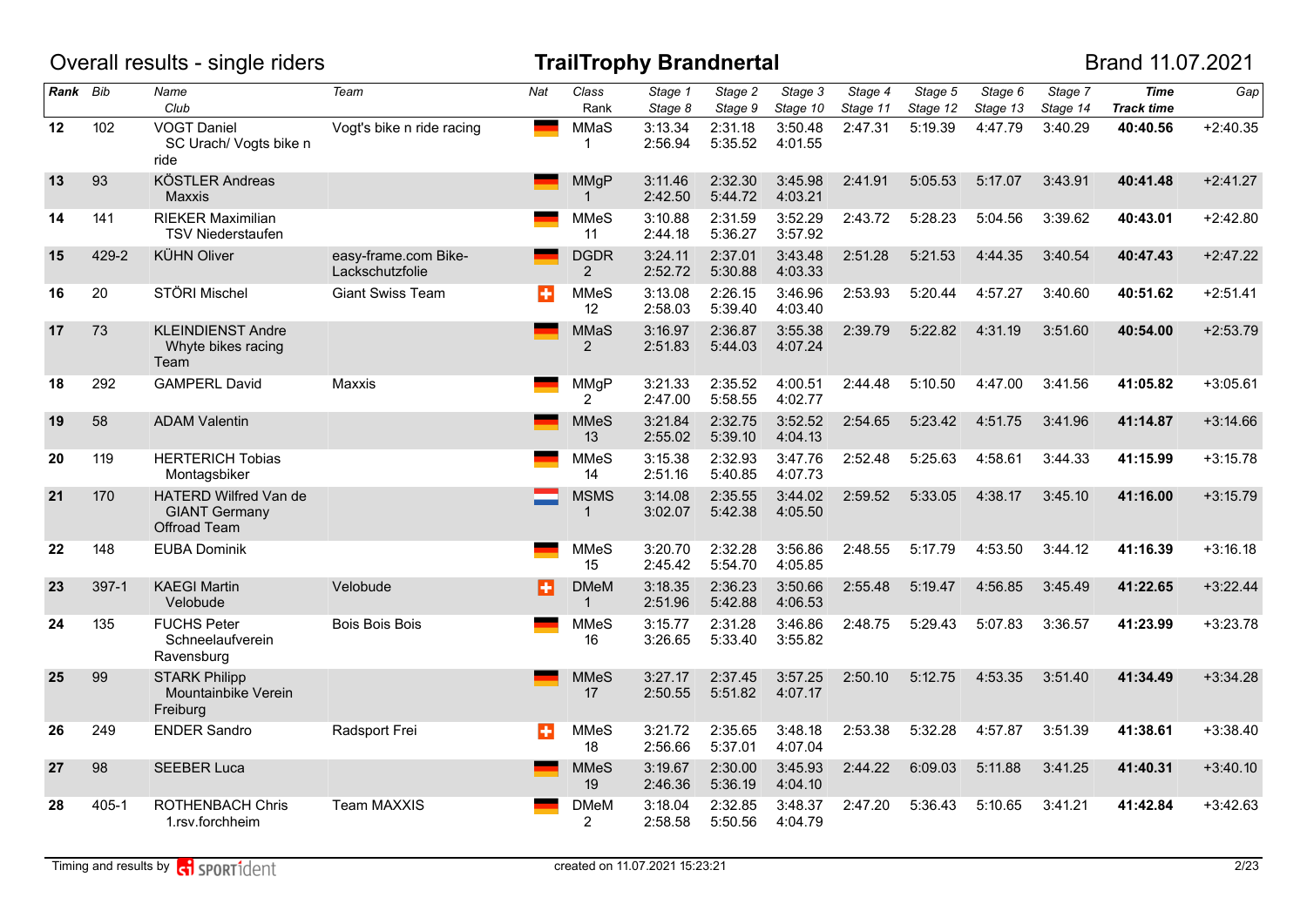|          |              | Overall results - single riders                                  |                               |     |                               | <b>TrailTrophy Brandnertal</b> |                    |                     |                     |                     |                     |                     | Brand 11.07.2021                 |            |
|----------|--------------|------------------------------------------------------------------|-------------------------------|-----|-------------------------------|--------------------------------|--------------------|---------------------|---------------------|---------------------|---------------------|---------------------|----------------------------------|------------|
| Rank Bib |              | Name<br>Club                                                     | Team                          | Nat | Class<br>Rank                 | Stage 1<br>Stage 8             | Stage 2<br>Stage 9 | Stage 3<br>Stage 10 | Stage 4<br>Stage 11 | Stage 5<br>Stage 12 | Stage 6<br>Stage 13 | Stage 7<br>Stage 14 | <b>Time</b><br><b>Track time</b> | Gap        |
| 29       | 189          | <b>BUCHER Renato</b><br>Urbikers.ch                              |                               | Ð   | <b>MMeS</b><br>20             | 3:17.68<br>3:00.90             | 2:41.68<br>5:48.88 | 3:50.96<br>4:14.50  | 2:48.45             | 5:20.69             | 4:49.85             | 3:50.03             | 41:43.41                         | $+3:43.20$ |
| 30       | 179          | SAX Christoph                                                    |                               |     | <b>MMeS</b><br>21             | 3:17.68<br>2:58.22             | 2:31.26<br>5:41.46 | 3:48.98<br>4:05.10  | 2:51.57             | 5:35.10             | 5:15.96             | 3:46.05             | 41:47.69                         | $+3:47.48$ |
| 31       | $\mathbf{1}$ | <b>KULIKE Florian</b><br><b>Banshee Racing</b><br><b>Brigade</b> | <b>Banshee Racing Brigade</b> |     | <b>MMeS</b><br>22             | 3:12.80<br>2:56.76             | 2:32.04<br>6:03.28 | 3:44.56<br>4:11.52  | 2:50.46             | 5:41.46             | 5:04.83             | 3:42.32             | 41:55.13                         | $+3:54.92$ |
| 32       | 14           | <b>KUMPF Davin</b><br><b>Dirt Stylers</b>                        | Abfahrts Athleten             |     | <b>MMeS</b><br>23             | 3:18.44<br>3:11.83             | 2:33.13<br>5:34.24 | 3:44.56<br>4:05.82  | 3:07.54             | 5:30.32             | 5:17.95             | 3:35.77             | 41:56.43                         | $+3:56.22$ |
| 33       | 223          | <b>LEHMANN Florian</b><br><b>Team Fahrrad</b><br>Eberhardt       | <b>Team Fahrrad Eberhardt</b> |     | <b>MMeS</b><br>24             | 3:19.70<br>2:48.16             | 2:30.30<br>5:57.82 | 3:48.12<br>4:07.27  | 2:53.39             | 5:29.93             | 5:34.34             | 3:36.07             | 42:02.77                         | $+4:02.56$ |
| 34       | 278          | <b>SCHULER Roman</b><br>S+SC Alpthal                             |                               | ÷   | <b>MMeS</b><br>25             | 3:24.32<br>3:02.35             | 2:32.08<br>5:41.54 | 3:45.33<br>4:03.12  | 2:49.01             | 5:40.85             | 5:37.21             | 3:41.15             | 42:12.42                         | $+4:12.21$ |
| 35       | 76           | <b>ERTLE Max</b><br>MTB Freiburg e.V.                            | Deuter/LocalOuterwear         |     | <b>MMeS</b><br>26             | 3:26.80<br>3:10.68             | 2:35.23<br>5:46.29 | 3:54.13<br>4:12.00  | 2:56.77             | 5:16.00             | 5:16.93             | 3:38.14             | 42:12.61                         | $+4:12.40$ |
| 36       | 266          | <b>MAIERHOFER Cri</b><br>Team dorrong                            |                               |     | <b>MSMS</b><br>$\overline{2}$ | 3:24.84<br>3:01.95             | 2:35.22<br>5:52.78 | 3:53.73<br>4:08.05  | 2:51.72             | 5:42.19             | 5:02.61             | 3:45.83             | 42:17.28                         | $+4:17.07$ |
| 37       | 166          | <b>FRICKE Luca</b>                                               |                               |     | <b>MMeS</b><br>27             | 3:26.06<br>2:55.12             | 2:46.30<br>5:37.60 | 3:49.40<br>4:05.85  | 2:49.60             | 5:48.40             | 5:18.94             | 3:47.19             | 42:23.92                         | $+4:23.71$ |
| 38       | 52           | <b>FELING Marius</b><br>GravityPilots                            |                               |     | <b>MMeS</b><br>28             | 3:18.13<br>3:02.18             | 2:36.50<br>5:33.70 | 3:46.20<br>4:10.05  | 3:19.32             | 5:38.52             | 5:23.07             | 3:42.75             | 42:27.48                         | $+4:27.27$ |
| 39       | 246          | RÖLLI Simon                                                      |                               | Ð   | <b>MMeS</b><br>29             | 3:19.73<br>3:10.02             | 2:32.60<br>5:54.15 | 3:47.75<br>4:08.48  | 2:50.87             | 5:31.30             | 5:25.25             | 3:48.00             | 42:30.18                         | $+4:29.97$ |
| 40       | 142          | <b>BRAUCHLI Yannick</b><br>RMV Chur                              |                               | ÷   | <b>MMeS</b><br>30             | 3:31.15<br>2:51.79             | 2:37.57<br>5:44.60 | 3:51.68<br>4:11.71  | 2:51.63             | 5:50.00             | 5:13.10             | 3:48.57             | 42:31.01                         | $+4:30.80$ |
| 41       | 229          | <b>SEEMANN Lars</b><br>RSV-Schwenningen                          |                               |     | <b>MMeS</b><br>31             | 3:30.07<br>3:00.13             | 2:36.70<br>5:58.82 | 3:53.65<br>4:10.30  | 2:50.21             | 5:43.30             | 5:06.81             | 3:40.35             | 42:32.89                         | +4:32.68   |
| 42       | 84           | <b>NEUHAUS Tobias</b>                                            | Scuderia Cravallo             | Ы   | <b>MMeS</b><br>32             | 3:24.55<br>3:03.40             | 2:43.23<br>5:31.38 | 3:44.90<br>4:13.23  | 2:54.40             | 5:52.02             | 5:19.38             | 3:49.75             | 42:34.46                         | $+4:34.25$ |
| 43       | 190          | <b>ARNOLD Iwan</b><br><b>Radsport Altdorf</b>                    |                               | в   | <b>MSMS</b><br>3              | 3:20.67<br>2:55.43             | 2:40.00<br>5:50.32 | 3:51.65<br>4:19.05  | 2:55.30             | 5:37.36             | 5:16.60             | 3:49.71             | 42:36.34                         | $+4:36.13$ |
| 44       | 132          | <b>HELMSTEDT Sascha</b><br><b>Bad Bikers MTB Sport</b><br>e.V.   | Harzcore                      |     | MMaS<br>3                     | 3:23.12<br>3:16.52             | 2:34.16<br>5:46.10 | 4:00.95<br>4:07.83  | 2:52.60             | 5:44.91             | 5:08.90             | 3:46.05             | 42:38.84                         | +4:38.63   |
| 45       | $391-1$      | <b>BENNER Sam</b><br>Ski & Freizeit Betzdorf<br>e.v              | <b>Stanz Factory Team</b>     |     | <b>DMeM</b><br>3              | 3:22.06<br>3:02.00             | 2:37.88<br>5:50.53 | 3:51.15<br>4:11.45  | 2:56.72             | 5:31.42             | 5:36.98             | 3:48.02             | 42:46.19                         | $+4:45.98$ |
| 46       | 40           | <b>SCHINKE Marcel</b><br>RSV 2002 Eisenach                       | Hibike Gravity Team           |     | MMaS<br>4                     | 3:21.80<br>2:55.18             | 2:35.28<br>5:51.86 | 4:04.90<br>4:15.55  | 2:56.10             | 5:49.75             | 5:02.40             | 4:01.35             | 42:52.20                         | +4:51.99   |
|          |              | Timing and results by <b>c</b> i sportident                      |                               |     |                               | created on 11.07.2021 15:23:21 |                    |                     |                     |                     |                     |                     |                                  | 3/23       |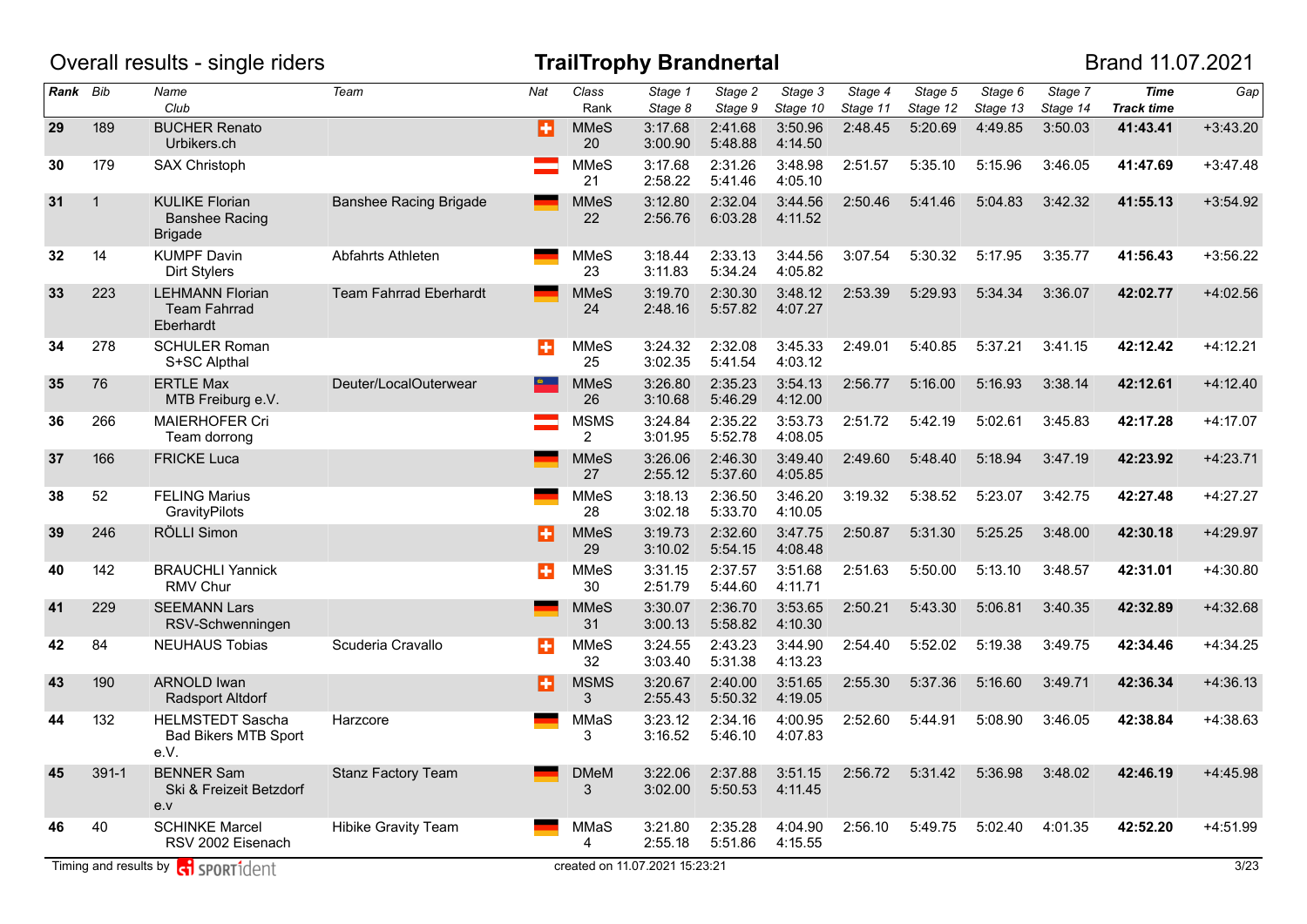|          |           | Overall results - single riders                               |                           |           |                        | <b>TrailTrophy Brandnertal</b> |                                 |                     |                                           |                     |                     |                     | Brand 11.07.2021                 |            |
|----------|-----------|---------------------------------------------------------------|---------------------------|-----------|------------------------|--------------------------------|---------------------------------|---------------------|-------------------------------------------|---------------------|---------------------|---------------------|----------------------------------|------------|
| Rank Bib |           | Name<br>Club                                                  | Team                      | Nat       | Class<br>Rank          | Stage 1<br>Stage 8             | $\overline{Stage}$ 2<br>Stage 9 | Stage 3<br>Stage 10 | $\overline{\mathsf{Stage}}$ 4<br>Stage 11 | Stage 5<br>Stage 12 | Stage 6<br>Stage 13 | Stage 7<br>Stage 14 | <b>Time</b><br><b>Track time</b> | Gap        |
| 47       | 19        | <b>MAYER David</b>                                            |                           |           | MMaS<br>5              | 3:22.57<br>3:25.32             | 2:33.66<br>5:49.95              | 3:50.95<br>4:08.98  | 2:50.15                                   | 5:31.28             | 5:33.54             | 3:49.75             | 42:53.45                         | $+4:53.24$ |
| 48       | 68        | <b>PARGMANN Urs</b><br><b>ION / Transition Bikes</b>          |                           | $\div$    | MMaS<br>6              | 3:25.60<br>3:01.72             | 2:35.13<br>5:54.76              | 3:55.39<br>4:07.50  | 2:54.47                                   | 5:55.33             | 5:22.25             | 3:45.79             | 42:54.54                         | $+4:54.33$ |
| 49       | 248       | <b>LEONHARDT Tobias</b><br>Freeridefactory.com                |                           |           | <b>MSMS</b><br>4       | 3:20.09<br>3:06.07             | 2:37.14<br>5:44.17              | 4:38.82<br>4:13.42  | 2:52.45                                   | 5:39.20             | 4:55.81             | 3:53.27             | 42:58.92                         | $+4:58.71$ |
| 50       | $421 - 1$ | KÖNIGSMAYR Stefan                                             | Nur ned hudeln            |           | <b>DMeM</b><br>4       | 3:27.73<br>2:54.93             | 2:41.34<br>5:52.18              | 4:00.31<br>4:10.29  | 2:41.63                                   | 5:23.93             | 5:10.71             | 3:44.10             | 43:01.85                         | $+5:01.64$ |
| 51       | $405 - 2$ | <b>MAAG Paul</b><br>Mtbsiegerland. Ev                         | <b>Team MAXXIS</b>        |           | <b>DMeM</b><br>5       | 3:20.60<br>3:04.74             | 2:35.39<br>5:53.55              | 3:49.90<br>4:09.68  | 3:05.00                                   | 6:03.53             | 5:21.31             | 3:45.45             | 43:04.16                         | $+5:03.95$ |
| 52       | 391-2     | <b>HEIDRICH Tom</b><br><b>SC Bad Marienberg</b><br>unnau e.v. | Stanz Factory Team        |           | <b>DMeM</b><br>6       | 3:22.50<br>3:03.18             | 2:38.35<br>5:50.77              | 3:51.90<br>4:12.03  | 2:57.35                                   | 5:48.60             | 5:34.61             | 3:49.03             | 43:08.55                         | $+5:08.34$ |
| 53       | 215       | <b>FADER Fabian</b><br>TV Oberlengenhardt                     |                           |           | <b>MMeS</b><br>33      | 3:21.31<br>5:09.83             | 2:28.34<br>5:36.70              | 3:42.20<br>4:04.77  | 2:43.11                                   | 5:06.27             | 4:42.35             | 4:20.75             | 43:11.21                         | $+5:11.00$ |
| 54       | 255       | <b>STRATMANN Dennis</b><br>Rocky Mountain                     |                           |           | <b>MSMS</b><br>5       | 3:31.85<br>3:11.05             | 2:37.33<br>5:54.03              | 3:51.13<br>4:10.84  | 2:55.86                                   | 5:50.27             | 5:24.20             | 3:48.54             | 43:16.07                         | $+5:15.86$ |
| 55       | 137       | <b>EICHINGER Christoph</b><br>Equipe Velo                     | Royal Bavarian Woodpacker |           | MMaS<br>$\overline{7}$ | 3:24.62<br>3:16.88             | 2:36.95<br>6:01.09              | 4:00.97<br>4:12.37  | 2:56.15                                   | 5:46.54             | 5:14.75             | 3:51.30             | 43:19.57                         | $+5:19.36$ |
| 56       | 91        | STOCKBURGER Robin<br>Mountainbike Freiburg<br>e.V.            |                           |           | <b>MMeS</b><br>34      | 3:34.45<br>2:56.38             | 2:43.18<br>6:05.43              | 4:01.25<br>4:16.83  | 3:01.70                                   | 5:44.32             | 5:11.90             | 3:52.43             | 43:29.53                         | $+5:29.32$ |
| 57       | 59        | <b>SKARUPA Mark</b>                                           |                           | $\bullet$ | <b>MMeS</b><br>35      | 3:34.90<br>3:08.20             | 2:41.87<br>5:47.40              | 3:52.11<br>4:11.97  | 3:09.52                                   | 5:57.40             | 5:24.00             | 3:46.29             | 43:30.52                         | $+5:30.31$ |
| 58       | 230       | <b>DEJAGER Michael</b>                                        |                           |           | <b>MMeS</b><br>36      | 3:38.55<br>3:24.68             | 2:35.77<br>6:26.15              | 3:52.13<br>4:17.67  | 2:56.15                                   | 5:26.65             | 5:09.02             | 3:46.69             | 43:31.31                         | $+5:31.10$ |
| 59       | 172       | <b>SIMMEN Mark</b><br>Freerideconnection<br>Luzern            |                           | E         | <b>MMeS</b><br>37      | 3:34.07<br>3:17.92             | 2:41.19<br>5:41.86              | 3:50.30<br>4:12.56  | 3:07.94                                   | 5:58.70             | 5:21.11             | 3:47.53             | 43:31.36                         | $+5:31.15$ |
| 60       | 397-2     | <b>HESS Oliver</b>                                            | Velobude                  | ÷         | <b>DMeM</b><br>7       | 3:25.89<br>3:11.41             | 2:42.31<br>6:05.65              | 3:58.47<br>4:11.58  | 3:02.08                                   | 5:43.73             | 5:23.80             | 3:50.10             | 43:35.02                         | $+5:34.81$ |
| 61       | 123       | <b>KOPP Markus</b>                                            |                           |           | <b>MMeS</b><br>38      | 3:42.98<br>3:05.92             | 2:40.97<br>5:55.80              | 3:55.10<br>4:06.78  | 2:59.80                                   | 5:56.90             | 5:32.68             | 3:44.38             | 43:39.61                         | $+5:39.40$ |
| 62       | 122       | <b>HARTMANN Jörg</b>                                          |                           |           | MMaS<br>8              | 3:26.30<br>3:32.43             | 2:37.50<br>5:56.75              | 3:52.50<br>4:12.22  | 2:56.25                                   | 5:50.05             | 5:28.46             | 3:49.22             | 43:42.74                         | $+5:42.53$ |
| 63       | 15        | LINDENBORN Benjamin                                           | Rockmytrail               |           | <b>MMeS</b><br>39      | 3:28.62<br>2:55.13             | 2:35.36<br>5:49.11              | 4:03.42<br>4:07.50  | 3:09.69                                   | 6:23.85             | 5:23.19             | 3:49.85             | 43:43.52                         | $+5:43.31$ |
| 64       | $424 - 1$ | <b>FREIHEIT Max</b><br>Team_Fahrbar                           | Fahrbar                   |           | <b>DMxX</b><br>1       | 3:49.16<br>3:06.88             | 2:50.50<br>5:43.90              | 4:03.95<br>4:14.48  | 3:03.27                                   | 5:37.84             | 5:20.62             | 3:52.35             | 43:44.61                         | $+5:44.40$ |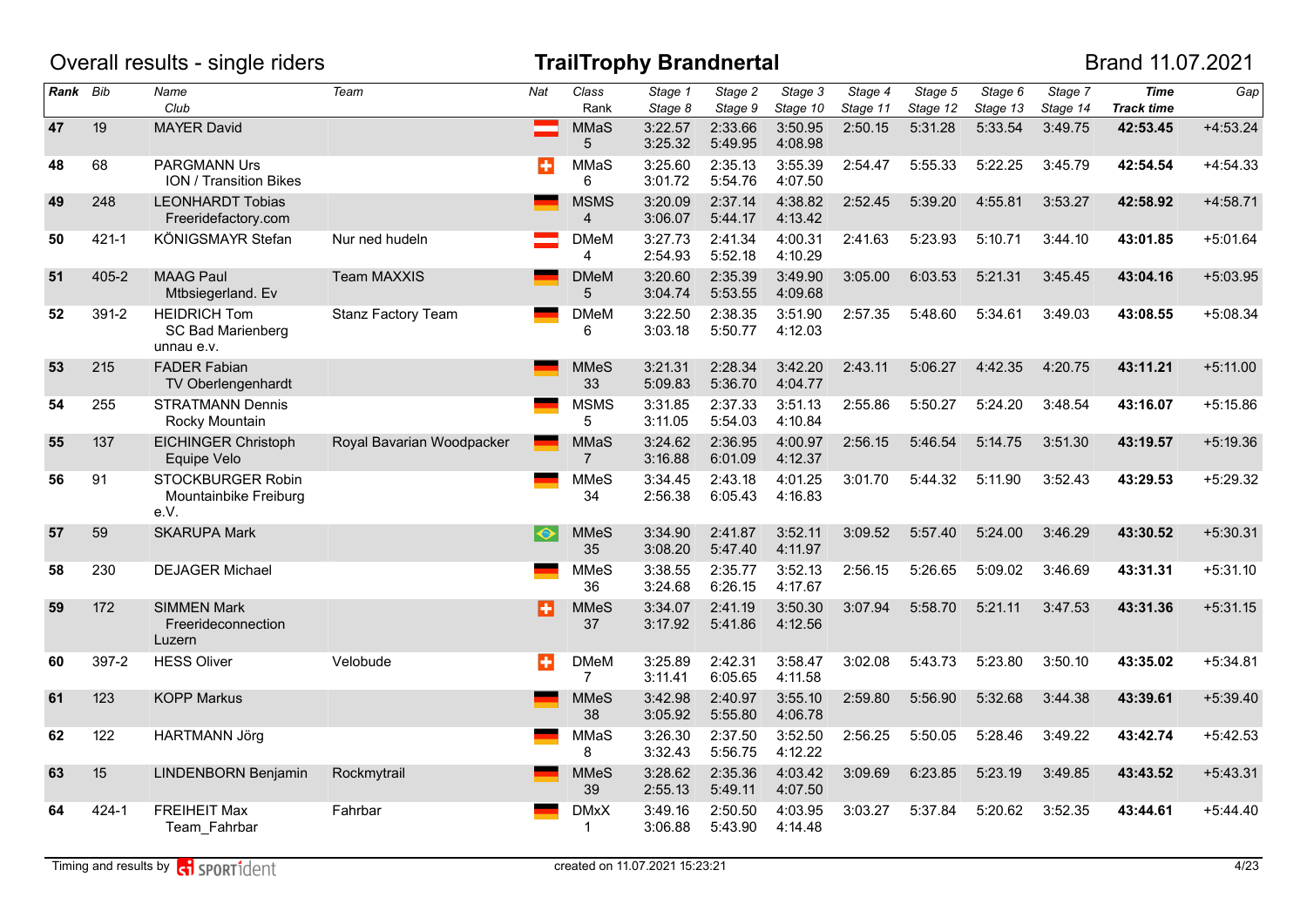|          |                 | Overall results - single riders                                                |                      |     |                         | <b>TrailTrophy Brandnertal</b> |                    |                     |                     |                     |                     |                     | Brand 11.07.2021                 |            |
|----------|-----------------|--------------------------------------------------------------------------------|----------------------|-----|-------------------------|--------------------------------|--------------------|---------------------|---------------------|---------------------|---------------------|---------------------|----------------------------------|------------|
| Rank Bib |                 | Name<br>Club                                                                   | Team                 | Nat | Class<br>Rank           | Stage 1<br>Stage 8             | Stage 2<br>Stage 9 | Stage 3<br>Stage 10 | Stage 4<br>Stage 11 | Stage 5<br>Stage 12 | Stage 6<br>Stage 13 | Stage 7<br>Stage 14 | <b>Time</b><br><b>Track time</b> | Gap        |
| 65       | 51              | <b>FELING Johannes</b><br>Gravity Pilots e.V.                                  |                      |     | <b>MMeS</b><br>40       | 3:24.17<br>3:01.65             | 2:33.75<br>5:40.70 | 3:55.05<br>4:13.25  | 3:15.04             | 6:06.83             | 5:56.15             | 3:46.10             | 43:57.67                         | $+5:57.46$ |
| 66       | 10 <sup>°</sup> | <b>BECKERBAUER Armin</b>                                                       |                      | ÷   | <b>MMeS</b><br>41       | 3:23.41<br>3:27.62             | 2:41.77<br>5:33.89 | 3:45.92<br>4:11.80  | 3:04.20             | 6:12.53             | 5:57.13             | 3:49.97             | 44:03.99                         | $+6:03.78$ |
| 67       | 106             | <b>FEUCHT Daniel</b><br>Bikepark Rüti                                          | <b>Bikepark Rüti</b> | B   | <b>MMeS</b><br>42       | 3:43.33<br>2:54.66             | 2:43.20<br>6:24.82 | 4:05.22<br>4:18.91  | 3:05.33             | 5:39.15             | 5:20.75             | 3:55.73             | 44:10.48                         | $+6:10.27$ |
| 68       | 104             | <b>HERBST Wilhelm</b>                                                          |                      |     | <b>MMeS</b><br>43       | 3:44.45<br>3:09.43             | 2:44.43<br>5:55.81 | 3:59.72<br>4:11.83  | 3:19.05             | 5:55.67             | 5:16.55             | 3:55.22             | 44:10.61                         | $+6:10.40$ |
| 69       | 5               | KATZENMEYER Jonas                                                              |                      |     | <b>MMeS</b><br>44       | 3:17.60<br>3:23.23             | 2:46.33<br>5:39.96 | 3:50.41<br>4:09.08  | 2:58.18             | 6:07.85             | 6:14.25             | 3:50.05             | 44:13.57                         | $+6:13.36$ |
| 70       | 72              | <b>JAKUBOWSKI Maximilian</b><br>Banshee Racing<br>Brigade / BSC<br>Tiefenbronn |                      |     | <b>MMeS</b><br>45       | 3:08.10<br>2:49.33             | 2:24.16<br>5:48.94 | 3:39.97<br>4:04.32  | 2:58.00             | 6:34.60             | 7:17.92             | 3:37.26             | 44:15.95                         | $+6:15.74$ |
| 71       | 103             | <b>ECK Gerhard</b><br>Schwarzwald Bike                                         |                      |     | <b>MMaS</b><br>9        | 3:37.93<br>3:23.03             | 2:44.69<br>5:59.52 | 3:53.88<br>4:19.62  | 3:02.51             | 6:07.07             | 5:15.65             | 3:53.22             | 44:18.00                         | $+6:17.79$ |
| 72       | 109             | <b>BÜSSER Benji</b>                                                            |                      | ÷   | MMaS<br>10 <sup>°</sup> | 3:33.31<br>3:14.57             | 2:42.89<br>6:05.10 | 4:01.08<br>4:14.82  | 3:00.95             | 5:55.69             | 5:35.11             | 3:53.67             | 44:18.30                         | $+6:18.09$ |
| 73       | 185             | <b>SPICKERMANN Tim</b><br>MTB Club München e.V.                                | bike-schuppen.de     |     | <b>MMeS</b><br>46       | 3:36.69<br>3:00.87             | 2:38.53<br>6:15.76 | 4:00.50<br>4:14.22  | 2:53.25             | 6:00.65             | 5:46.40             | 3:50.05             | 44:20.44                         | $+6:20.23$ |
| 74       | 175             | <b>FREUDENBERG Philipp</b><br>RoFa-Sport Graz                                  |                      |     | <b>MMeS</b><br>47       | 3:26.82<br>3:53.73             | 2:39.44<br>5:59.15 | 3:52.62<br>4:09.11  | 3:01.85             | 6:01.25             | 5:30.04             | 3:47.20             | 44:20.84                         | $+6:20.63$ |
| 75       | 145             | <b>VALORZI Patrick</b>                                                         |                      |     | <b>MMaS</b><br>11       | 3:34.57<br>3:15.63             | 2:44.90<br>6:02.33 | 3:56.98<br>4:20.27  | 3:02.38             | 5:54.67             | 5:20.65             | 4:04.57             | 44:22.43                         | $+6:22.22$ |
| 76       | 431-2           | DOHERTY Leon                                                                   | ErotikToys           |     | <b>DMeM</b><br>8        | 3:46.45<br>3:00.88             | 2:42.89<br>6:06.87 | 3:56.63<br>4:03.60  | 3:08.10             | 6:07.03             | 5:47.50             | 3:42.92             | 44:23.90                         | $+6:23.69$ |
| 77       | $422 - 1$       | STÜCHER Micha<br>Moustache Enduro<br>Racing                                    | Bratwurstexpress     |     | <b>DMeM</b><br>9        | 3:33.03<br>3:09.95             | 2:42.08<br>6:02.72 | 4:00.65<br>4:21.59  | 3:09.35             | 5:58.53             | 5:26.03             | 3:57.28             | 44:24.43                         | $+6:24.22$ |
| 78       | 415-2           | <b>SCHWENDINGER Gerold</b>                                                     | old school dads      |     | <b>DMeM</b><br>10       | 3:44.72<br>3:17.45             | 2:45.37<br>6:04.73 | 3:59.21<br>4:15.52  | 3:07.38             | 5:49.90             | 5:17.48             | 3:58.68             | 44:25.55                         | $+6:25.34$ |
| 79       | 428-2           | <b>AUTH Michael</b><br>Würzburg Riders e.V.                                    | Bikeparadise         |     | <b>DMeM</b><br>11       | 3:27.75<br>2:59.78             | 2:39.56<br>6:08.74 | 3:57.81<br>4:11.43  | 3:03.92             | 6:00.69             | 6:06.07             | 3:50.70             | 44:29.78                         | $+6:29.57$ |
| 80       | 75              | <b>ULRICH Daniel</b>                                                           |                      |     | <b>MMeS</b><br>48       | 3:30.10<br>3:15.12             | 2:43.08<br>6:06.92 | 4:02.80<br>4:15.47  | 3:05.52             | 6:02.25             | 5:37.29             | 3:53.50             | 44:31.52                         | $+6:31.31$ |
| 81       | 428-1           | <b>GEIL Kevin</b>                                                              | <b>Bikeparadise</b>  |     | <b>DMeM</b><br>12       | 3:27.07<br>2:57.18             | 2:39.60<br>6:08.55 | 3:57.28<br>4:14.21  | 3:03.75             | 5:59.40             | 6:13.94             | 3:53.35             | 44:37.63                         | $+6:37.42$ |
| 82       | 133             | <b>WEIHING Leon</b>                                                            |                      |     | <b>MMeS</b><br>49       | 3:22.75<br>3:23.89             | 2:41.15<br>5:43.35 | 3:48.25<br>4:10.30  | 3:42.27             | 6:21.65             | 5:37.52             | 3:48.30             | 44:38.30                         | $+6:38.09$ |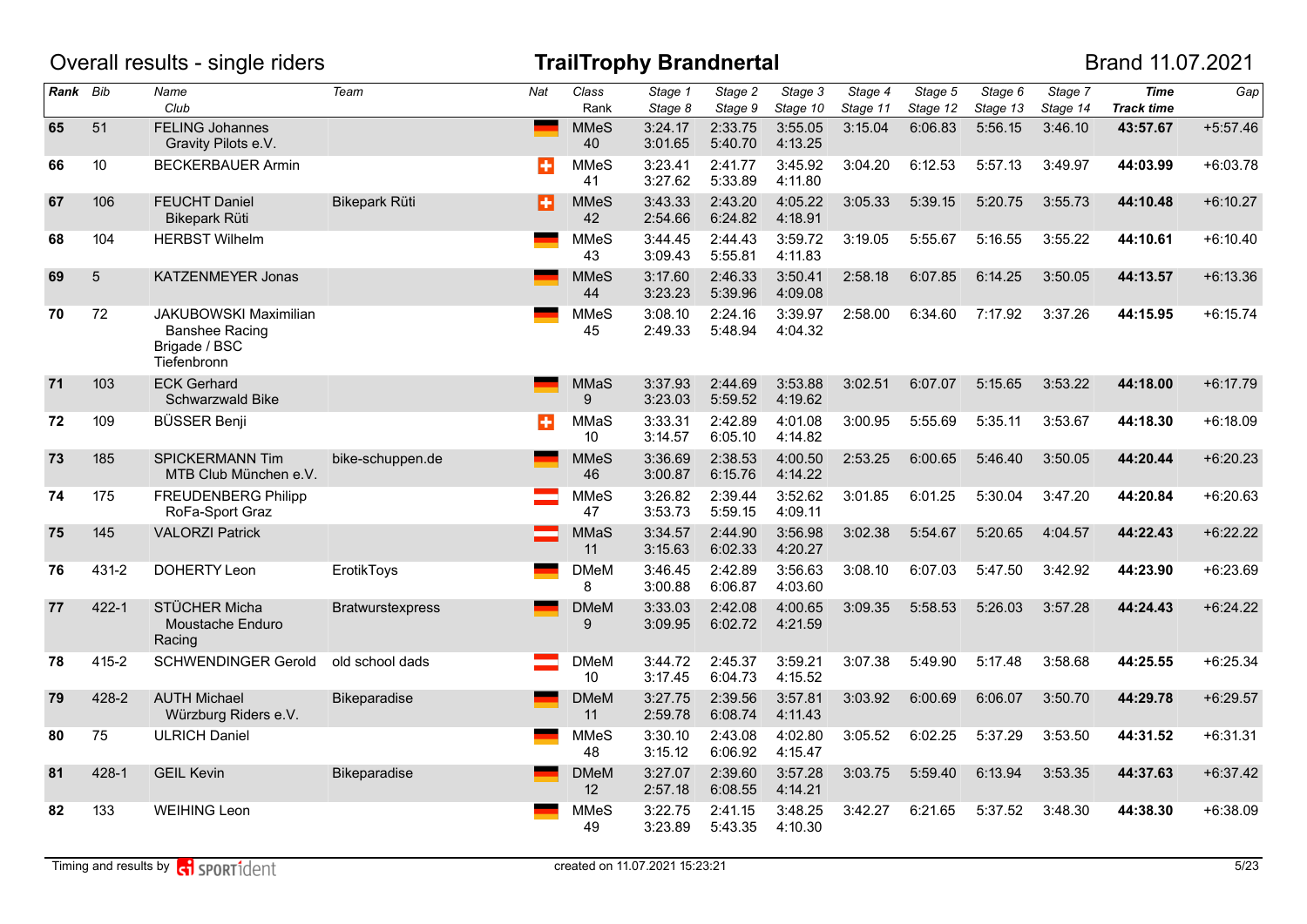|          |                | Overall results - single riders                                          |                                        |     |                               | <b>TrailTrophy Brandnertal</b> |                    |                     |                     |                     |                     |                     | Brand 11.07.2021                 |            |
|----------|----------------|--------------------------------------------------------------------------|----------------------------------------|-----|-------------------------------|--------------------------------|--------------------|---------------------|---------------------|---------------------|---------------------|---------------------|----------------------------------|------------|
| Rank Bib |                | Name<br>Club                                                             | Team                                   | Nat | Class<br>Rank                 | Stage 1<br>Stage 8             | Stage 2<br>Stage 9 | Stage 3<br>Stage 10 | Stage 4<br>Stage 11 | Stage 5<br>Stage 12 | Stage 6<br>Stage 13 | Stage 7<br>Stage 14 | <b>Time</b><br><b>Track time</b> | Gap        |
| 83       | 277            | <b>SCHIFFMACHER Ronald</b>                                               |                                        |     | <b>MMeS</b><br>50             | 3:25.80<br>3:11.16             | 2:39.87<br>5:52.97 | 3:57.35<br>4:07.75  | 3:11.67             | 6:32.70             | 5:47.40             | 3:49.53             | 44:40.83                         | $+6:40.62$ |
| 84       | 183            | <b>GRIMM Frederic</b><br>MTB club München ev.                            | bike-schuppen.de                       |     | <b>MMeS</b><br>51             | 3:28.80<br>3:25.20             | 2:43.77<br>6:09.90 | 3:45.18<br>4:18.98  | 3:05.15             | 6:07.23             | 5:42.19             | 3:54.73             | 44:42.09                         | $+6:41.88$ |
| 85       | 95             | <b>HELD Christopher</b><br>Freeride &<br>Downhillverein Vorarlberg       |                                        |     | <b>MMaS</b><br>12             | 3:30.27<br>2:58.94             | 2:37.27<br>6:06.55 | 4:00.51<br>4:17.23  | 3:22.33             | 6:00.90             | 5:57.41             | 3:51.29             | 44:43.20                         | $+6:42.99$ |
| 86       | 272            | <b>FINKEL Simon</b>                                                      |                                        |     | MMaS<br>13                    | 3:32.32<br>3:18.68             | 2:43.20<br>6:24.95 | 4:10.20<br>4:29.22  | 3:07.33             | 5:44.60             | 5:16.06             | 3:59.87             | 44:53.74                         | $+6:53.53$ |
| 87       | 36             | <b>GLANZ Reiner</b><br><b>BC Stattegg</b>                                |                                        |     | <b>MMaS</b><br>14             | 3:35.80<br>3:04.57             | 2:45.73<br>6:11.54 | 4:05.35<br>4:17.59  | 3:03.75             | 5:57.57             | 5:50.47             | 3:57.37             | 44:56.25                         | $+6:56.04$ |
| 88       | 296            | <b>SCHMIDER Robin</b><br><b>MTB Freiburg</b>                             |                                        |     | <b>MMeS</b><br>52             | 3:43.08<br>3:32.50             | 2:41.63<br>6:05.70 | 3:59.59<br>4:17.97  | 3:10.10             | 6:12.80             | 5:26.52             | 3:50.68             | 45:02.98                         | $+7:02.77$ |
| 89       | 188            | <b>GISLER Fabian</b><br><b>Bikewelt Factory Racing</b><br>Team           | <b>Bikewelt Factory Racing</b><br>Team | Ð   | <b>MMeS</b><br>53             | 3:38.97<br>3:10.08             | 2:41.54<br>5:53.33 | 5:23.86<br>4:11.74  | 2:57.56             | 5:43.23             | 5:31.79             | 3:49.93             | 45:03.01                         | $+7:02.80$ |
| 90       | 431-1          | <b>BAYER Jonas</b>                                                       | ErotikToys                             |     | <b>DMeM</b><br>13             | 3:43.85<br>3:38.35             | 2:48.50<br>6:05.48 | 3:56.63<br>4:06.94  | 3:08.21             | 6:04.30             | 5:49.65             | 3:42.54             | 45:05.13                         | $+7:04.92$ |
| 91       | 23             | MÜLLER Jakob                                                             |                                        |     | <b>MMeS</b><br>54             | 3:38.14<br>3:19.22             | 2:40.98<br>6:02.82 | 4:01.73<br>4:16.90  | 3:09.90             | 5:50.56             | 6:07.98             | 3:59.83             | 45:11.11                         | $+7:10.90$ |
| 92       | 131            | <b>BRANDENBURGER</b><br>Henning                                          | Harzcore                               |     | MMaS<br>15                    | 3:30.93<br>3:26.18             | 2:42.94<br>6:00.13 | 4:01.98<br>4:17.03  | 3:11.05             | 6:09.03             | 5:51.92             | 4:01.62             | 45:12.53                         | $+7:12.32$ |
| 93       | 241            | <b>KENNEL Christian</b>                                                  |                                        |     | <b>MMeS</b><br>55             | 3:33.22<br>3:27.10             | 2:42.31<br>6:06.98 | 3:55.75<br>4:27.58  | 2:58.89             | 6:17.30             | 5:46.69             | 3:55.59             | 45:16.29                         | $+7:16.08$ |
| 94       | $\overline{7}$ | PFEIFFER Felix                                                           |                                        |     | <b>MMeS</b><br>56             | 3:27.29<br>3:20.58             | 2:54.62<br>5:57.22 | 3:55.05<br>4:22.23  | 3:26.50             | 6:10.72             | 5:42.13             | 4:01.53             | 45:20.37                         | $+7:20.16$ |
| 95       | 81             | <b>WEILGUNI Simon</b>                                                    |                                        |     | <b>MMeS</b><br>57             | 3:50.47<br>3:31.16             | 2:43.00<br>6:02.36 | 3:57.98<br>4:12.03  | 2:59.50             | 6:28.40             | 5:55.18             | 3:50.13             | 45:29.39                         | $+7:29.18$ |
| 96       | 407-2          | <b>SCHNABEL Michael</b><br><b>ZRB</b>                                    | Sram Factory Racing                    |     | <b>DMeM</b><br>14             | 3:29.23<br>3:29.00             | 2:41.57<br>5:51.19 | 3:53.11<br>4:18.13  | 3:04.55             | 6:57.23             | 5:58.60             | 3:52.73             | 45:36.97                         | $+7:36.76$ |
| 97       | $\overline{4}$ | <b>VIDOWTSCH Andreas</b><br><b>Allride Guides</b>                        | Allride                                |     | <b>MMeS</b><br>58             | 3:40.33<br>3:13.92             | 2:34.66<br>6:04.10 | 3:59.29<br>4:09.93  | 2:56.62             | 5:50.38             | 7:29.55             | 3:40.44             | 45:40.75                         | $+7:40.54$ |
| 98       | 191            | <b>MAYRHOFER Reinhard</b><br>Team Dorrong Enduro                         |                                        |     | <b>MSMS</b><br>6              | 3:52.27<br>3:16.63             | 2:40.12<br>6:04.83 | 3:58.80<br>4:14.92  | 2:54.76             | 6:30.79             | 6:12.00             | 3:55.85             | 45:41.90                         | $+7:41.69$ |
| 99       | 182            | <b>VILLIGER Roger</b><br><b>MTB Freeride</b><br><b>Connection Luzern</b> |                                        | ш   | <b>MMaS</b><br>16             | 3:38.51<br>3:21.68             | 2:44.02<br>6:04.87 | 4:04.38<br>4:21.73  | 3:13.32             | 6:23.02             | 5:50.48             | 3:59.38             | 45:46.50                         | $+7:46.29$ |
| 100      | 206            | <b>KREBS Harald</b><br>TV Sailauf                                        |                                        |     | <b>MSMS</b><br>$\overline{7}$ | 3:40.89<br>3:06.89             | 2:45.00<br>5:53.25 | 3:52.20<br>4:18.67  | 3:02.75             | 7:23.33             | 5:52.60             | 3:52.70             | 45:47.21                         | $+7:47.00$ |
|          |                | Timing and results by <b>c</b> operation                                 |                                        |     |                               | created on 11.07.2021 15:23:21 |                    |                     |                     |                     |                     |                     |                                  | 6/23       |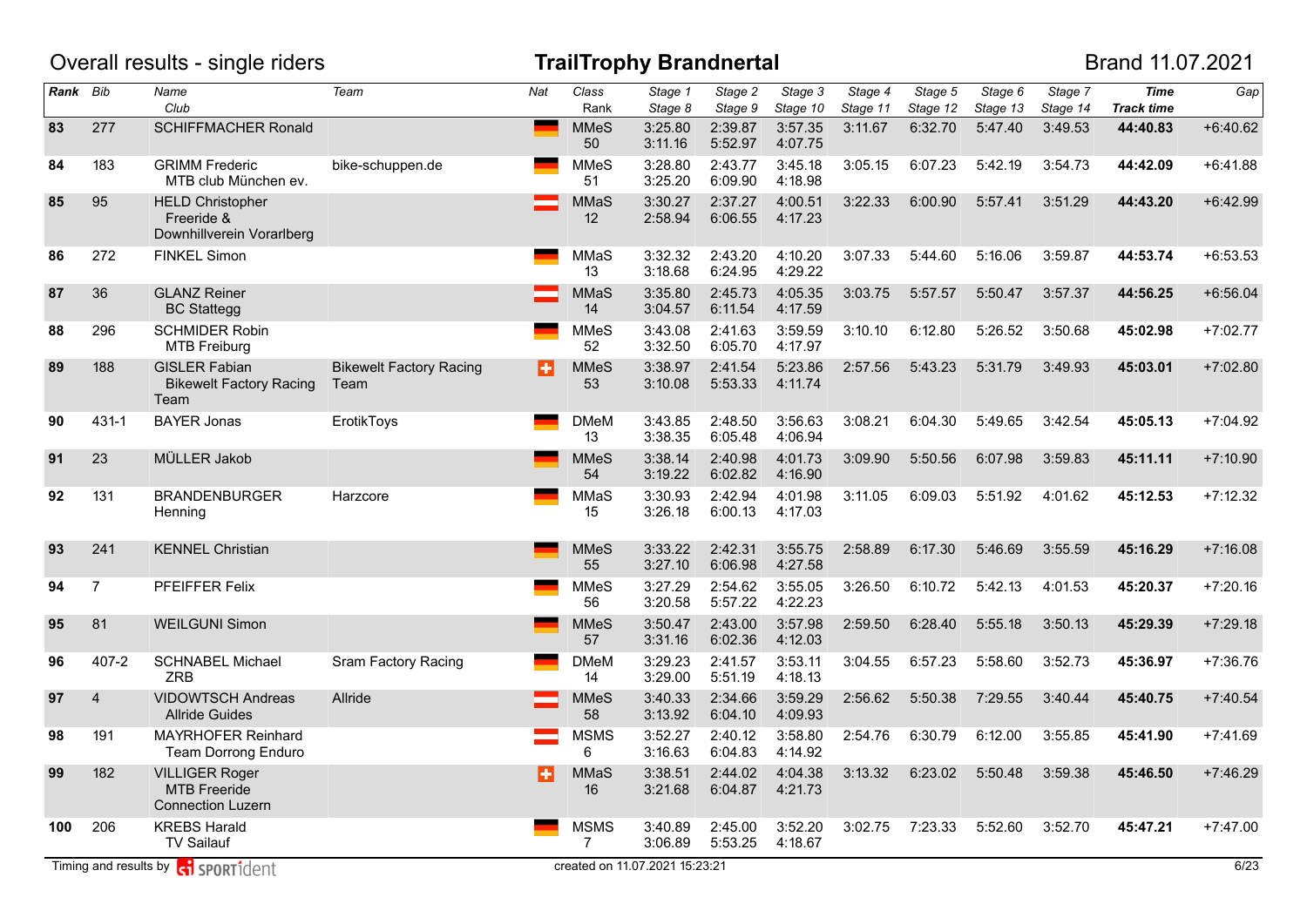|          |           | Overall results - single riders                                                      |                               |     |                   | <b>TrailTrophy Brandnertal</b> |                    |                     |                     |                     |                     |                     | Brand 11.07.2021                 |            |
|----------|-----------|--------------------------------------------------------------------------------------|-------------------------------|-----|-------------------|--------------------------------|--------------------|---------------------|---------------------|---------------------|---------------------|---------------------|----------------------------------|------------|
| Rank Bib |           | Name<br>Club                                                                         | Team                          | Nat | Class<br>Rank     | Stage 1<br>Stage 8             | Stage 2<br>Stage 9 | Stage 3<br>Stage 10 | Stage 4<br>Stage 11 | Stage 5<br>Stage 12 | Stage 6<br>Stage 13 | Stage 7<br>Stage 14 | <b>Time</b><br><b>Track time</b> | Gap        |
| 101      | 275       | <b>WANGELIN Robin</b>                                                                | <b>Trail Hogs</b>             |     | <b>MMeS</b><br>59 | 3:37.92<br>3:19.20             | 2:44.46<br>6:10.00 | 4:04.61<br>4:23.15  | 3:11.01             | 6:23.73             | 5:52.13             | 4:05.50             | 45:55.39                         | $+7:55.18$ |
| 102      | 244       | <b>SCHWARZ Markus</b>                                                                | <b>Stadl Racing</b>           |     | MMaS<br>17        | 3:48.80<br>3:25.83             | 2:50.61<br>6:07.61 | 4:00.95<br>4:18.08  | 3:09.53             | 6:26.20             | 5:47.75             | 3:56.20             | 45:57.14                         | $+7:56.93$ |
| 103      | 434-2     | <b>KANNENBERG Manuel</b>                                                             | Hoppi Galoppi                 | Ð   | <b>DMeM</b><br>15 | 3:43.68<br>4:03.27             | 3:06.70<br>5:56.80 | 4:01.21<br>4:21.67  | 3:00.10             | 6:08.79             | 5:37.77             | 3:58.25             | 46:02.54                         | $+8:02.33$ |
| 104      | 226       | GÜTTINGER Alexander<br>Team Ullmann-Yeti                                             | Team Ullmann-Yeti             | ÷   | <b>MMeS</b><br>60 | 3:48.48<br>3:16.58             | 2:53.70<br>6:04.39 | 4:09.13<br>4:24.88  | 3:15.47             | 6:10.25             | 5:49.62             | 4:05.30             | 46:06.28                         | $+8:06.07$ |
| 105      | 35        | <b>TOBABEN Nicolas</b>                                                               | 2-Cycle                       |     | <b>MMeS</b><br>61 | 3:41.91<br>3:13.83             | 2:49.30<br>6:09.60 | 4:07.78<br>4:21.71  | 3:12.16             | 6:18.97             | 6:17.43             | 3:58.10             | 46:10.94                         | $+8:10.73$ |
| 106      | 258       | <b>HALDI Marcel</b>                                                                  |                               | Н   | <b>MMeS</b><br>62 | 3:44.73<br>3:25.85             | 2:48.15<br>6:08.53 | 4:04.00<br>4:23.92  | 3:20.68             | 6:13.34             | 5:54.68             | 4:02.22             | 46:11.67                         | $+8:11.46$ |
| 107      | 392-1     | <b>SCHILL Lukas</b><br><b>Weißbier Racing</b>                                        | <b>Weißbier Racing</b>        |     | <b>DMeM</b><br>16 | 3:48.10<br>3:20.68             | 2:39.42<br>6:09.68 | 4:04.60<br>4:18.46  | 3:07.78             | 6:21.27             | 6:27.47             | 3:52.79             | 46:12.41                         | $+8:12.20$ |
| 108      | 177       | <b>MEIER Bastian</b><br>Team Beidlpracker                                            |                               |     | <b>MMeS</b><br>63 | 3:53.65<br>3:54.97             | 2:47.65<br>5:59.46 | 3:58.45<br>4:19.19  | 3:08.50             | 6:23.55             | 5:43.33             | 4:00.35             | 46:13.28                         | $+8:13.07$ |
| 109      | 222       | <b>SIEGMUND Gregor</b><br><b>Fahrrad Eberhardt</b><br>Racing                         |                               |     | <b>MMeS</b><br>64 | 3:33.44<br>3:17.88             | 2:39.05<br>6:12.83 | 4:08.93<br>4:19.17  | 3:05.82             | 6:52.73             | 6:00.34             | 3:57.80             | 46:14.72                         | $+8:14.51$ |
| 110      | 156       | <b>BAUMGÄRTEL Martin</b>                                                             |                               |     | <b>MMeS</b><br>65 | 3:36.87<br>3:20.95             | 2:46.32<br>5:56.97 | 4:04.03<br>4:14.79  | 3:16.40             | 6:03.51             | 6:59.34             | 3:55.17             | 46:16.12                         | $+8:15.91$ |
| 111      | 6         | <b>ARNOLD Simon</b>                                                                  |                               |     | <b>MMeS</b><br>66 | 3:25.93<br>3:21.82             | 2:40.33<br>5:54.68 | 4:02.63<br>4:17.52  | 3:15.50             | 6:49.02             | 6:28.60             | 3:58.46             | 46:16.32                         | $+8:16.11$ |
| 112      | 267       | <b>SEITTER Patrick</b>                                                               | <b>Stadl Racing</b>           |     | MMaS<br>18        | 3:49.46<br>3:20.78             | 2:47.53<br>6:06.38 | 4:06.65<br>4:21.53  | 3:16.15             | 6:29.32             | 5:49.31             | 4:07.61             | 46:23.25                         | $+8:23.04$ |
| 113      | 127       | <b>WIMMER Matthias</b><br>Vecnum                                                     | Vecnum                        |     | <b>MMaS</b><br>19 | 3:40.80<br>3:20.73             | 2:49.02<br>6:17.88 | 4:14.05<br>4:25.11  | 3:13.50             | 6:34.12             | 5:45.40             | 3:58.23             | 46:23.70                         | $+8:23.49$ |
| 114      | 101       | <b>WEIL Marcel</b><br><b>Team FujiBikes</b><br>Rockets /AMC Rodheim<br><b>Bieber</b> | <b>Team Fujibikes Rockets</b> |     | <b>MSMS</b><br>8  | 3:55.52<br>3:24.60             | 2:53.35<br>6:07.58 | 4:04.15<br>4:23.12  | 3:13.73             | 6:15.15             | 5:56.73             | 4:05.65             | 46:24.51                         | $+8:24.30$ |
| 115      | 409-1     | JÄGER Roman<br>Radsport Frei                                                         | Bärli-Biber Jumper            | H   | <b>DMeM</b><br>17 | 3:58.58<br>3:41.30             | 2:45.47<br>5:54.91 | 4:07.98<br>4:19.10  | 3:19.29             | 6:14.43             | 6:07.18             | 3:59.47             | 46:29.36                         | $+8:29.15$ |
| 116      | 269       | <b>STEPHENS Felix</b>                                                                |                               |     | <b>MMeS</b><br>67 | 3:44.73<br>3:39.13             | 2:56.87<br>5:40.33 | 3:57.05<br>4:14.20  | 3:29.80             | 6:33.53             | 6:21.10             | 3:55.76             | 46:33.27                         | $+8:33.06$ |
| 117      | $406 - 1$ | <b>BRÜLISAUER Michel</b><br>0615                                                     | 0615                          | Ð   | <b>DMeM</b><br>18 | 3:57.28<br>3:25.83             | 2:50.38<br>6:19.15 | 4:14.54<br>4:16.72  | 3:11.55             | 6:17.75             | 5:53.58             | 3:57.60             | 46:33.35                         | $+8:33.14$ |
| 118      | 432-1     | <b>ANRIG Manuel</b><br><b>DRIFT Bike Team</b>                                        | <b>DRIFT Bike Team</b>        | ÷   | <b>DMeM</b><br>19 | 3:36.13<br>3:47.67             | 2:43.68<br>5:49.48 | 3:57.26<br>4:12.20  | 3:55.46             | 6:45.40             | 5:54.38             | 3:55.21             | 46:38.25                         | $+8:38.04$ |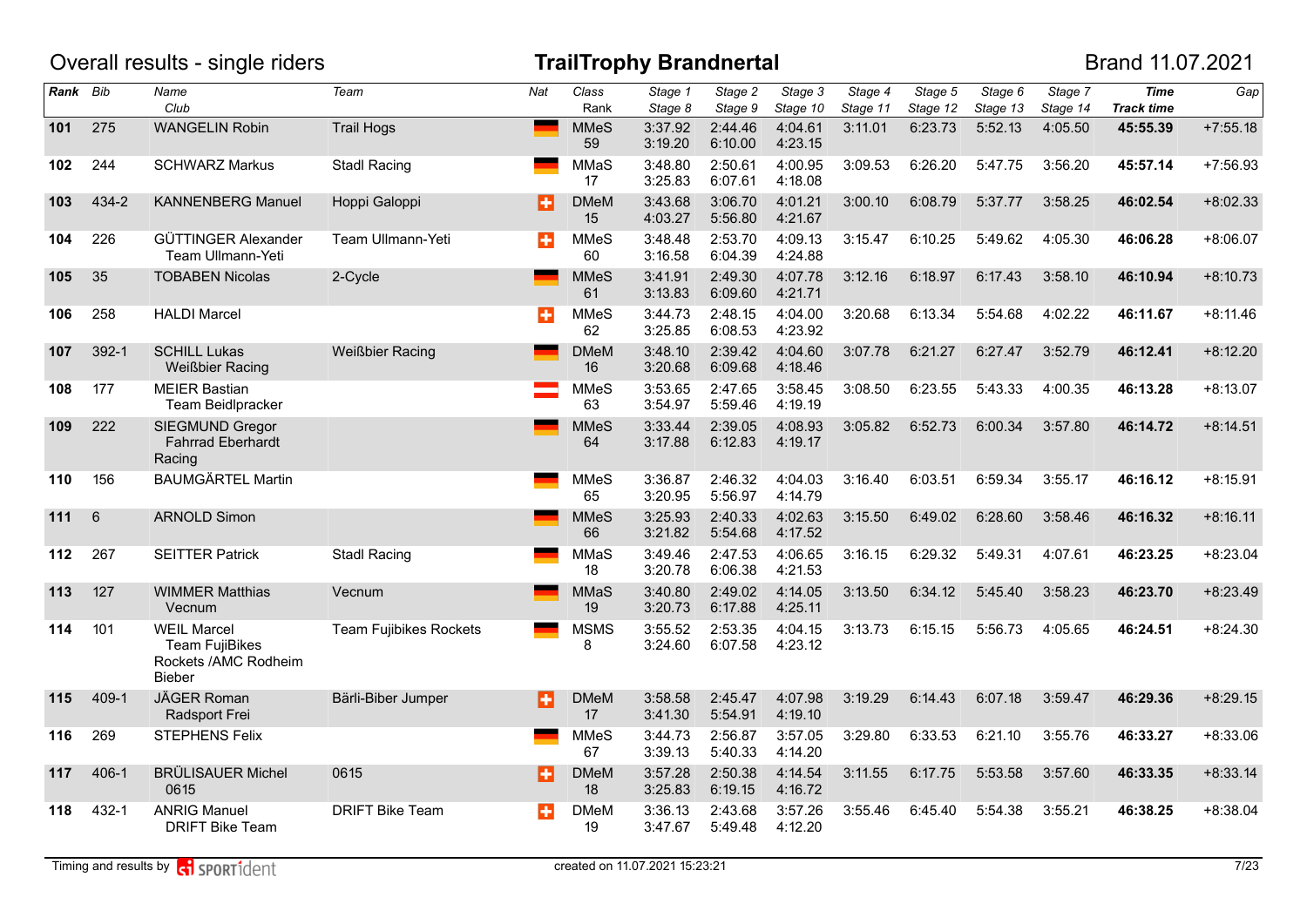|          |           | Overall results - single riders                               |                                  |                 |                                | <b>TrailTrophy Brandnertal</b> |                    |                     |                     |                     |                     |                     | Brand 11.07.2021                 |            |
|----------|-----------|---------------------------------------------------------------|----------------------------------|-----------------|--------------------------------|--------------------------------|--------------------|---------------------|---------------------|---------------------|---------------------|---------------------|----------------------------------|------------|
| Rank Bib |           | Name<br>Club                                                  | Team                             | Nat             | Class<br>Rank                  | Stage 1<br>Stage 8             | Stage 2<br>Stage 9 | Stage 3<br>Stage 10 | Stage 4<br>Stage 11 | Stage 5<br>Stage 12 | Stage 6<br>Stage 13 | Stage 7<br>Stage 14 | <b>Time</b><br><b>Track time</b> | Gap        |
| 119      | 136       | <b>TAUTORAT Per</b><br>Gravitationssportverein<br>e.V         | PT22 - Racing                    | <b>Contract</b> | <b>MMeS</b><br>68              | 3:31.20<br>3:12.40             | 2:50.92<br>6:11.05 | 4:05.89<br>4:25.12  | 3:02.65             | 6:43.98             | 6:37.30             | 3:56.87             | 46:42.67                         | $+8:42.46$ |
| 120      | 164       | <b>JAUCH Christian</b>                                        |                                  |                 | <b>MMeS</b><br>69              | 4:00.10<br>3:32.83             | 2:53.63<br>6:12.35 | 4:03.98<br>4:21.68  | 3:25.76             | 5:58.73             | 6:05.00             | 4:02.20             | 46:43.69                         | $+8:43.48$ |
| 121      | 139       | <b>NIEMANN Marco</b>                                          |                                  |                 | <b>MMeS</b><br>70              | 3:46.14<br>3:46.13             | 2:48.74<br>5:56.81 | 4:09.18<br>4:18.40  | 3:21.11             | 6:30.79             | 6:05.52             | 4:01.37             | 46:45.54                         | $+8:45.33$ |
| 122      | 297       | PFLEIDERER Paul<br>Mtb Verein Freiburg e.V                    |                                  |                 | <b>MMeS</b><br>71              | 3:33.85<br>3:36.87             | 2:38.85<br>6:08.43 | 5:39.81<br>4:24.82  | 3:02.10             | 6:08.83             | 5:28.03             | 4:08.77             | 46:49.42                         | $+8:49.21$ |
| 123      | 394-2     | <b>JÖRG Daniel</b>                                            | Flat Tire Racing                 |                 | <b>DMeM</b><br>20              | 3:32.15<br>3:43.15             | 2:50.89<br>5:54.18 | 3:55.25<br>4:16.46  | 3:15.61             | 7:02.97             | 6:13.95             | 4:02.50             | 46:53.73                         | $+8:53.52$ |
| 124      | 41        | FALKENHAN Udo                                                 | <b>Brokebike Mountain Riders</b> |                 | MMaS<br>20                     | 3:43.50<br>3:27.75             | 2:56.05<br>6:19.62 | 4:09.87<br>4:20.67  | 3:23.45             | 6:27.15             | 6:06.58             | 3:58.46             | 46:55.68                         | $+8:55.47$ |
| 125      | 176       | <b>MEIER Benjamin</b><br>Dobiker Bruck Mur                    |                                  |                 | <b>MMeS</b><br>72              | 3:49.36<br>3:31.37             | 2:52.44<br>6:15.35 | 4:19.06<br>4:29.77  | 3:21.25             | 6:16.39             | 5:49.54             | 4:06.75             | 46:56.53                         | $+8:56.32$ |
| 126      | 49        | <b>URBAN Oliver</b>                                           | all pain no gain                 |                 | <b>MMeS</b><br>73              | 3:44.30<br>3:22.73             | 2:45.28<br>6:08.54 | 4:04.32<br>4:19.75  | 3:22.96             | 6:38.96             | 6:35.40             | 3:48.47             | 46:57.41                         | $+8:57.20$ |
| 127      | 105       | <b>SPRINGER Yves</b><br>FT4Racing                             | FT4Racing                        | Ð               | <b>MMaS</b><br>21              | 4:44.65<br>3:19.97             | 2:45.97<br>6:19.95 | 4:03.78<br>4:23.20  | 3:17.56             | 5:57.25             | 6:02.63             | 4:02.02             | 46:59.18                         | $+8:58.97$ |
| 128      | $415 - 1$ | <b>BÖHLER Thomas</b>                                          | old school dads                  |                 | <b>DMeM</b><br>21              | 3:41.90<br>3:32.75             | 2:46.68<br>7:12.88 | 4:00.12<br>5:16.77  | 3:09.00             | 5:55.48             | 5:20.93             | 3:59.38             | 47:01.12                         | $+9:00.91$ |
| 129      | 281       | MÜNSTER Manuel<br><b>Endurockers Racing</b><br>Team           |                                  |                 | <b>MMaS</b><br>22              | 3:41.90<br>3:41.60             | 2:50.25<br>6:18.43 | 4:04.50<br>4:26.58  | 3:17.56             | 6:22.12             | 6:09.85             | 4:00.50             | 47:01.71                         | $+9:01.50$ |
| 130      | 251       | <b>MERGENHAGEN Frank</b>                                      | Trailsucht                       |                 | <b>MSMS</b><br>9               | 3:43.70<br>3:38.55             | 2:50.95<br>6:21.88 | 4:10.20<br>4:29.79  | 3:09.50             | 6:26.75             | 5:54.21             | 4:11.92             | 47:06.62                         | $+9:06.41$ |
| 131      | 273       | <b>KUNZE Rene</b>                                             |                                  |                 | <b>MSMS</b><br>10 <sup>°</sup> | 3:53.45<br>3:36.95             | 2:49.85<br>6:26.56 | 4:30.13<br>4:28.79  | 3:05.22             | 6:15.40             | 5:54.01             | 4:02.10             | 47:08.69                         | $+9:08.48$ |
| 132      | 219       | <b>REICHMANN Matthias</b><br>RV Schiggendorf-<br>Baitenhausen | TeamStresa23                     |                 | MMaS<br>23                     | 4:07.48<br>3:17.65             | 2:46.37<br>6:23.30 | 4:17.58<br>4:21.79  | 3:13.60             | 6:41.79             | 5:52.88             | 4:02.33             | 47:09.62                         | $+9:09.41$ |
| 133      | 86        | <b>DÜRR Luis</b>                                              | Schwobaracing                    |                 | <b>MMeS</b><br>74              | 4:01.30<br>3:28.90             | 2:57.05<br>6:02.80 | 4:03.60<br>4:19.21  | 3:16.35             | 6:45.68             | 6:14.51             | 3:56.72             | 47:12.45                         | $+9:12.24$ |
| 134      | 110       | <b>TEICHMANN Ingo</b><br>Shrederz                             | Racingskillz                     |                 | <b>MMaS</b><br>24              | 3:36.31<br>3:35.65             | 2:46.10<br>6:14.36 | 4:06.56<br>4:23.22  | 3:31.30             | 6:54.40             | 6:06.60             | 3:58.19             | 47:14.87                         | $+9:14.66$ |
| 135      | 63        | KOWALSKI Jonathan                                             |                                  |                 | <b>MMeS</b><br>75              | 3:42.75<br>3:29.05             | 2:47.82<br>6:10.85 | 4:02.85<br>4:30.25  | 3:04.79             | 6:45.15             | 6:34.26             | 3:59.32             | 47:15.67                         | $+9:15.46$ |
| 136      | 12        | <b>ZIRM Philipp</b><br>Z Zero                                 |                                  |                 | <b>MMeS</b><br>76              | 3:36.27<br>3:32.86             | 2:45.22<br>6:10.10 | 4:03.77<br>4:27.38  | 3:12.42             | 6:08.87             | 7:21.42             | 3:56.75             | 47:16.57                         | $+9:16.36$ |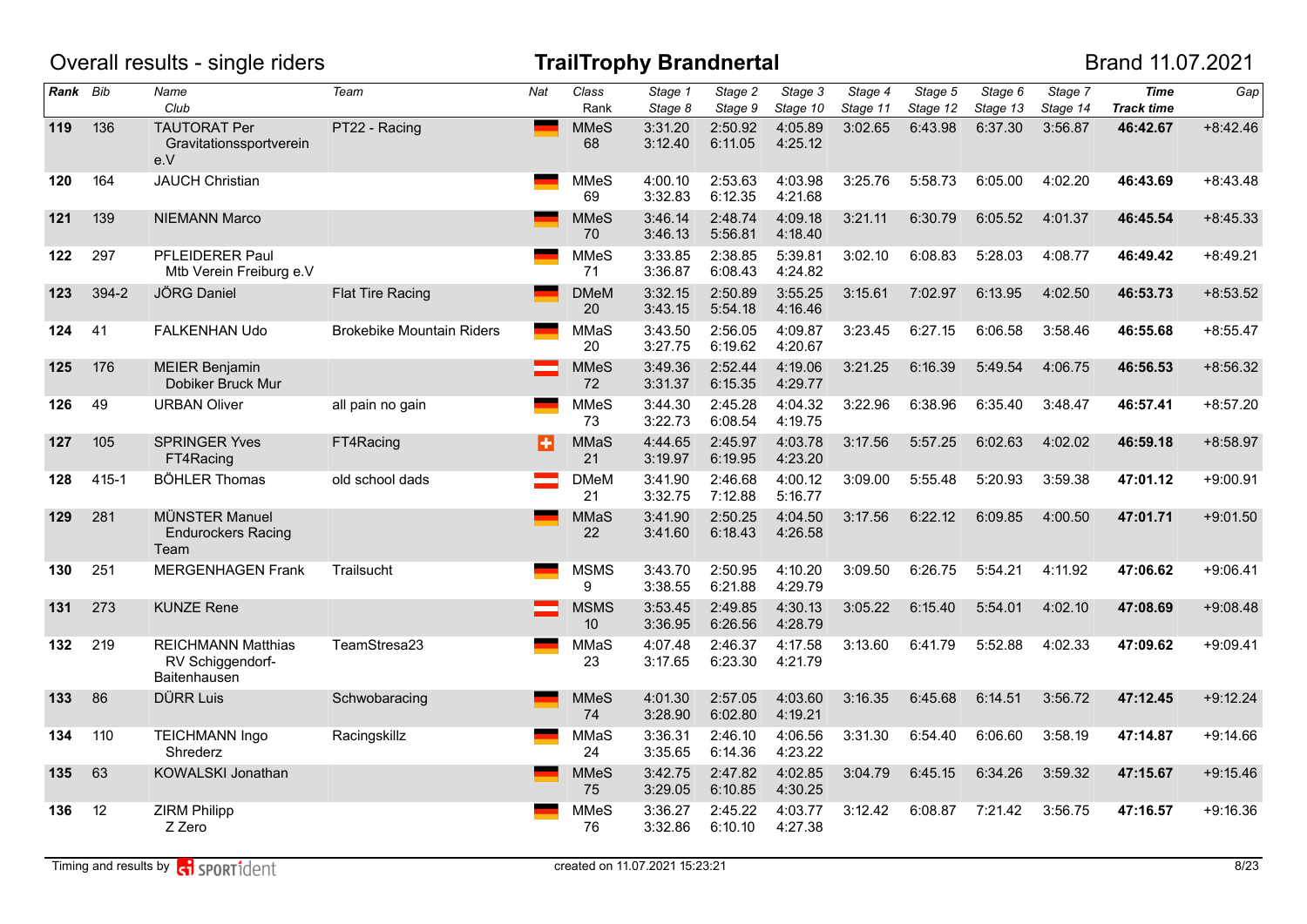|          |           | Overall results - single riders                          |                                 |     |                   | <b>TrailTrophy Brandnertal</b> |                    |                     |                     |                     |                     |                     | Brand 11.07.2021                 |            |
|----------|-----------|----------------------------------------------------------|---------------------------------|-----|-------------------|--------------------------------|--------------------|---------------------|---------------------|---------------------|---------------------|---------------------|----------------------------------|------------|
| Rank Bib |           | Name<br>Club                                             | Team                            | Nat | Class<br>Rank     | Stage 1<br>Stage 8             | Stage 2<br>Stage 9 | Stage 3<br>Stage 10 | Stage 4<br>Stage 11 | Stage 5<br>Stage 12 | Stage 6<br>Stage 13 | Stage 7<br>Stage 14 | <b>Time</b><br><b>Track time</b> | Gap        |
| 137      | $393 - 1$ | <b>NAUMANN Alexander</b>                                 | Sonder!                         |     | <b>DMeM</b><br>22 | 3:56.60<br>3:18.40             | 2:56.00<br>6:19.72 | 4:13.29<br>4:30.12  | 3:27.13             | 6:43.85             | 5:41.00             | 4:02.02             | 47:16.68                         | $+9:16.47$ |
| 138      | 143       | <b>WEISS Marc</b><br>NO TOWN                             |                                 |     | <b>MMeS</b><br>77 | 3:53.50<br>3:30.15             | 2:43.16<br>6:12.90 | 4:12.83<br>4:25.08  | 3:38.25             | 6:30.13             | 6:12.51             | 3:58.85             | 47:22.54                         | $+9:22.33$ |
| 139      | 422-2     | <b>BRAKOWSKI Timo</b><br><b>SRAM Factory</b>             | <b>Bratwurstexpress</b>         |     | <b>DMeM</b><br>23 | 3:39.50<br>4:17.03             | 2:42.92<br>6:02.72 | 4:00.88<br>4:21.57  | 3:36.28             | 6:34.25             | 6:10.02             | 3:57.32             | 47:24.85                         | $+9:24.64$ |
| 140      | 392-2     | <b>KOCH Florian</b><br><b>Weißbier Racing</b>            | <b>Weißbier Racing</b>          |     | <b>DMeM</b><br>24 | 3:48.45<br>3:18.47             | 2:43.85<br>6:09.20 | 3:58.48<br>4:17.90  | 3:08.23             | 7:43.27             | 6:14.91             | 3:59.96             | 47:26.08                         | $+9:25.87$ |
| 141      | 402-2     | <b>BREUER Felix</b><br><b>TSV Ebersberg</b>              | WoistderTrail                   |     | <b>DMeM</b><br>25 | 3:54.67<br>3:32.56             | 2:44.96<br>6:12.11 | 4:14.15<br>4:20.32  | 3:24.10             | 6:21.25             | 6:23.25             | 4:06.97             | 47:26.87                         | $+9:26.66$ |
| 142      | 199       | <b>WENZEL Johannes</b>                                   |                                 |     | <b>MMeS</b><br>78 | 3:51.77<br>3:34.50             | 2:54.07<br>6:14.27 | 4:14.21<br>4:26.77  | 3:24.35             | 6:24.98             | 6:10.15             | 4:05.02             | 47:27.57                         | $+9:27.36$ |
| 143      | 92        | <b>GECK Carsten</b><br>KSV Baunatal/gecko<br>racing/     |                                 |     | <b>MSMS</b><br>11 | 3:36.83<br>3:47.38             | 3:02.70<br>6:19.22 | 4:13.25<br>4:22.77  | 3:18.10             | 6:43.67             | 6:00.13             | 4:01.46             | 47:28.06                         | $+9:27.85$ |
| 144      | 116       | <b>HUBER Ludwig</b>                                      |                                 |     | <b>MMeS</b><br>79 | 3:33.32<br>3:41.40             | 2:52.13<br>6:07.58 | 4:02.73<br>4:23.52  | 3:19.10             | 6:34.60             | 6:41.81             | 4:03.34             | 47:28.67                         | $+9:28.46$ |
| 145      | 79        | <b>LAIER Matthias</b>                                    | <b>Liquid Life</b>              |     | <b>MMeS</b><br>80 | 3:29.17<br>3:25.51             | 2:50.89<br>6:17.18 | 4:03.72<br>4:19.47  | 3:13.98             | 6:32.61             | 7:15.09             | 3:58.60             | 47:29.49                         | $+9:29.28$ |
| 146      | 434-1     | <b>KROLLMANN Jan</b>                                     | Hoppi Galoppi                   |     | <b>DMeM</b><br>26 | 3:52.45<br>3:47.49             | 3:04.00<br>5:58.58 | 4:01.43<br>4:20.57  | 3:15.88             | 6:08.78             | 7:01.70             | 3:56.62             | 47:31.85                         | $+9:31.64$ |
| 147      | 114       | <b>STROHMAYER Michael</b>                                |                                 |     | <b>MSMS</b><br>12 | 3:45.65<br>3:29.13             | 2:49.66<br>6:19.78 | 4:10.83<br>4:25.88  | 3:15.98             | 6:59.70             | 6:10.35             | 4:02.42             | 47:33.76                         | $+9:33.55$ |
| 148      | 201       | <b>GRETHER Alexander</b>                                 | <b>Pink Princess</b>            |     | <b>MMeS</b><br>81 | 3:30.07<br>3:08.33             | 3:02.77<br>6:46.77 | 4:10.17<br>4:23.18  | 3:16.87             | 6:46.78             | 6:26.04             | 4:01.65             | 47:35.32                         | $+9:35.11$ |
| 149      | 146       | <b>KOUSTIANIS Stefanos</b><br>orgasmatron                |                                 | 写   | <b>MMeS</b><br>82 | 3:49.05<br>4:10.40             | 2:47.04<br>5:58.00 | 4:04.01<br>4:27.52  | 3:23.67             | 6:52.35             | 5:43.79             | 4:04.55             | 47:35.84                         | $+9:35.63$ |
| 150      | 115       | <b>GRUBER Markus</b><br>Muddyteamikers                   |                                 |     | MMaS<br>25        | 3:53.75<br>3:36.25             | 3:01.77<br>6:15.05 | 4:07.00<br>4:32.63  | 3:30.78             | 6:44.15             | 5:44.27             | 4:02.06             | 47:36.93                         | $+9:36.72$ |
| 151      | 300       | <b>BLAHA Stephan</b>                                     |                                 |     | <b>MMaS</b><br>26 | 3:48.92<br>3:36.50             | 2:56.86<br>5:57.50 | 4:11.35<br>4:24.70  | 3:18.32             | 6:58.45             | 6:07.35             | 4:06.83             | 47:37.78                         | $+9:37.57$ |
| 152      | 209       | <b>FEILMEIER Patrick</b>                                 |                                 |     | <b>MMeS</b><br>83 | 3:54.70<br>3:37.22             | 2:57.03<br>6:04.95 | 4:05.86<br>4:24.87  | 3:09.05             | 6:52.82             | 6:23.31             | 4:00.37             | 47:42.31                         | $+9:42.10$ |
| 153      | 408-2     | <b>BUCK Axel</b>                                         | <b>Bühlcrew</b>                 |     | <b>DMeM</b><br>27 | 3:44.90<br>3:25.54             | 2:49.98<br>6:16.98 | 4:07.91<br>4:23.36  | 3:26.54             | 6:34.72             | 6:52.25             | 3:53.35             | 47:43.90                         | $+9:43.69$ |
| 154      | 298       | <b>HEYDER Tino</b><br><b>Fahrrad Eberhardt</b><br>Racing | <b>Fahrrad Eberhardt Racing</b> |     | MMaS<br>27        | 4:00.85<br>3:34.38             | 2:57.70<br>6:28.63 | 4:19.40<br>4:23.20  | 3:24.57             | 6:39.60             | 5:40.25             | 4:08.62             | 47:48.88                         | $+9:48.67$ |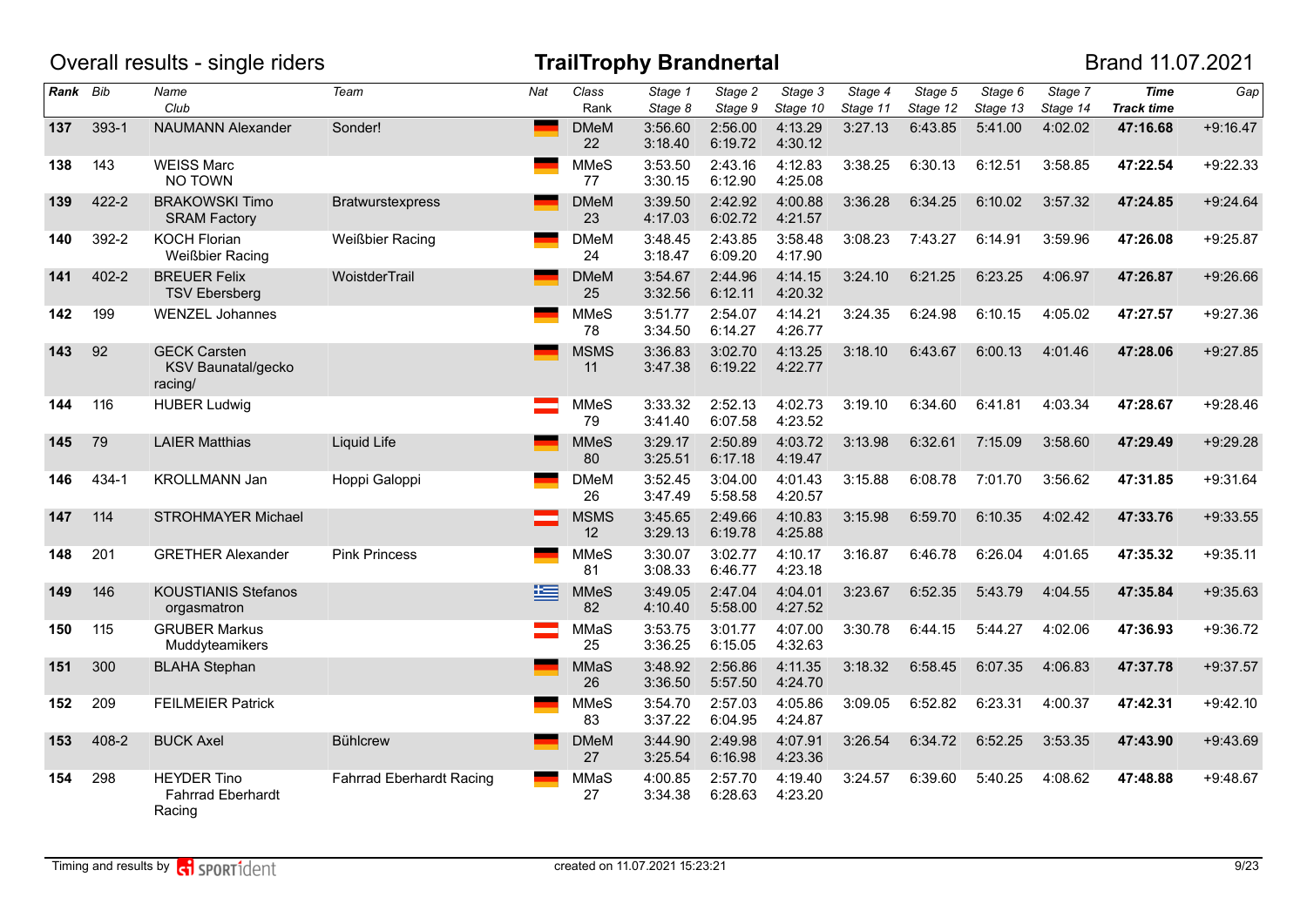|          |           | Overall results - single riders                |                                |     |                   | <b>TrailTrophy Brandnertal</b> |                    |                     |                     |                     |                     |                     | Brand 11.07.2021                 |             |
|----------|-----------|------------------------------------------------|--------------------------------|-----|-------------------|--------------------------------|--------------------|---------------------|---------------------|---------------------|---------------------|---------------------|----------------------------------|-------------|
| Rank Bib |           | Name<br>Club                                   | Team                           | Nat | Class<br>Rank     | Stage 1<br>Stage 8             | Stage 2<br>Stage 9 | Stage 3<br>Stage 10 | Stage 4<br>Stage 11 | Stage 5<br>Stage 12 | Stage 6<br>Stage 13 | Stage 7<br>Stage 14 | <b>Time</b><br><b>Track time</b> | Gap         |
| 155      | 198       | ELSÄSSER Dominik                               |                                |     | MMaS<br>28        | 3:53.97<br>3:41.62             | 2:49.15<br>6:04.93 | 4:06.68<br>4:24.16  | 3:08.31             | 6:31.52             | 7:03.85             | 4:03.15             | 47:53.50                         | $+9:53.29$  |
| 156      | 437-1     | <b>GLATTHAR Andreas</b>                        | SantaRaker                     |     | <b>DMeM</b><br>28 | 3:52.80<br>4:14.30             | 2:53.28<br>6:32.00 | 4:13.91<br>4:35.50  | 3:13.42             | 6:11.00             | 5:49.58             | 4:10.88             | 47:56.32                         | $+9:56.11$  |
| 157      | 408-1     | <b>HOSPER Christopher</b>                      | <b>Bühlcrew</b>                |     | <b>DMeM</b><br>29 | 3:42.73<br>3:27.92             | 2:49.85<br>6:16.53 | 4:07.08<br>4:23.18  | 3:24.81             | 6:49.06             | 6:52.75             | 3:53.85             | 47:56.41                         | $+9:56.20$  |
| 158      | 410-1     | <b>DUSEK Jakob</b>                             | <b>Rim Busters</b>             |     | <b>DMeM</b><br>30 | 4:04.90<br>3:17.38             | 2:48.40<br>5:57.53 | 4:27.48<br>4:13.40  | 3:29.75             | 7:08.62             | 6:29.86             | 3:53.02             | 47:57.97                         | $+9:57.76$  |
| 159      | 108       | <b>BÄR</b> Stefan                              |                                | в   | <b>MMeS</b><br>84 | 3:42.28<br>3:50.90             | 2:47.72<br>6:21.56 | 4:12.33<br>4:30.39  | 3:25.87             | 6:37.15             | 6:29.02             | 4:04.44             | 48:05.48                         | $+10:05.27$ |
| 160      | 243       | <b>HEGE Stefan</b><br><b>TVE</b>               | Schwado                        |     | MMaS<br>29        | 3:48.92<br>3:40.25             | 2:48.32<br>6:31.04 | 4:06.58<br>4:23.10  | 3:23.85             | 6:40.30             | 6:31.37             | 4:06.29             | 48:07.35                         | $+10:07.14$ |
| 161      | 259       | <b>GAUß Fabian</b><br><b>DIMB Racing Team</b>  |                                |     | MMaS<br>30        | 3:53.90<br>3:45.98             | 2:44.60<br>6:10.20 | 3:57.98<br>4:23.19  | 3:06.35             | 7:46.30             | 6:16.54             | 3:57.62             | 48:08.13                         | $+10:07.92$ |
| 162      | 294       | <b>SCHWERTNER Wolfram</b>                      | <b>Pink Princess</b>           |     | <b>MMaS</b><br>31 | 3:35.40<br>3:53.18             | 2:46.68<br>6:34.98 | 4:13.34<br>4:26.83  | 3:17.80             | 6:42.43             | 6:29.45             | 4:02.43             | 48:08.25                         | $+10:08.04$ |
| 163      | 274       | PRÖSL Nico                                     |                                |     | <b>MMeS</b><br>85 | 3:39.15<br>3:54.00             | 2:45.08<br>6:09.43 | 4:03.25<br>4:18.60  | 3:08.95             | 6:49.38             | 7:18.15             | 3:59.70             | 48:09.46                         | $+10:09.25$ |
| 164      | 242       | <b>DIEING Christoph</b><br>bike-community Isny |                                |     | MMaS<br>32        | 4:04.92<br>3:32.00             | 2:56.13<br>6:21.38 | 4:17.04<br>4:25.37  | 3:09.93             | 6:43.10             | 6:14.95             | 4:15.35             | 48:10.64                         | $+10:10.43$ |
| 165      | 436-1     | <b>MASSON Roger</b><br>Velobude.ch             | Velobude Racing                | H   | <b>DMeM</b><br>31 | 3:52.75<br>3:55.92             | 2:52.87<br>6:13.20 | 3:58.62<br>4:21.21  | 3:34.21             | 6:42.08             | 6:36.51             | 3:59.08             | 48:13.48                         | $+10:13.27$ |
| 166      | 194       | <b>EICHELMANN Noric</b><br><b>RMSV Wittnau</b> |                                |     | <b>MMeS</b><br>86 | 3:38.02<br>4:13.69             | 3:04.21<br>6:06.43 | 4:00.89<br>4:14.72  | 3:22.27             | 6:37.42             | 7:09.72             | 3:45.03             | 48:14.26                         | $+10:14.05$ |
| 167      | $413 - 1$ | <b>HAGEL Kilian</b>                            | Gegenpoint                     |     | <b>DMeM</b><br>32 | 4:00.37<br>3:32.81             | 2:54.81<br>6:16.73 | 4:12.03<br>4:30.07  | 3:21.06             | 7:07.97             | 5:58.78             | 4:09.85             | 48:14.61                         | $+10:14.40$ |
| 168      | 394-1     | <b>KLEIN Maximilian</b>                        | Flat Tire Racing               |     | <b>DMeM</b><br>33 | 3:36.75<br>3:40.08             | 2:51.04<br>6:17.63 | 4:00.58<br>4:23.97  | 3:22.56             | 7:09.85             | 6:42.20             | 4:02.90             | 48:16.39                         | $+10:16.18$ |
| 169      | $411 - 1$ | <b>BEHRENS Steffen</b><br>Garage 5             | Garage 5                       |     | <b>DMeM</b><br>34 | 3:57.69<br>3:33.63             | 3:00.97<br>6:16.60 | 4:15.68<br>4:34.63  | 3:23.08             | 6:51.60             | 6:07.97             | 4:12.64             | 48:20.99                         | $+10:20.78$ |
| 170      | 418-2     | <b>SCHILLINGER Johannes</b>                    | Kettenknechte                  |     | <b>DMeM</b><br>35 | 3:50.80<br>3:21.77             | 2:51.60<br>6:46.85 | 4:15.98<br>4:30.91  | 3:09.40             | 6:28.08             | 6:54.90             | 4:06.13             | 48:24.00                         | $+10:23.79$ |
| 171      | 419-2     | <b>TRAUTMANN Jan</b>                           | <b>Team Dosenbier</b>          |     | <b>DMeM</b><br>36 | 3:37.36<br>5:17.25             | 2:45.33<br>6:13.04 | 4:08.07<br>4:22.69  | 3:18.43             | 6:29.25             | 6:06.05             | 3:58.50             | 48:25.14                         | $+10:24.93$ |
| 172      | 154       | <b>ARNEGGER Andreas</b>                        | <b>Wurstwasser Racing</b>      |     | MMaS<br>33        | 3:59.48<br>3:49.37             | 2:51.68<br>6:18.12 | 4:15.50<br>4:29.54  | 3:31.90             | 6:23.03             | 6:44.97             | 4:02.65             | 48:29.90                         | $+10:29.69$ |
| 173      | 212       | <b>HEINZMANN Michael</b>                       | Speedy Gonzales Enduro<br>Team |     | <b>MMeS</b><br>87 | 3:49.85<br>3:35.16             | 2:49.57<br>6:18.42 | 4:14.27<br>4:18.85  | 3:23.56             | 6:51.33             | 7:03.79             | 3:58.60             | 48:32.05                         | $+10:31.84$ |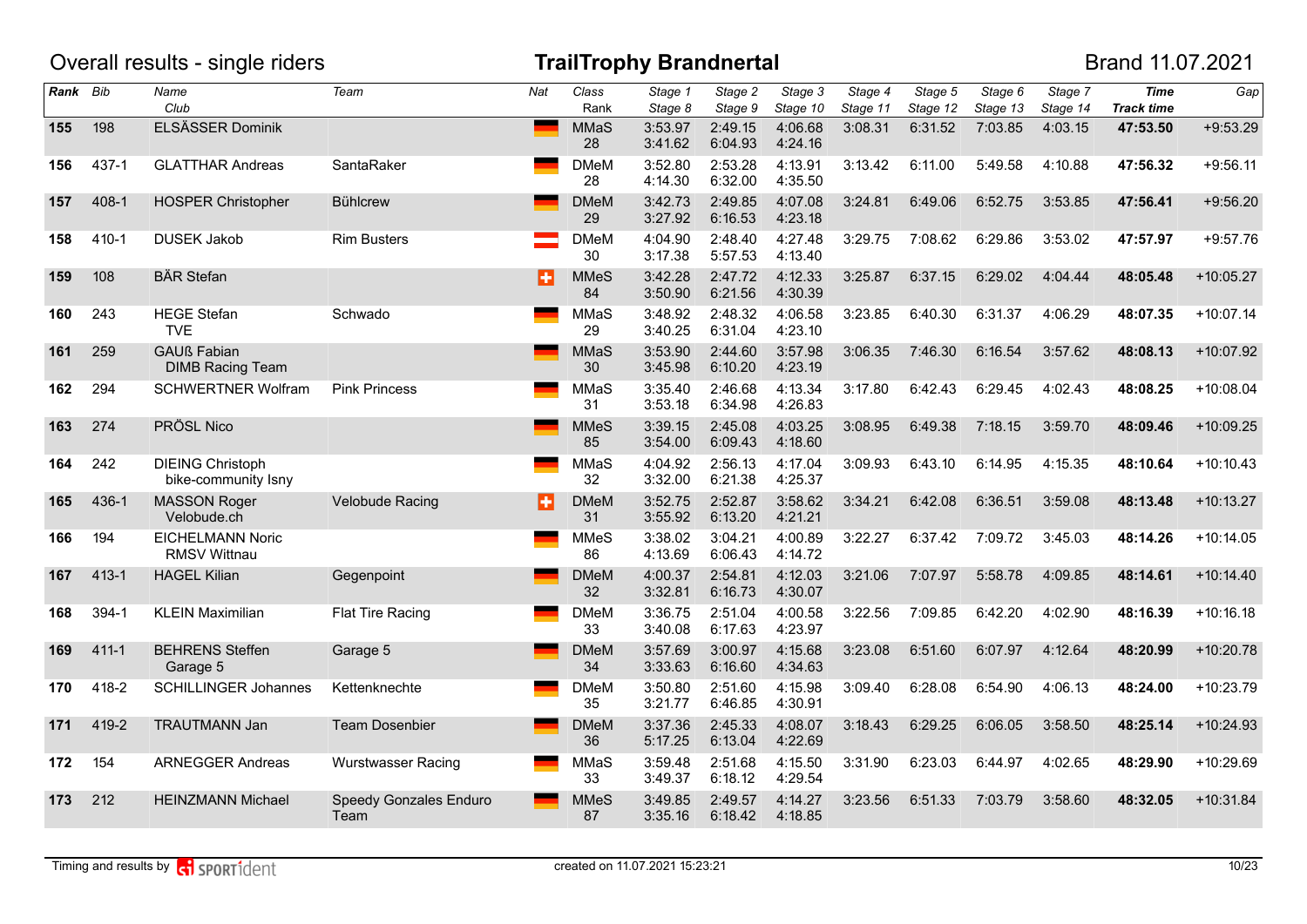|          |           | Overall results - single riders                                         |                            |                         |                               | <b>TrailTrophy Brandnertal</b> |                    |                     |                     |                     |                     |                     | Brand 11.07.2021                 |             |
|----------|-----------|-------------------------------------------------------------------------|----------------------------|-------------------------|-------------------------------|--------------------------------|--------------------|---------------------|---------------------|---------------------|---------------------|---------------------|----------------------------------|-------------|
| Rank Bib |           | Name<br>Club                                                            | Team                       | Nat                     | Class<br>Rank                 | Stage 1<br>Stage 8             | Stage 2<br>Stage 9 | Stage 3<br>Stage 10 | Stage 4<br>Stage 11 | Stage 5<br>Stage 12 | Stage 6<br>Stage 13 | Stage 7<br>Stage 14 | <b>Time</b><br><b>Track time</b> | Gap         |
| 174      | $425 - 1$ | <b>ORTLER Pascal-Angelo</b><br>Freeride- &<br>Downhillverein Vorarlberg | lord of the rims           |                         | <b>DMeM</b><br>37             | 3:54.73<br>3:40.78             | 2:53.56<br>6:34.25 | 4:20.39<br>4:19.83  | 3:15.50             | 6:16.98             | 7:09.10             | 4:01.67             | 48:33.65                         | $+10:33.44$ |
| 175      | 195       | <b>STOLZE Erik</b>                                                      |                            |                         | MMeS<br>88                    | 3:40.00<br>3:38.02             | 2:48.68<br>6:26.32 | 4:13.05<br>4:27.44  | 3:17.60             | 7:11.52             | 6:33.07             | 4:11.38             | 48:34.79                         | $+10:34.58$ |
| 176      | 157       | DÜRING Roman                                                            |                            | ÷                       | <b>MMeS</b><br>89             | 3:48.38<br>3:46.15             | 2:50.01<br>6:06.13 | 3:59.28<br>4:27.35  | 3:41.49             | 7:11.00             | 6:35.33             | 4:08.17             | 48:37.16                         | $+10:36.95$ |
| 177      | 404-2     | FLEISCHMANN Fabian                                                      | Schmaläwurf                | B                       | <b>DMeM</b><br>38             | 4:06.85<br>3:15.38             | 2:53.50<br>6:18.52 | 4:14.29<br>4:48.30  | 3:13.71             | 6:28.35             | 7:11.82             | 3:59.13             | 48:38.60                         | $+10:38.39$ |
| 178      | $402 - 1$ | <b>PREIS Maximilian</b><br><b>TSV Ebersberg</b>                         | WoistderTrail              |                         | <b>DMeM</b><br>39             | 3:54.75<br>3:37.31             | 2:51.75<br>6:26.52 | 4:17.00<br>4:24.42  | 3:25.48             | 6:52.59             | 6:36.29             | 4:03.47             | 48:41.70                         | $+10:41.49$ |
| 179      | 430-2     | <b>GLAHE Benjamin</b>                                                   | <b>BenBi</b>               |                         | <b>DMxX</b><br>$\overline{2}$ | 3:57.08<br>3:56.69             | 2:58.45<br>6:14.68 | 4:16.80<br>4:21.65  | 3:32.60             | 6:32.72             | 6:36.25             | 4:05.96             | 48:42.20                         | $+10:41.99$ |
| 180      | 432-2     | <b>BRUNNER Michael</b>                                                  | <b>DRIFT Bike Team</b>     | ÷                       | <b>DMeM</b><br>40             | 3:47.54<br>4:01.85             | 2:54.43<br>6:12.92 | 4:11.88<br>4:23.27  | 3:48.96             | 7:06.37             | 6:08.50             | 4:02.20             | 48:42.42                         | $+10:42.21$ |
| 181      | 436-2     | <b>ZORN</b> Stefan<br>Velobude                                          | Velobude Racing            | Ð                       | <b>DMeM</b><br>41             | 4:00.43<br>3:56.52             | 2:53.67<br>6:12.75 | 4:05.67<br>4:21.48  | 3:34.40             | 6:51.22             | 6:41.70             | 3:59.96             | 48:45.80                         | $+10:45.59$ |
| 182      | 284       | KÖGL Jonas                                                              |                            |                         | <b>MMeS</b><br>90             | 6:46.12<br>3:33.58             | 2:47.20<br>6:12.35 | 3:56.18<br>4:24.06  | 3:12.75             | 5:54.00             | 5:54.37             | 3:59.50             | 48:51.61                         | $+10:51.40$ |
| 183      | 54        | <b>RESCH Bastian</b><br>CubeStore Hermsdorf                             | <b>CubeStore Hermsdorf</b> |                         | <b>MMeS</b><br>91             | 4:07.66<br>4:39.18             | 2:39.20<br>5:50.60 | 3:55.58<br>4:06.06  | 3:19.36             | 7:14.17             | 7:05.36             | 3:57.27             | 48:51.97                         | $+10:51.76$ |
| 184      | 74        | <b>BINDER Michael</b><br>TV Lemgo                                       | siebzehn                   |                         | MMaS<br>34                    | 4:28.31<br>3:44.20             | 3:06.81<br>6:28.72 | 4:13.03<br>4:26.42  | 3:25.00             | 6:10.95             | 6:28.04             | 4:14.54             | 48:55.87                         | $+10:55.66$ |
| 185      | 97        | <b>SCHENK Stefan</b>                                                    | <b>Chaos Commuter Club</b> |                         | <b>MSMS</b><br>13             | 4:00.52<br>3:29.02             | 2:56.75<br>6:27.53 | 4:22.22<br>4:30.27  | 3:08.45             | 6:59.45             | 6:44.71             | 4:08.18             | 48:56.25                         | $+10:56.04$ |
| 186      | 263       | <b>AMANN Lukas</b><br>Freeride und<br>downhillverein Vorarlberg         | T-Gang                     |                         | <b>MMeS</b><br>92             | 3:42.00<br>3:09.20             | 2:40.50<br>7:47.98 | 4:31.78<br>4:28.65  | 3:23.25             | 6:23.32             | 7:00.75             | 3:49.33             | 48:58.02                         | $+10:57.81$ |
| 187      | 276       | <b>ARZNER Matthias</b>                                                  |                            |                         | <b>MMaS</b><br>35             | 3:30.13<br>3:20.73             | 2:45.88<br>6:06.10 | 4:02.43<br>4:18.27  | 4:18.18             | 7:38.60             | 7:02.48             | 3:54.85             | 48:58.47                         | $+10:58.26$ |
| 188      | 171       | <b>DONOVAN Patrick</b>                                                  |                            | $\frac{\Sigma}{\Sigma}$ | MMaS<br>36                    | 3:42.80<br>3:55.52             | 2:59.23<br>6:20.97 | 4:12.95<br>4:27.83  | 3:08.94             | 7:19.28             | 6:37.55             | 4:10.26             | 49:03.81                         | $+11:03.60$ |
| 189      | 82        | SIEBERT Yannic                                                          |                            |                         | <b>MMeS</b><br>93             | 4:17.35<br>4:01.13             | 3:05.62<br>6:18.12 | 4:14.95<br>4:30.80  | 3:13.28             | 6:25.42             | 6:17.95             | 4:29.05             | 49:08.23                         | $+11:08.02$ |
| 190      | 409-2     | <b>HEINZE Patrick</b><br><b>Team Vesto</b>                              | Bärli-Biber Jumper         | в                       | <b>DMeM</b><br>42             | 3:50.33<br>4:06.30             | 2:50.92<br>6:05.96 | 4:11.97<br>4:23.15  | 3:29.50             | 7:53.08             | 6:11.47             | 4:01.50             | 49:09.49                         | $+11:09.28$ |
| 191      | 77        | PIEPENSTOCK Patrick<br>BingoBongoRacing                                 | BingoBongoRacing           |                         | MMaS<br>37                    | 3:53.05<br>3:32.85             | 2:57.82<br>6:40.41 | 4:18.65<br>4:45.75  | 3:22.50             | 7:16.65             | 6:03.25             | 4:10.83             | 49:14.26                         | $+11:14.05$ |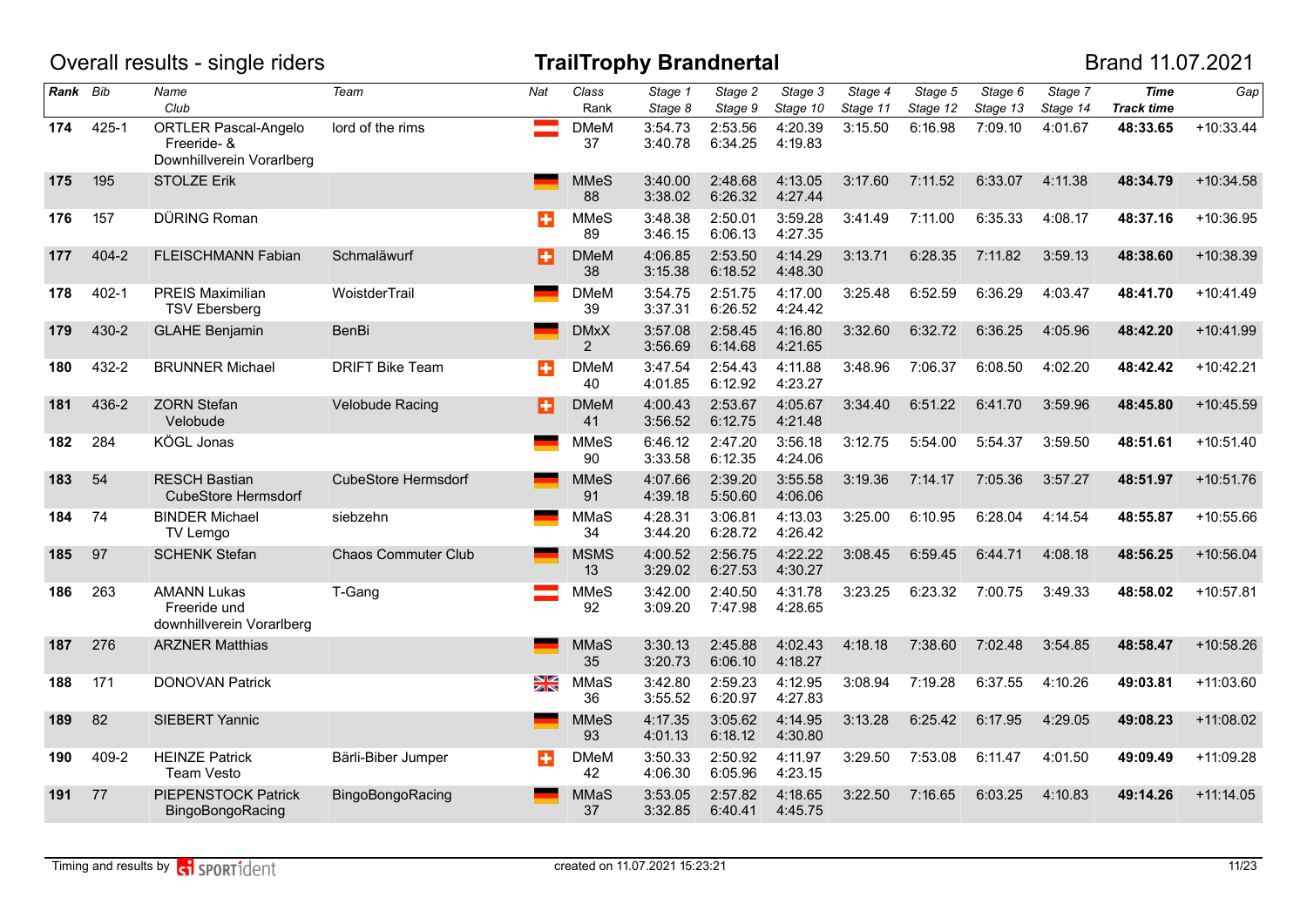|          |                | Overall results - single riders                       |                           |     |                   | <b>TrailTrophy Brandnertal</b> |                    |                     |                     |                     |                     |                     | Brand 11.07.2021                 |             |
|----------|----------------|-------------------------------------------------------|---------------------------|-----|-------------------|--------------------------------|--------------------|---------------------|---------------------|---------------------|---------------------|---------------------|----------------------------------|-------------|
| Rank Bib |                | Name<br>Club                                          | Team                      | Nat | Class<br>Rank     | Stage 1<br>Stage 8             | Stage 2<br>Stage 9 | Stage 3<br>Stage 10 | Stage 4<br>Stage 11 | Stage 5<br>Stage 12 | Stage 6<br>Stage 13 | Stage 7<br>Stage 14 | <b>Time</b><br><b>Track time</b> | Gap         |
| 192      | 70             | MÜHRER Marvin<br>DDMC-Solling                         |                           |     | <b>MMeS</b><br>94 | 3:41.68<br>3:49.10             | 2:52.48<br>6:12.65 | 4:31.20<br>4:17.32  | 3:34.44             | 7:20.72             | 6:48.10             | 4:03.95             | 49:17.96                         | $+11:17.75$ |
| 193      | 413-2          | <b>HIMPEL Michael</b>                                 | Gegenpoint                |     | <b>DMeM</b><br>43 | 4:01.07<br>3:34.50             | 2:55.77<br>6:20.70 | 4:12.38<br>4:30.18  | 3:21.42             | 7:09.91             | 6:52.56             | 4:10.00             | 49:18.99                         | $+11:18.78$ |
| 194      | 121            | <b>REUTER Niklas</b>                                  |                           |     | <b>MMeS</b><br>95 | 4:04.78<br>3:35.60             | 2:57.89<br>6:25.72 | 4:20.81<br>4:27.62  | 3:33.35             | 7:19.18             | 6:23.70             | 4:08.50             | 49:23.95                         | $+11:23.74$ |
| 195      | 169            | <b>BERENDES Paul</b>                                  |                           |     | <b>MMeS</b><br>96 | 4:01.35<br>3:56.32             | 2:53.60<br>5:58.23 | 4:11.60<br>4:24.23  | 3:47.04             | 7:06.50             | 6:39.00             | 4:19.32             | 49:26.44                         | $+11:26.23$ |
| 196      | 83             | <b>SCHIRRMACHER Jonas</b>                             |                           |     | MMaS<br>38        | 4:49.95<br>3:32.98             | 2:54.97<br>6:22.90 | 4:24.59<br>4:24.86  | 3:28.58             | 6:45.19             | 6:31.82             | 4:07.10             | 49:26.87                         | +11:26.66   |
| 197      | 78             | <b>SCHNEIDER Andy</b>                                 |                           |     | <b>MMaS</b><br>39 | 3:50.14<br>3:38.67             | 2:52.73<br>6:11.78 | 4:11.39<br>4:22.95  | 3:27.68             | 7:35.11             | 7:12.05             | 4:03.65             | 49:29.55                         | $+11:29.34$ |
| 198      | 17             | <b>GLÄSENER Florian</b>                               | byoomii                   |     | MMaS<br>40        | 3:53.35<br>4:23.78             | 2:55.00<br>6:20.50 | 4:09.28<br>4:32.21  | 3:34.94             | 7:00.14             | 6:18.29             | 4:11.30             | 49:30.49                         | $+11:30.28$ |
| 199      | 150            | <b>JESCHEK Christian</b>                              |                           |     | <b>MMaS</b><br>41 | 3:55.20<br>4:06.87             | 2:59.93<br>6:17.48 | 4:19.47<br>4:36.17  | 3:15.72             | 7:02.92             | 6:35.35             | 4:14.04             | 49:36.68                         | $+11:36.47$ |
| 200      | 304            | <b>BUSCHBACHER Tobias</b>                             |                           |     | <b>MMeS</b><br>97 | 3:52.97<br>3:18.73             | 4:22.52<br>6:37.15 | 4:47.73<br>4:28.14  | 2:59.68             | 6:21.58             | 5:49.65             | 4:04.41             | 49:37.26                         | $+11:37.05$ |
| 201      | $\overline{2}$ | <b>HANSMANN Florian</b><br><b>Hessen Forst Racing</b> | <b>Baaz Enduro Racing</b> |     | <b>MMaS</b><br>42 | 3:56.48<br>3:19.67             | 2:55.00<br>6:35.89 | 4:13.03<br>4:23.20  | 3:45.40             | 6:36.08             | 7:38.00             | 4:03.16             | 49:37.95                         | $+11:37.74$ |
| 202      | 140            | <b>BAUERKÄMPER Geret</b>                              |                           |     | <b>MMeS</b><br>98 | 3:56.30<br>3:51.42             | 3:07.07<br>6:06.30 | 4:23.60<br>4:32.27  | 3:35.70             | 7:24.75             | 6:12.85             | 4:16.22             | 49:39.35                         | $+11:39.14$ |
| 203      | 60             | <b>DENGLER Benjamin</b><br>Rad-Stand                  |                           |     | <b>MMaS</b><br>43 | 4:10.25<br>3:16.61             | 2:51.89<br>6:21.47 | 4:47.05<br>4:28.55  | 3:53.75             | 7:26.48             | 6:12.79             | 4:05.72             | 49:47.88                         | $+11:47.67$ |
| 204      | 47             | <b>HARTMANN Dominik</b>                               |                           |     | MMaS<br>44        | 4:00.37<br>3:58.35             | 2:54.53<br>6:20.10 | 4:14.77<br>4:25.73  | 3:34.37             | 7:09.64             | 6:57.62             | 4:05.88             | 49:49.95                         | $+11:49.74$ |
| 205      | $404 - 1$      | <b>ROHRER Daniel</b>                                  | Schmaläwurf               | Ð   | <b>DMeM</b><br>44 | 4:09.65<br>3:38.38             | 2:58.55<br>6:37.90 | 4:14.58<br>4:48.14  | 3:21.90             | 6:36.70             | 7:08.47             | 4:06.25             | 49:50.24                         | $+11:50.03$ |
| 206      | 252            | <b>WEBER Michael</b><br><b>Team Trailsucht</b>        | <b>Team Trailsucht</b>    |     | MMaS<br>45        | 3:51.60<br>3:46.88             | 2:58.92<br>6:12.53 | 4:08.58<br>5:12.53  | 3:20.53             | 7:33.30             | 6:22.83             | 4:13.59             | 49:50.57                         | $+11:50.36$ |
| 207      | 130            | SUPPARKHORN Jinasa<br>froerider                       |                           |     | <b>MMaS</b><br>46 | 3:48.97<br>3:19.52             | 4:10.78<br>6:30.95 | 4:14.71<br>4:33.18  | 3:11.42             | 6:40.30             | 7:03.13             | 4:08.10             | 49:53.89                         | $+11:53.68$ |
| 208      | $401 - 2$      | <b>HAAS Noah</b>                                      | Biking&Beering            |     | <b>DMeM</b><br>45 | 4:12.25<br>4:11.57             | 2:49.50<br>6:05.90 | 4:18.15<br>4:23.73  | 3:28.37             | 6:46.62             | 7:14.17             | 4:17.93             | 49:54.02                         | $+11:53.81$ |
| 209      | 437-2          | <b>TKASCHENKO Sergej</b>                              | SantaRaker                |     | <b>DMeM</b><br>46 | 4:05.48<br>3:36.58             | 2:59.90<br>6:39.50 | 4:32.85<br>4:35.50  | 3:15.03             | 7:04.15             | 6:46.00             | 4:11.40             | 50:02.97                         | $+12:02.76$ |
| 210      | 291            | WEISS Jan Carl<br>No town racing team                 | No town racing team       |     | MMaS<br>47        | 4:00.97<br>3:51.43             | 2:50.68<br>6:17.91 | 4:07.18<br>5:05.97  | 4:33.53             | 6:53.94             | 6:12.40             | 4:04.15             | 50:07.32                         | $+12:07.11$ |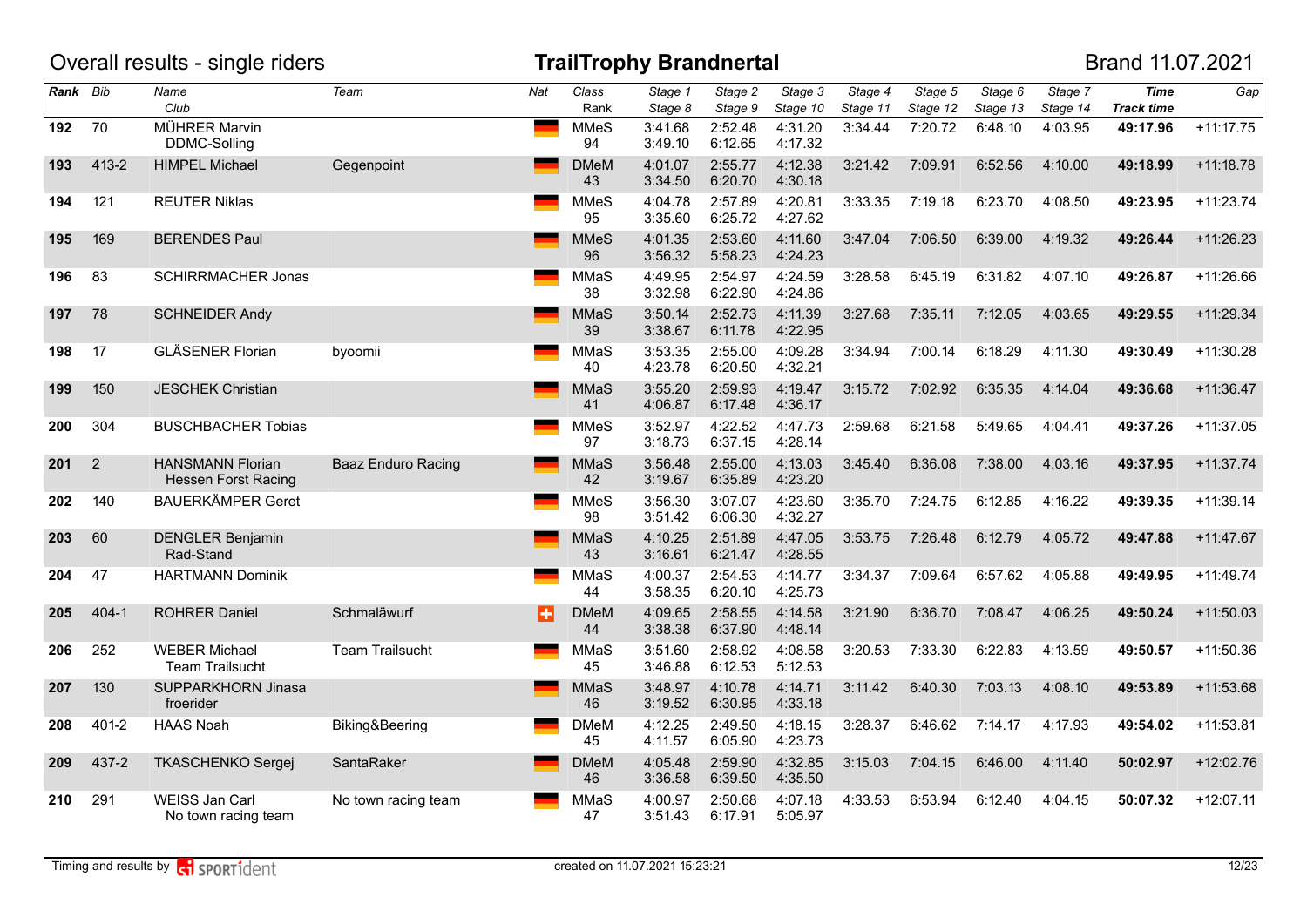|          |           | Overall results - single riders                                 |                                |     |                    | <b>TrailTrophy Brandnertal</b> |                    |                     |                     |                     |                     |                     | Brand 11.07.2021                 |             |
|----------|-----------|-----------------------------------------------------------------|--------------------------------|-----|--------------------|--------------------------------|--------------------|---------------------|---------------------|---------------------|---------------------|---------------------|----------------------------------|-------------|
| Rank Bib |           | Name<br>Club                                                    | Team                           | Nat | Class<br>Rank      | Stage 1<br>Stage 8             | Stage 2<br>Stage 9 | Stage 3<br>Stage 10 | Stage 4<br>Stage 11 | Stage 5<br>Stage 12 | Stage 6<br>Stage 13 | Stage 7<br>Stage 14 | <b>Time</b><br><b>Track time</b> | Gap         |
| 211      | 410-2     | PICKL David                                                     | <b>Rim Busters</b>             |     | <b>DMeM</b><br>47  | 4:15.45<br>3:43.20             | 2:55.33<br>6:11.48 | 4:29.05<br>4:15.19  | 3:37.05             | 7:20.73             | 7:08.50             | 3:54.00             | 50:07.58                         | $+12:07.37$ |
| 212      | 112       | <b>KRUSE Katharina</b><br>Radhaus am Markt                      |                                |     | <b>WWoS</b><br>1   | 3:58.97<br>3:52.33             | 2:55.06<br>6:33.46 | 4:14.30<br>4:32.25  | 3:36.35             | 7:18.85             | 6:41.25             | 4:14.57             | 50:08.57                         | $+12:08.36$ |
| 213      | 149       | <b>GEISINGER Felix</b><br>SV Binzwangen                         |                                |     | <b>MMeS</b><br>99  | 3:45.72<br>3:30.73             | 3:04.45<br>6:19.80 | 4:15.60<br>4:27.10  | 3:56.20             | 6:57.28             | 7:34.50             | 4:10.90             | 50:10.30                         | $+12:10.09$ |
| 214      | 61        | <b>CZARNOTTA Kay</b><br>HD-Freeride                             |                                |     | MMaS<br>48         | 3:46.90<br>4:08.88             | 2:54.13<br>6:22.40 | 4:38.00<br>4:24.10  | 3:37.20             | 7:26.07             | 6:47.56             | 4:07.17             | 50:15.45                         | $+12:15.24$ |
| 215      | 419-1     | <b>BARTHELMES Marc</b>                                          | <b>Team Dosenbier</b>          |     | <b>DMeM</b><br>48  | 3:42.41<br>4:37.20             | 3:01.62<br>6:21.17 | 4:10.20<br>4:33.69  | 3:32.70             | 7:20.50             | 6:37.30             | 4:12.31             | 50:20.85                         | $+12:20.64$ |
| 216      | 430-1     | STOEHR Katrin                                                   | <b>BenBi</b>                   |     | <b>DMxX</b><br>3   | 3:55.57<br>4:05.68             | 3:01.19<br>6:16.77 | 4:14.65<br>4:29.08  | 3:38.18             | 7:39.07             | 6:46.97             | 4:09.91             | 50:27.90                         | $+12:27.69$ |
| 217      | 159       | <b>HERBERTH Christoph</b>                                       |                                |     | <b>MMeS</b><br>100 | 3:51.30<br>4:24.63             | 2:56.62<br>6:54.95 | 4:14.35<br>4:30.45  | 3:31.00             | 6:54.67             | 6:36.70             | 4:16.52             | 50:27.97                         | $+12:27.76$ |
| 218      | 256       | SYRING Phil Mikka                                               |                                |     | <b>MMeS</b><br>101 | 4:01.40<br>3:47.83             | 2:55.79<br>6:16.23 | 4:11.18<br>4:24.98  | 3:18.47             | 7:30.79             | 7:43.85             | 4:10.24             | 50:28.74                         | $+12:28.53$ |
| 219      | 26        | <b>HEULE Lucas</b>                                              | Team Radsport Frei             | Ð   | <b>MMeS</b><br>102 | 4:12.25<br>3:36.26             | 2:49.90<br>6:49.15 | 4:21.08<br>4:53.15  | 3:32.58             | 6:36.67             | 7:26.23             | 4:07.43             | 50:30.43                         | $+12:30.22$ |
| 220      | 9         | <b>EICHNER Christoph</b><br>Chicken-Way-Junkies                 | Chicken-Way-Junkies            |     | MMaS<br>49         | 4:06.75<br>4:26.08             | 2:58.45<br>6:31.85 | 4:17.65<br>4:31.07  | 3:36.54             | 7:08.15             | 6:37.72             | 4:14.10             | 50:34.44                         | $+12:34.23$ |
| 221      | $400 - 1$ | <b>GOBAT Lars - Jenning</b><br><b>NOTALENTRACING</b>            | HaBe MTB x<br>NoTalentRacing   |     | <b>DMeM</b><br>49  | 4:03.35<br>3:31.60             | 2:57.88<br>6:07.67 | 4:09.97<br>4:27.11  | 3:39.01             | 7:46.40             | 7:34.31             | 4:06.35             | 50:37.52                         | $+12:37.31$ |
| 222      | 152       | <b>ROUANET Maxime</b>                                           |                                |     | <b>MMeS</b><br>103 | 4:03.71<br>3:49.35             | 2:55.47<br>6:38.94 | 4:26.55<br>4:23.38  | 3:24.78             | 7:09.90             | 7:27.45             | 4:15.07             | 50:41.30                         | $+12:41.09$ |
| 223      | 406-2     | <b>GADIENT Samuel</b><br>0615                                   | 0615                           | П   | <b>DMeM</b><br>50  | 4:15.55<br>3:56.52             | 3:04.03<br>6:25.52 | 4:22.29<br>4:33.41  | 3:30.40             | 7:24.82             | 6:34.20             | 4:20.50             | 50:41.99                         | $+12:41.78$ |
| 224      | 268       | <b>KAHLEN Sigmar</b><br>Schützengilde Hall                      | <b>Haller Kibl</b>             |     | <b>MSMS</b><br>14  | 4:04.37<br>4:28.97             | 2:58.95<br>6:51.90 | 4:28.30<br>4:30.14  | 3:53.35             | 6:48.41             | 6:10.10             | 4:18.94             | 50:42.93                         | $+12:42.72$ |
| 225      | 395-2     | <b>WEIGAND Achim</b><br>Freeride &<br>Downhillverein Vorarlberg | <b>Trinacria Racing Team</b>   |     | <b>DMxX</b><br>4   | 4:11.43<br>4:15.75             | 2:57.83<br>6:26.53 | 4:17.16<br>4:26.92  | 3:35.38             | 7:18.12             | 6:57.08             | 4:07.56             | 50:43.19                         | $+12:42.98$ |
| 226      | 301       | POESCHL Stefan<br>RSC Weißenburg                                |                                |     | MMaS<br>50         | 4:07.70<br>3:59.71             | 2:58.95<br>6:28.00 | 4:16.77<br>4:32.35  | 3:27.96             | 8:01.83             | 6:23.85             | 4:12.40             | 50:46.07                         | $+12:45.86$ |
| 227      | 426-1     | <b>SCHMID Max</b>                                               | Team IRIE                      |     | <b>DMeM</b><br>51  | 4:19.13<br>3:34.98             | 2:53.03<br>6:19.07 | 4:23.95<br>4:27.34  | 3:28.20             | 6:51.83             | 8:12.35             | 4:04.12             | 50:46.38                         | $+12:46.17$ |
| 228      | 69        | <b>LÜTTIN Felix</b><br>MTB Freeride<br>Connection               | <b>FRC Freeride Connection</b> |     | <b>MMeS</b><br>104 | 4:18.58<br>3:38.27             | 2:56.45<br>6:42.52 | 4:29.58<br>4:44.70  | 3:33.30             | 7:01.60             | 6:56.44             | 4:18.34             | 50:50.74                         | $+12:50.53$ |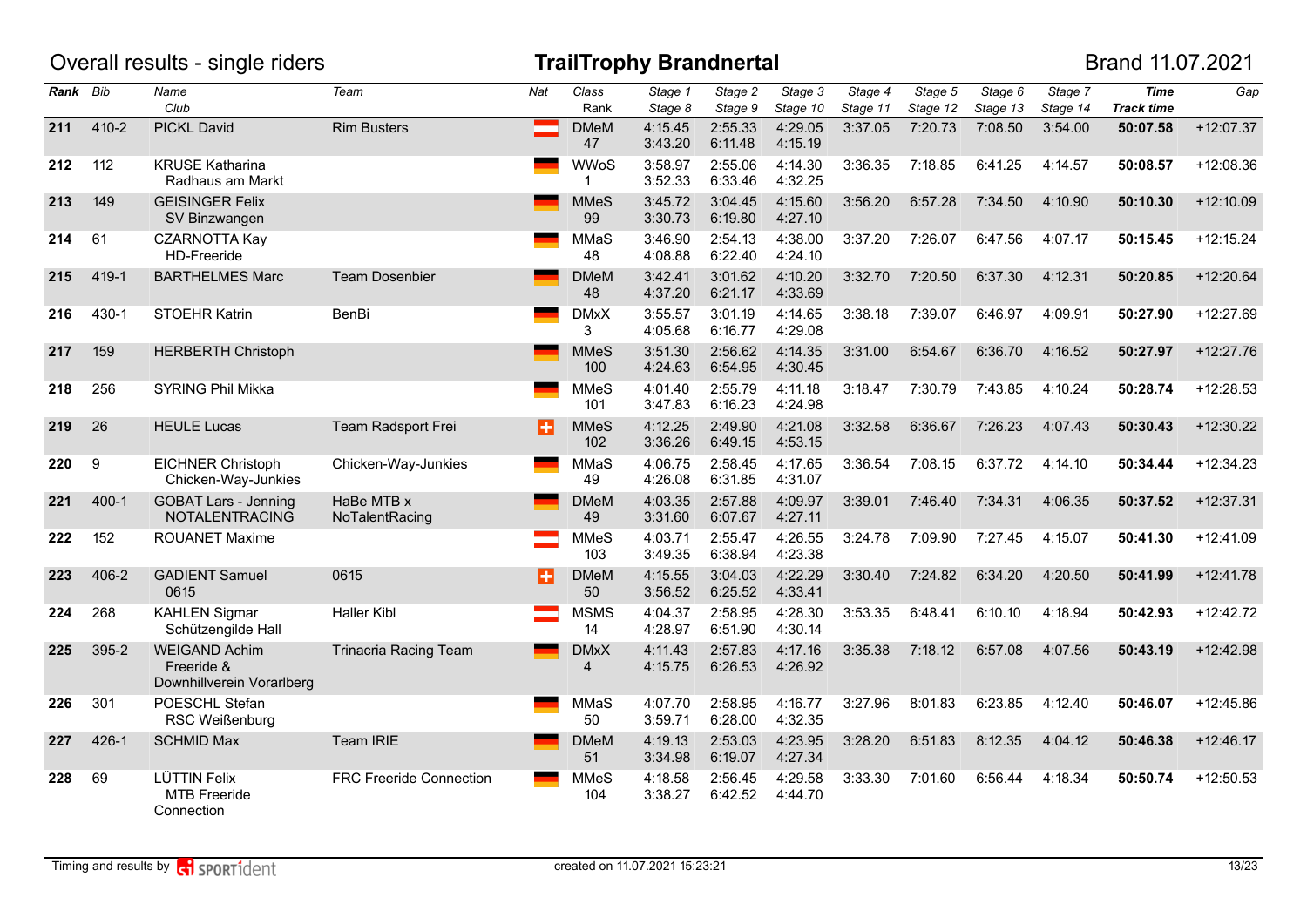|          |       | Overall results - single riders                                     |                      |     |                    | <b>TrailTrophy Brandnertal</b> |                    |                                  |                     |                     |                     |                     | Brand 11.07.2021                 |             |
|----------|-------|---------------------------------------------------------------------|----------------------|-----|--------------------|--------------------------------|--------------------|----------------------------------|---------------------|---------------------|---------------------|---------------------|----------------------------------|-------------|
| Rank Bib |       | Name<br>Club                                                        | Team                 | Nat | Class<br>Rank      | Stage 1<br>Stage 8             | Stage 2<br>Stage 9 | $\overline{Stage}$ 3<br>Stage 10 | Stage 4<br>Stage 11 | Stage 5<br>Stage 12 | Stage 6<br>Stage 13 | Stage 7<br>Stage 14 | <b>Time</b><br><b>Track time</b> | Gap         |
| 229      | 138   | <b>LENK Hannes</b><br>Dirt-Wies Marienau e.V.                       |                      |     | <b>MMeS</b><br>105 | 3:55.75<br>4:12.23             | 2:56.35<br>5:59.57 | 4:11.95<br>4:27.30               | 3:48.31             | 7:34.65             | 7:47.08             | 3:59.30             | 50:58.47                         | $+12:58.26$ |
| 230      | 50    | <b>BRAUMANN Birgit</b><br>Trek Gravity Girls / Trek<br>Store Vienna |                      |     | <b>WWoS</b><br>2   | 4:01.17<br>4:11.45             | 3:07.68<br>6:29.18 | 4:19.72<br>4:32.93               | 3:45.71             | 7:37.10             | 6:34.78             | 4:17.50             | 51:04.59                         | $+13:04.38$ |
| 231      | 235   | MINZLAFF Mario                                                      |                      |     | <b>MMaS</b><br>51  | 4:16.47<br>3:57.93             | 2:53.22<br>6:29.45 | 4:19.88<br>4:28.29               | 3:17.53             | 7:45.08             | 7:00.68             | 4:10.55             | 51:04.74                         | $+13:04.53$ |
| 232      | 426-2 | KOMPE Jarno                                                         | Team IRIE            |     | <b>DMeM</b><br>52  | 4:18.67<br>3:47.89             | 2:56.78<br>6:30.21 | 4:24.62<br>4:27.52               | 3:25.80             | 7:10.32             | 7:46.00             | 4:11.23             | 51:09.65                         | +13:09.44   |
| 233      | 261   | <b>SESSINGHAUS Nadine</b>                                           | <b>Pink Princess</b> |     | <b>WWoS</b><br>3   | 3:52.00<br>3:57.82             | 2:58.20<br>6:41.62 | 4:22.08<br>4:40.06               | 3:30.71             | 7:19.67             | 7:09.55             | 4:27.15             | 51:11.37                         | $+13:11.16$ |
| 234      | 80    | <b>GATHIER Dominique</b>                                            |                      | M.  | MMaS<br>52         | 4:20.67<br>4:05.98             | 3:03.50<br>6:29.50 | 4:23.13<br>4:28.61               | 3:34.90             | 7:09.58             | 6:33.46             | 4:53.22             | 51:12.36                         | $+13:12.15$ |
| 235      | 57    | <b>TAPLIK Ole</b>                                                   |                      |     | <b>MMeS</b><br>106 | 3:29.17<br>5:52.12             | 2:41.98<br>6:30.65 | 4:16.71<br>4:19.68               | 3:41.58             | 6:29.35             | 7:55.07             | 4:00.50             | 51:19.36                         | $+13:19.15$ |
| 236      | 151   | <b>EBERLE Johannes</b>                                              |                      |     | <b>MMeS</b><br>107 | 4:08.70<br>3:26.83             | 2:55.03<br>6:27.26 | 4:23.71<br>4:34.25               | 3:33.70             | 7:20.73             | 8:19.24             | 4:07.56             | 51:29.28                         | +13:29.07   |
| 237      | 128   | SCHWEDERSKE Jan-<br><b>Niklas</b>                                   | Wiehen Racing        |     | <b>MMeS</b><br>108 | 4:12.15<br>4:33.97             | 2:56.32<br>6:29.43 | 4:10.57<br>5:44.60               | 3:20.60             | 7:01.61             | 6:59.30             | 4:03.90             | 51:29.87                         | $+13:29.66$ |
| 238      | 186   | <b>CICHON Christian</b><br>MTB Club München e.V.                    |                      |     | MMaS<br>53         | 4:11.20<br>3:52.03             | 2:57.46<br>6:45.58 | 4:26.21<br>4:40.68               | 3:26.87             | 7:02.88             | 7:37.98             | 4:22.68             | 51:32.65                         | $+13:32.44$ |
| 239      | 174   | <b>KLEWITZ Robin</b><br>MTB Freiburg e.V.                           |                      |     | <b>MMaS</b><br>54  | 3:59.71<br>4:58.39             | 2:52.02<br>6:12.43 | 4:07.67<br>4:24.75               | 3:48.57             | 7:44.05             | 7:10.00             | 4:04.69             | 51:32.88                         | +13:32.67   |
| 240      | 290   | <b>BAAKE Jeremias</b>                                               |                      |     | <b>MMeS</b><br>109 | 4:07.53<br>3:36.18             | 3:23.87<br>6:27.40 | 5:22.50<br>4:27.21               | 3:32.65             | 6:35.62             | 7:36.35             | 4:16.38             | 51:35.14                         | $+13:34.93$ |
| 241      | 155   | <b>BRETHAUER Laura</b>                                              |                      |     | <b>WWoS</b><br>4   | 4:02.03<br>4:07.28             | 3:02.20<br>6:42.13 | 4:33.05<br>4:34.93               | 3:48.75             | 7:46.36             | 6:41.69             | 4:09.90             | 51:38.80                         | +13:38.59   |
| 242      | 8     | PULZ Heiko<br>Chicken-Way-Junkies                                   | Chicken-Way-Junkies  |     | MMaS<br>55         | 3:49.00<br>3:44.55             | 2:53.10<br>6:42.57 | 4:29.38<br>4:24.77               | 3:49.98             | 7:14.54             | 8:22.05             | 4:07.61             | 51:39.81                         | +13:39.60   |
| 243      | 124   | <b>HARTUNG Sven</b><br>Knechten                                     | Knechten             |     | <b>MMeS</b><br>110 | 3:58.57<br>4:12.35             | 2:58.72<br>6:28.69 | 4:22.05<br>4:31.21               | 3:38.92             | 7:42.90             | 7:23.93             | 4:09.71             | 51:39.90                         | +13:39.69   |
| 244      | 236   | <b>ZEEB Claudio</b><br><b>Team Bison</b>                            | Team Bison           |     | <b>MMeS</b><br>111 | 3:56.25<br>3:45.45             | 3:01.33<br>6:28.95 | 4:18.70<br>4:34.17               | 3:23.67             | 7:53.90             | 7:46.95             | 4:22.35             | 51:43.02                         | $+13:42.81$ |
| 245      | 393-2 | <b>STURM Marcus</b>                                                 | Sonder!              |     | <b>DMeM</b><br>53  | 4:09.00<br>3:40.98             | 3:02.83<br>6:19.17 | 4:18.90<br>4:37.55               | 3:38.60             | 7:30.09             | 7:57.07             | 4:15.18             | 51:47.80                         | $+13:47.59$ |
| 246      | 247   | <b>BRUHIN Irene</b>                                                 |                      | ÷   | <b>WWoS</b><br>5   | 4:12.70<br>4:08.15             | 3:03.00<br>6:39.52 | 4:23.50<br>4:33.30               | 3:30.48             | 7:28.00             | 7:22.06             | 4:17.97             | 51:51.55                         | $+13:51.34$ |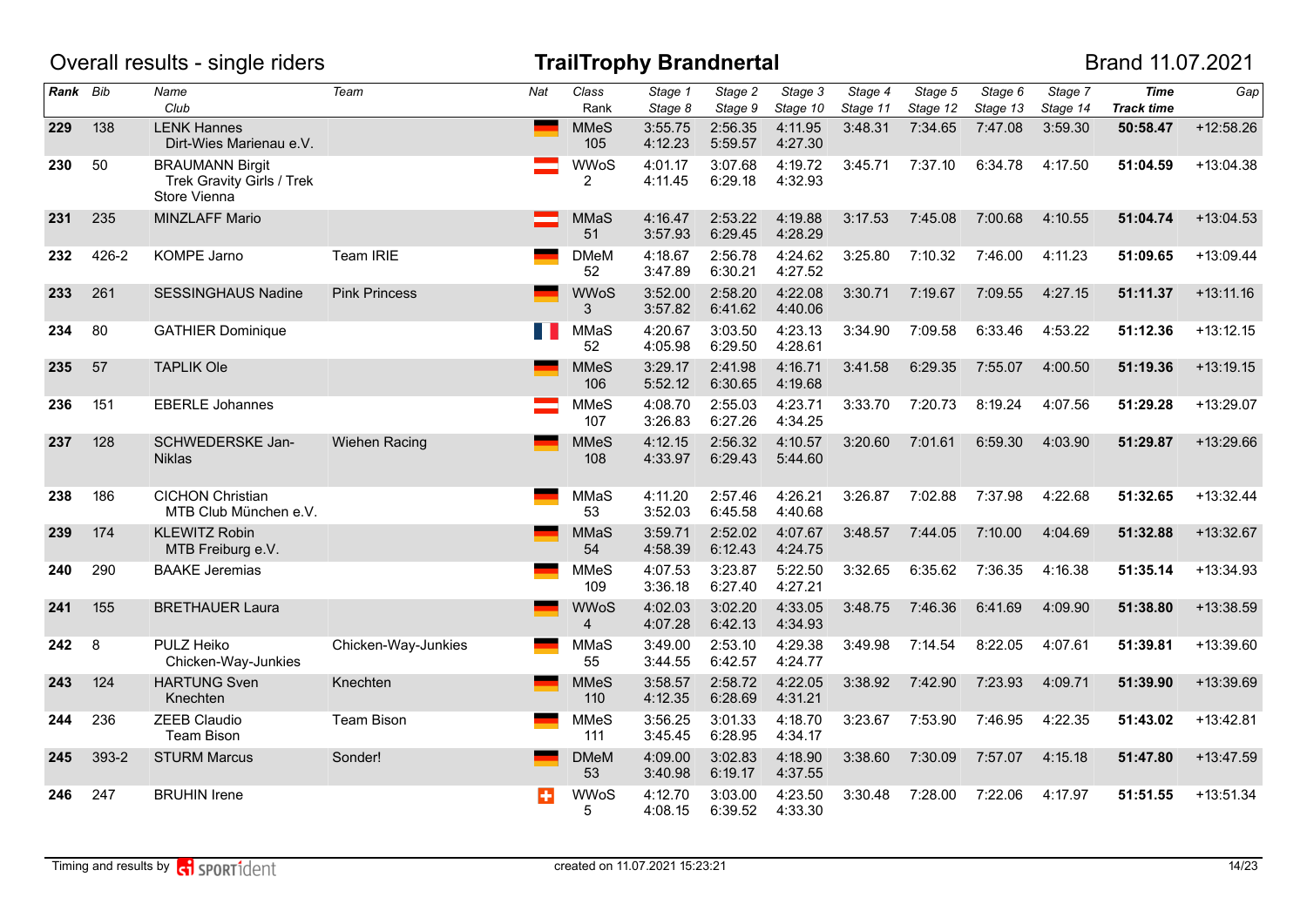|          |              | Overall results - single riders                                |                              |                 |                    | <b>TrailTrophy Brandnertal</b> |                    |                     |                     |                     |                     |                     | Brand 11.07.2021                 |             |
|----------|--------------|----------------------------------------------------------------|------------------------------|-----------------|--------------------|--------------------------------|--------------------|---------------------|---------------------|---------------------|---------------------|---------------------|----------------------------------|-------------|
| Rank Bib |              | Name<br>Club                                                   | Team                         | Nat             | Class<br>Rank      | Stage 1<br>Stage 8             | Stage 2<br>Stage 9 | Stage 3<br>Stage 10 | Stage 4<br>Stage 11 | Stage 5<br>Stage 12 | Stage 6<br>Stage 13 | Stage 7<br>Stage 14 | <b>Time</b><br><b>Track time</b> | Gap         |
| 247      | 193          | <b>HUG Michael</b><br><b>RMSV Wittnau</b>                      |                              |                 | <b>MMeS</b><br>112 | 4:07.08<br>3:18.85             | 3:06.62<br>6:06.98 | 4:00.45<br>4:18.88  | 4:33.20             | 6:47.35             | 8:37.53             | 4:46.43             | 51:58.32                         | $+13:58.11$ |
| 248      | 262          | SPESCHA Deborah                                                |                              | ÷               | <b>WWoS</b><br>6   | 4:06.62<br>4:22.40             | 2:58.68<br>6:28.67 | 4:18.63<br>4:34.32  | 4:03.82             | 7:44.97             | 6:55.37             | 4:18.05             | 52:03.83                         | $+14:03.62$ |
| 249      | 90           | <b>KARL Max</b>                                                |                              |                 | <b>MMeS</b><br>113 | 4:05.77<br>3:43.36             | 2:55.85<br>6:36.70 | 4:29.55<br>4:32.28  | 3:41.60             | 7:02.07             | 8:28.87             | 4:13.83             | 52:06.18                         | $+14:05.97$ |
| 250      | 44           | <b>AUFTER Korbinian</b>                                        |                              |                 | <b>MMaS</b><br>56  | 4:05.48<br>4:27.43             | 3:06.57<br>6:41.32 | 4:27.35<br>4:37.37  | 3:29.85             | 7:35.58             | 7:04.75             | 4:19.03             | 52:07.06                         | +14:06.85   |
| 251      | 283          | <b>KLAR Tobias</b>                                             |                              |                 | <b>MMeS</b><br>114 | 3:57.71<br>3:47.18             | 2:57.04<br>6:22.23 | 4:19.03<br>4:26.92  | 3:40.20             | 9:23.03             | 6:57.95             | 4:10.77             | 52:13.13                         | $+14:12.92$ |
| 252      | 48           | <b>ZELIGOWSKI Marcell</b>                                      |                              |                 | <b>MMeS</b><br>115 | 4:16.29<br>4:40.92             | 3:04.80<br>6:32.07 | 4:25.35<br>4:23.25  | 3:47.82             | 7:40.78             | 7:00.97             | 4:06.65             | 52:14.27                         | $+14:14.06$ |
| 253      | 433-1        | SPIELER Johannes                                               | POC                          |                 | <b>DGDR</b><br>3   | 4:23.25<br>4:12.80             | 3:05.18<br>6:36.35 | 4:21.82<br>4:34.03  | 3:40.60             | 7:23.10             | 7:41.20             | 4:04.19             | 52:15.98                         | $+14:15.77$ |
| 254      | 423-2        | <b>GREIM Moritz</b>                                            | Trailrockerz                 |                 | <b>DMxX</b><br>5   | 4:10.20<br>3:53.65             | 2:55.13<br>6:22.00 | 4:12.68<br>4:36.83  | 3:27.13             | 7:41.68             | 8:35.07             | 4:30.50             | 52:31.29                         | $+14:31.08$ |
| 255      | $401 - 1$    | <b>WENIGER Fabian</b>                                          | Biking&Beering               |                 | <b>DMeM</b><br>54  | 4:11.77<br>4:38.57             | 3:06.42<br>6:24.30 | 4:24.39<br>4:32.48  | 3:55.65             | 7:24.53             | 7:28.43             | 4:13.81             | 52:35.99                         | $+14:35.78$ |
| 256      | 204          | <b>SCHNEIDER Michael</b>                                       |                              |                 | <b>MMeS</b><br>116 | 4:30.00<br>4:00.60             | 3:09.72<br>6:43.93 | 4:42.40<br>4:38.87  | 3:31.33             | 7:10.17             | 7:15.05             | 4:26.37             | 52:37.26                         | $+14:37.05$ |
| 257      | $\mathbf{3}$ | PETROSSOW Jan                                                  | Speedmachine                 |                 | <b>MMeS</b><br>117 | 4:04.68<br>3:34.66             | 2:51.25<br>6:15.51 | 4:09.37<br>4:43.09  | 3:31.63             | 9:17.66             | 8:00.95             | 4:08.08             | 52:42.31                         | $+14:42.10$ |
| 258      | 433-2        | <b>HAGLEITNER Michelle</b>                                     | POC                          |                 | <b>DGDR</b><br>4   | 4:25.00<br>4:16.60             | 3:06.61<br>6:37.63 | 4:22.15<br>4:35.57  | 3:40.87             | 7:29.00             | 7:49.47             | 4:05.60             | 52:44.47                         | $+14:44.26$ |
| 259      | 94           | <b>THURNHER Leon</b>                                           |                              |                 | <b>MMeS</b><br>118 | 4:08.55<br>4:03.03             | 2:54.19<br>6:40.80 | 4:24.52<br>4:30.02  | 3:30.29             | 7:58.75             | 8:09.40             | 4:08.18             | 52:45.28                         | $+14:45.07$ |
| 260      | $417 - 1$    | GÜTHLEIN Christian                                             | <b>Bierzeps</b>              | <b>Contract</b> | <b>DMeM</b><br>55  | 4:05.44<br>3:33.32             | 3:07.54<br>7:59.19 | 4:27.00<br>4:25.33  | 3:48.63             | 7:40.22             | 7:24.81             | 4:02.93             | 52:47.46                         | $+14:47.25$ |
| 261      | 162          | KOCHENDÖRFER Axel                                              | <b>FlatOutRacing Germany</b> |                 | <b>MMeS</b><br>119 | 4:00.76<br>3:53.60             | 3:07.02<br>6:43.65 | 4:19.27<br>4:29.97  | 3:20.74             | 7:34.05             | 9:01.50             | 4:18.73             | 52:59.99                         | $+14:59.78$ |
| 262      | 425-2        | WINGELMAYR Vinzenz<br>Freeride- &<br>Downhillverein Vorarlberg | lord of the rims             |                 | <b>DMeM</b><br>56  | 4:19.54<br>3:51.66             | 2:57.23<br>6:45.73 | 4:26.37<br>4:29.13  | 3:30.36             | 8:12.10             | 8:13.65             | 4:03.69             | 53:04.41                         | $+15:04.20$ |
| 263      | 89           | STOCKBURGER Adrian                                             |                              |                 | <b>MMeS</b><br>120 | 4:19.08<br>3:46.33             | 3:07.48<br>6:40.38 | 6:53.18<br>4:30.95  | 3:14.22             | 7:22.15             | 6:39.33             | 4:22.10             | 53:05.15                         | $+15:04.94$ |
| 264      | 423-1        | <b>REUTER Claire</b>                                           | Trailrockerz                 |                 | <b>DMxX</b><br>6   | 4:14.07<br>4:06.88             | 2:55.60<br>6:24.00 | 4:14.15<br>4:37.25  | 3:28.22             | 7:48.87             | 8:37.00             | 4:31.98             | 53:10.78                         | $+15:10.57$ |
| 265      | 302          | STRAßBURGER Michael                                            |                              |                 | <b>MMeS</b><br>121 | 4:10.20<br>4:21.15             | 3:01.60<br>7:03.25 | 4:26.12<br>4:36.25  | 3:34.67             | 7:37.11             | 8:25.21             | 4:12.53             | 53:44.83                         | $+15:44.62$ |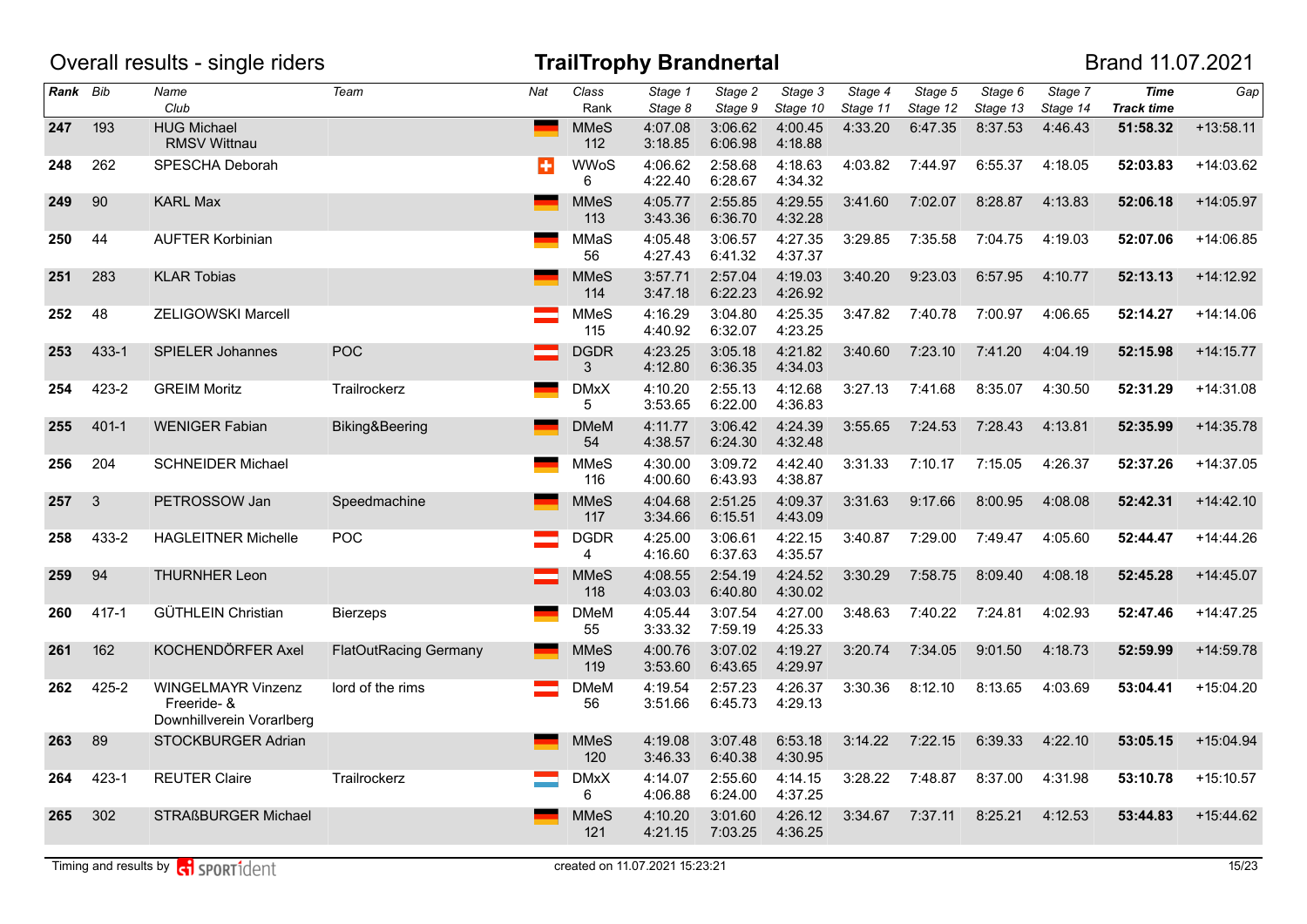|          |           | Overall results - single riders                                  |                                            |                 |                    | <b>TrailTrophy Brandnertal</b> |                    |                     |                     |                     |                     |                     | Brand 11.07.2021                 |             |
|----------|-----------|------------------------------------------------------------------|--------------------------------------------|-----------------|--------------------|--------------------------------|--------------------|---------------------|---------------------|---------------------|---------------------|---------------------|----------------------------------|-------------|
| Rank Bib |           | Name<br>Club                                                     | Team                                       | Nat             | Class<br>Rank      | Stage 1<br>Stage 8             | Stage 2<br>Stage 9 | Stage 3<br>Stage 10 | Stage 4<br>Stage 11 | Stage 5<br>Stage 12 | Stage 6<br>Stage 13 | Stage 7<br>Stage 14 | <b>Time</b><br><b>Track time</b> | Gap         |
| 266      | 11        | RÖDEL Christoph<br><b>Enduro Squad Eistal</b>                    |                                            |                 | <b>MMeS</b><br>122 | 3:53.20<br>4:19.65             | 3:03.98<br>6:52.08 | 4:16.00<br>4:53.93  | 3:25.59             | 7:57.73             | 8:25.87             | 4:29.60             | 53:48.98                         | $+15:48.77$ |
| 267      | $400 - 2$ | <b>GOBAT Sören</b><br>HaBe MTB x<br>NoTalentRacing               | HaBe MTB x<br>NoTalentRacing               |                 | <b>DMeM</b><br>57  | 4:03.80<br>4:55.64             | 3:00.30<br>6:30.60 | 4:14.78<br>4:42.86  | 3:49.43             | 8:12.40             | 7:51.85             | 4:13.60             | 53:50.13                         | $+15:49.92$ |
| 268      | 435-2     | <b>KOPP Daniel</b><br><b>BLACKREBELBICICLETT</b><br><b>ACLUB</b> | <b>BLACKREBELBICICLETTA</b><br><b>CLUB</b> |                 | <b>DMeM</b><br>58  | 4:34.92<br>4:25.68             | 3:05.55<br>6:40.42 | 4:27.10<br>4:57.42  | 3:47.66             | 7:31.15             | 7:26.18             | 4:37.38             | 53:54.28                         | $+15:54.07$ |
| 269      | 144       | <b>WASMUTH Peer</b>                                              |                                            |                 | <b>MMaS</b><br>57  | 4:28.06<br>4:33.53             | 3:08.83<br>6:54.72 | 4:30.51<br>4:44.86  | 4:07.05             | 7:24.58             | 7:08.83             | 4:36.19             | 54:02.98                         | $+16:02.77$ |
| 270      | $403 - 2$ | <b>BARTSCH Timo</b>                                              | Easy Mobeasy                               |                 | <b>DMxX</b><br>7   | 4:16.79<br>4:08.82             | 3:00.56<br>6:58.87 | 4:30.05<br>4:38.64  | 3:58.55             | 8:08.30             | 7:52.19             | 4:18.02             | 54:04.11                         | $+16:03.90$ |
| 271      | 299       | <b>DECKER Simon</b>                                              |                                            |                 | <b>MMeS</b><br>123 | 4:25.54<br>4:19.43             | 3:06.48<br>6:34.27 | 4:36.47<br>4:47.95  | 4:03.41             | 7:49.36             | 8:00.30             | 4:18.86             | 54:20.34                         | $+16:20.13$ |
| 272      | 279       | TSCHÜMPERLIN Jasmin                                              |                                            | ÷               | <b>WWoS</b><br>7   | 4:32.69<br>4:39.13             | 3:14.97<br>6:55.75 | 4:31.38<br>4:39.81  | 3:58.89             | 7:23.74             | 7:37.78             | 4:23.12             | 54:22.34                         | $+16:22.13$ |
| 273      | 412-2     | <b>NYVELT Matthias</b><br>Dirty Sun Chase<br><b>RACING</b>       | Dirty Sun Chase RACING                     |                 | <b>DMeM</b><br>59  | 4:43.57<br>4:28.25             | 3:11.00<br>6:44.81 | 4:30.87<br>4:44.97  | 4:00.75             | 8:18.75             | 7:01.03             | 4:20.60             | 54:32.36                         | $+16:32.15$ |
| 274      | $403 - 1$ | <b>LAYER Roxane</b>                                              | Easy Mobeasy                               | -               | <b>DMxX</b><br>8   | 4:19.00<br>4:04.18             | 3:03.10<br>7:09.70 | 4:31.83<br>4:40.40  | 3:57.50             | 8:23.23             | 7:50.77             | 4:19.88             | 54:34.30                         | $+16:34.09$ |
| 275      | 435-1     | <b>TRÖNDLE Kevin</b>                                             | <b>BLACKREBELBICICLETTA</b><br><b>CLUB</b> | <b>Contract</b> | <b>DMeM</b><br>60  | 4:41.24<br>4:27.58             | 3:09.72<br>6:37.80 | 4:23.85<br>4:56.50  | 3:46.38             | 7:40.28             | 7:59.03             | 4:32.12             | 54:34.70                         | $+16:34.49$ |
| 276      | 211       | <b>BACKES Robin</b>                                              | Speedy Gonzales Enduro<br>Team             |                 | <b>MMeS</b><br>124 | 4:31.69<br>4:01.97             | 3:09.63<br>6:48.50 | 4:37.50<br>4:47.47  | 3:33.71             | 8:30.33             | 7:56.13             | 4:23.93             | 54:39.58                         | +16:39.37   |
| 277      | 184       | MÜLLER Sebastian                                                 | Isar eagles                                |                 | <b>MMeS</b><br>125 | 4:13.31<br>5:00.40             | 3:09.47<br>6:35.35 | 4:37.22<br>4:43.77  | 3:47.75             | 7:56.98             | 7:59.44             | 4:25.30             | 54:49.16                         | $+16:48.95$ |
| 278      | 88        | <b>WINTER Manuel</b>                                             |                                            |                 | <b>MMeS</b><br>126 | 4:38.81<br>4:23.33             | 3:11.33<br>6:46.98 | 4:25.60<br>4:37.38  | 3:40.11             | 7:20.69             | 8:47.83             | 4:37.75             | 54:49.75                         | $+16:49.54$ |
| 279      | 125       | <b>BRUDER Laszlo</b><br>Moutainbike Freiburg eV                  | Helm-Knecht                                |                 | <b>MMeS</b><br>127 | 4:20.09<br>4:53.87             | 3:04.79<br>6:24.27 | 4:23.60<br>4:38.65  | 4:19.17             | 8:27.72             | 7:50.40             | 4:13.41             | 54:50.45                         | $+16:50.24$ |
| 280      | 411-2     | <b>KAISER Armin</b><br>Garage 5                                  | Garage 5                                   |                 | <b>DMeM</b><br>61  | 4:24.80<br>4:14.48             | 3:15.13<br>7:10.31 | 4:34.25<br>4:55.32  | 3:42.00             | 8:00.13             | 7:21.07             | 4:52.97             | 54:51.43                         | $+16:51.22$ |
| 281      | 16        | <b>SCHILL Eric</b><br>Dimb Racingteam                            |                                            |                 | <b>MSMS</b><br>15  | 4:32.32<br>4:30.55             | 3:20.83<br>6:44.15 | 4:27.80<br>4:47.28  | 4:29.55             | 7:57.15             | 7:26.57             | 4:24.44             | 54:52.86                         | $+16:52.65$ |
| 282      | 396-2     | PETRIANNI Claudio<br>Propain Crew                                | Pizza Racing Team                          |                 | <b>DMxX</b><br>9   | 4:25.78<br>4:48.50             | 3:10.40<br>7:05.70 | 4:44.28<br>4:51.17  | 3:38.28             | 7:51.85             | 7:32.62             | 4:33.87             | 55:03.96                         | +17:03.75   |
| 283      | 416-2     | NIEDERMEIER Thomas                                               | Bierzeps3                                  |                 | <b>DMeM</b><br>62  | 4:28.38<br>4:50.94             | 3:13.73<br>6:34.62 | 4:32.08<br>4:32.92  | 3:51.10             | 7:53.97             | 8:12.81             | 4:28.63             | 55:13.08                         | $+17:12.87$ |
|          |           | Timing and results by $\left  \mathbf{G} \right $ SPORT1 dent    |                                            |                 |                    | created on 11.07.2021 15:23:21 |                    |                     |                     |                     |                     |                     |                                  | 16/23       |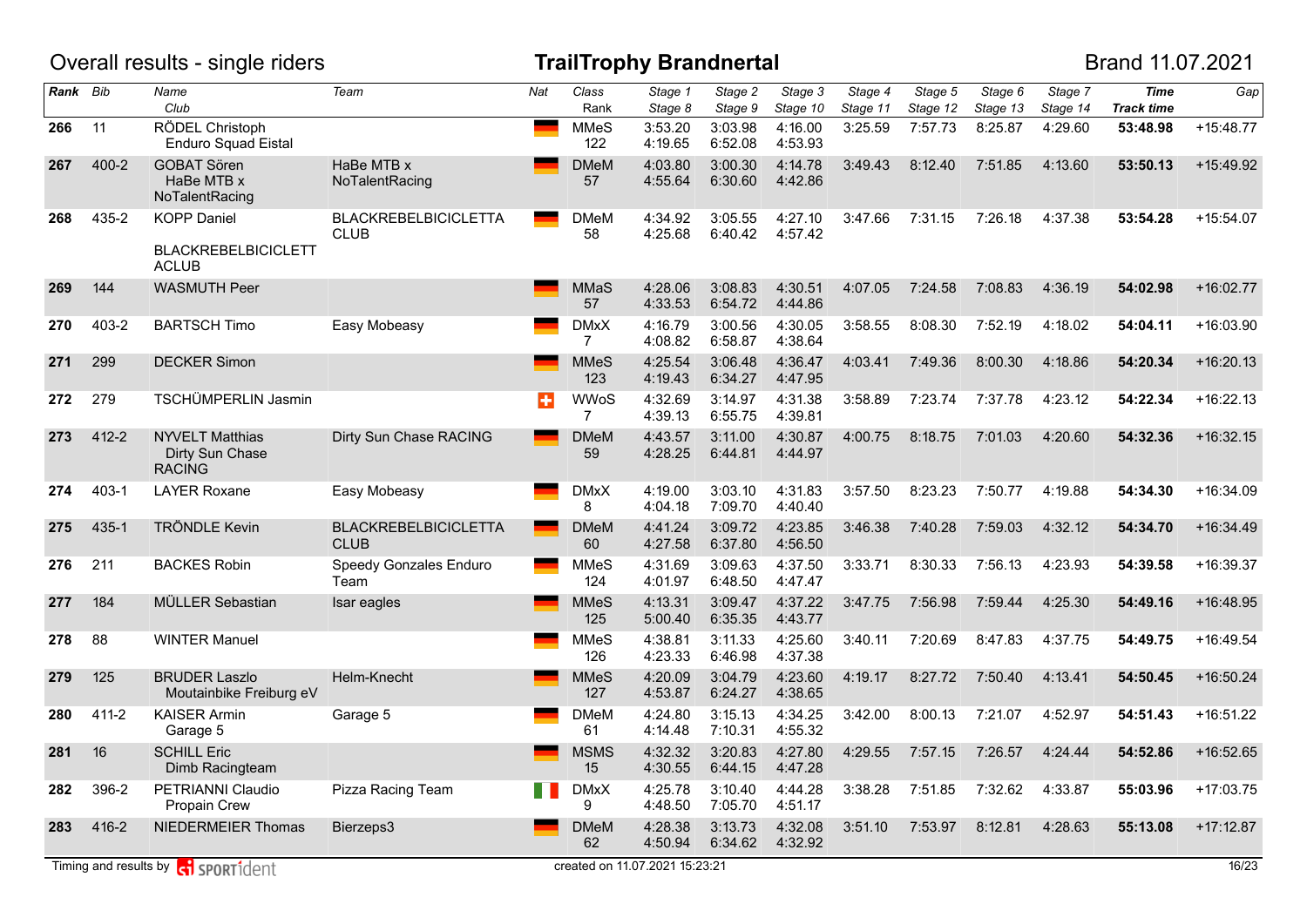|          |           | Overall results - single riders                           |                                |     |                                | <b>TrailTrophy Brandnertal</b> |                     |                     |                     |                     |                     |                     | Brand 11.07.2021                 |             |
|----------|-----------|-----------------------------------------------------------|--------------------------------|-----|--------------------------------|--------------------------------|---------------------|---------------------|---------------------|---------------------|---------------------|---------------------|----------------------------------|-------------|
| Rank Bib |           | Name<br>Club                                              | Team                           | Nat | Class<br>Rank                  | Stage 1<br>Stage 8             | Stage 2<br>Stage 9  | Stage 3<br>Stage 10 | Stage 4<br>Stage 11 | Stage 5<br>Stage 12 | Stage 6<br>Stage 13 | Stage 7<br>Stage 14 | <b>Time</b><br><b>Track time</b> | Gap         |
| 284      | 295       | <b>RUM Mike</b><br><b>OBC-Germania Bieber</b>             | TeamStresa23                   |     | <b>MSMS</b><br>16              | 4:03.57<br>6:01.12             | 3:07.56<br>6:31.25  | 4:16.81<br>4:20.82  | 3:51.98             | 8:24.53             | 8:15.05             | 4:17.54             | 55:15.84                         | $+17:15.63$ |
| 285      | 280       | VÖLKLEIN Matthias<br>Trail-On Bikesport                   | Trail-On Bikesport             |     | <b>MMeS</b><br>128             | 4:11.83<br>4:44.55             | 3:13.96<br>6:30.98  | 4:19.00<br>4:31.32  | 4:21.46             | 8:39.33             | 8:37.22             | 4:15.85             | 55:39.35                         | $+17:39.14$ |
| 286      | 163       | <b>KOHLER Philipp</b>                                     |                                |     | <b>MMeS</b><br>129             | 4:36.17<br>5:26.30             | 3:24.15<br>6:27.03  | 4:24.98<br>4:31.46  | 4:17.61             | 7:48.14             | 8:05.10             | 4:24.47             | 55:44.38                         | $+17:44.17$ |
| 287      | 18        | <b>KÜHNERT Ralph</b><br>Chicken-Way-Junkies               | Chicken-Way-Junkies            |     | <b>MMaS</b><br>58              | 4:42.03<br>4:07.48             | 3:06.14<br>6:55.55  | 4:23.77<br>4:43.48  | 4:00.91             | 8:05.54             | 9:11.29             | 4:15.56             | 55:44.84                         | $+17:44.63$ |
| 288      | 265       | <b>LENZ Matthias</b><br>Teamdorrongenduro                 |                                |     | <b>MSMS</b><br>17              | 4:24.90<br>4:19.02             | 3:30.89<br>6:50.45  | 4:41.20<br>5:06.67  | 4:09.64             | 8:21.50             | 7:14.37             | 4:46.65             | 56:00.12                         | $+17:59.91$ |
| 289      | 120       | <b>MERGNER Felix</b>                                      |                                |     | <b>MMeS</b><br>130             | 4:13.72<br>4:36.12             | 3:01.85<br>7:06.13  | 4:35.80<br>4:43.58  | 4:03.18             | 8:55.43             | 8:24.23             | 4:20.98             | 56:08.94                         | $+18:08.73$ |
| 290      | 399-1     | <b>MICHELS UIf</b>                                        | BRO1                           |     | MMaS<br>59                     | 4:24.27<br>4:26.33             | 3:16.19<br>6:25.15  | 4:48.08<br>4:48.08  | 4:15.78             | 8:41.65             | 8:19.83             | 4:25.02             | 56:10.00                         | +18:09.79   |
| 291      | $412 - 1$ | <b>MESCHENMOSER Chris</b>                                 | Dirty Sun Chase RACING         |     | <b>DMeM</b><br>63              | 4:50.83<br>4:28.63             | 3:12.68<br>6:57.65  | 4:35.53<br>4:47.73  | 4:07.44             | 8:12.38             | 8:09.87             | 4:20.45             | 56:15.32                         | $+18:15.11$ |
| 292      | 53        | <b>RODE Philipp</b><br><b>Fahrrad Eberhardt</b><br>Racing |                                |     | MMaS<br>60                     | 4:26.45<br>5:21.71             | 3:02.43<br>6:51.00  | 4:27.83<br>4:45.27  | 3:55.20             | 8:10.95             | 8:03.75             | 4:40.92             | 56:15.61                         | $+18:15.40$ |
| 293      | 213       | <b>BÄHR Philipp</b>                                       | Speedy Gonzales Enduro<br>Team |     | <b>MMeS</b><br>131             | 4:05.53<br>4:43.05             | 3:04.78<br>10:33.32 | 4:14.43<br>4:59.85  | 3:43.61             | 7:10.69             | 7:21.75             | 4:12.70             | 56:21.94                         | $+18:21.73$ |
| 294      | 66        | <b>OTTERBACH Andreas</b>                                  | Oachkatzl Enduro Racing        |     | <b>MMeS</b><br>132             | 4:10.76<br>4:58.45             | 3:03.68<br>6:18.27  | 4:17.06<br>4:38.27  | 5:14.90             | 9:52.20             | 7:22.11             | 4:21.10             | 56:24.42                         | $+18:24.21$ |
| 295      | 237       | <b>OBRECHT Fabian</b><br><b>Team Bison</b>                | <b>Team Bison</b>              |     | <b>MMeS</b><br>133             | 4:22.47<br>4:13.89             | 3:07.50<br>6:36.83  | 4:20.55<br>4:36.28  | 3:38.37             |                     | 7:58.23 11:07.73    | 4:12.77             | 56:25.31                         | $+18:25.10$ |
| 296      | 43        | <b>BODEM Luisa</b>                                        |                                |     | <b>WWoS</b><br>8               | 4:38.85<br>4:38.00             | 3:18.15<br>6:38.69  | 4:42.09<br>4:40.63  | 4:19.85             | 9:02.02             | 7:53.32             | 4:28.15             | 56:41.05                         | $+18:40.84$ |
| 297      | $417 - 2$ | <b>BADUM Benjamin</b>                                     | <b>Bierzeps</b>                |     | <b>DMeM</b><br>64              | 4:30.75<br>4:55.76             | 3:15.86<br>8:04.27  | 4:28.65<br>4:27.00  | 4:11.70             | 8:41.71             | 7:39.03             | 4:16.73             | 56:49.97                         | $+18:49.76$ |
| 298      | 239       | <b>KRAUSE Julius</b><br><b>Team Bison</b>                 | <b>Team Bison</b>              |     | <b>MMeS</b><br>134             | 4:47.95<br>4:31.10             | 3:17.23<br>6:29.45  | 4:28.25<br>4:32.02  | 3:39.53             | 8:47.02             | 9:35.57             | 4:24.05             | 56:51.96                         | $+18:51.75$ |
| 299      | 62        | <b>LANGE Jochen</b>                                       |                                |     | <b>MMeS</b><br>135             | 4:02.70<br>8:25.18             | 3:01.08<br>6:50.79  | 4:17.47<br>4:53.27  | 3:27.74             | 7:43.72             | 7:37.27             | 4:22.45             | 56:52.77                         | $+18:52.56$ |
| 300      | 396-1     | <b>UEBELEIN Pia</b><br>Kenda Tires                        | Pizza Racing Team              |     | <b>DMxX</b><br>10 <sup>°</sup> | 4:32.78<br>4:48.08             | 3:09.33<br>7:05.27  | 4:43.78<br>4:52.05  | 4:43.40             | 7:52.67             | 8:19.60             | 4:30.92             | 56:54.76                         | $+18:54.55$ |
| 301      | 153       | <b>MÜLLER David</b>                                       |                                |     | <b>MMeS</b><br>136             | 4:24.00<br>4:22.00             | 3:06.18<br>6:52.65  | 4:33.27<br>4:41.44  | 4:17.27             | 8:43.63             | 9:49.14             | 4:18.12             | 57:19.64                         | $+19:19.43$ |
| 302      | 286       | <b>REITH Sandro</b>                                       |                                |     | <b>MMeS</b><br>137             | 4:36.25<br>4:16.98             | 3:16.03<br>7:33.15  | 4:53.29<br>4:52.52  | 3:44.79             | 9:28.97             | 8:13.07             | 4:41.75             | 58:07.10                         | +20:06.89   |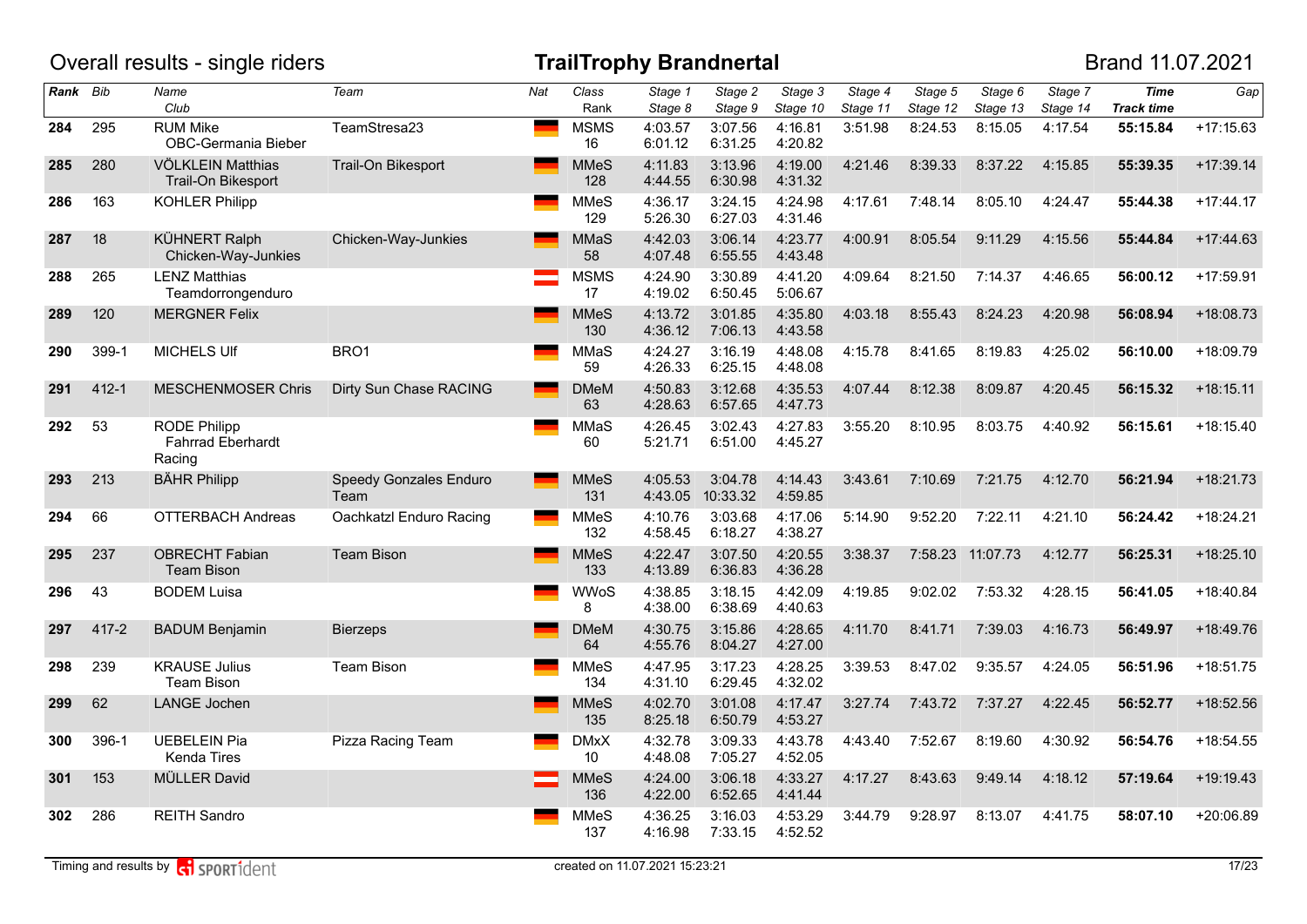|          |           | Overall results - single riders                                            |                              |              |                    | <b>TrailTrophy Brandnertal</b> |                    |                     |                     |                             |                     |                     | Brand 11.07.2021                 |             |
|----------|-----------|----------------------------------------------------------------------------|------------------------------|--------------|--------------------|--------------------------------|--------------------|---------------------|---------------------|-----------------------------|---------------------|---------------------|----------------------------------|-------------|
| Rank Bib |           | Name<br>Club                                                               | Team                         | Nat          | Class<br>Rank      | Stage 1<br>Stage 8             | Stage 2<br>Stage 9 | Stage 3<br>Stage 10 | Stage 4<br>Stage 11 | Stage 5<br>Stage 12         | Stage 6<br>Stage 13 | Stage 7<br>Stage 14 | <b>Time</b><br><b>Track time</b> | Gap         |
| 303      | 293       | <b>WEISS Sophie</b><br>no town                                             |                              | <b>State</b> | <b>WWoS</b><br>9   | 4:48.20<br>4:41.40             | 3:23.32<br>7:22.57 | 5:01.28<br>4:57.03  | 4:24.23             | 8:35.85                     | 7:43.54             | 4:42.33             | 58:11.18                         | $+20:10.97$ |
| 304      | 395-1     | SICILIANO Stefanie<br>Freeride &<br>Downhillverein                         | <b>Trinacria Racing Team</b> |              | <b>DMxX</b><br>11  | 4:38.75<br>4:21.91             | 3:16.38<br>7:12.15 | 4:34.93<br>4:35.07  | 3:46.91             | 9:32.50                     | 9:25.93             | 4:41.20             | 58:18.62                         | $+20:18.41$ |
| 305      | 134       | <b>SCHIPPERS Bastian</b><br>SV Ravensburg                                  | SV Ravensburg                |              | <b>MMeS</b><br>138 | 3:57.79<br>4:10.17             | 2:56.07<br>6:35.83 | 4:11.72<br>4:31.93  | 3:51.64             |                             | 7:24.17 14:51.05    | 4:01.36             | 58:40.36                         | $+20:40.15$ |
| 306      | $427 - 2$ | <b>BLEIMAIR Tobias</b>                                                     | <b>DIRTY TUESDAY</b>         |              | <b>DMeM</b><br>65  | 4:25.47<br>4:57.55             | 3:24.53<br>7:12.07 | 4:44.11<br>4:56.56  | 4:14.35             | 9:05.10                     | 8:25.18             | 5:05.15             | 58:43.89                         | $+20:43.68$ |
| 307      | $414 - 1$ | <b>BÜTTNER Philipp</b>                                                     | Bierzeps2                    |              | <b>DMeM</b><br>66  | 4:30.48<br>4:49.85             | 3:16.40<br>7:31.30 | 4:55.10<br>4:55.38  | 4:24.21             | 8:35.53                     | 9:14.49             | 4:41.23             | 59:06.87                         | $+21:06.66$ |
| 308      | 37        | <b>SELBERTINGER Theo</b>                                                   | @tedchalk                    |              | <b>MMeS</b><br>139 | 4:34.91<br>5:17.47             | 3:16.25<br>6:36.75 | 4:37.60<br>4:46.02  | 3:56.90             | 8:51.00                     | 10:19.65            | 4:45.39             | 59:18.38                         | $+21:18.17$ |
| 309      | $427 - 1$ | <b>ODRICH Sebastian</b>                                                    | <b>DIRTY TUESDAY</b>         |              | <b>DMeM</b><br>67  | 4:29.47<br>5:02.68             | 3:25.82<br>7:13.33 | 4:45.01<br>4:57.66  | 4:15.45             | 9:06.86                     | 8:40.74             | 5:06.41             | 59:21.96                         | $+21:21.75$ |
| 310      | 165       | <b>LEPPERT Katja</b><br>Moutainbike Freiburg<br>e.V.                       |                              |              | <b>WWoS</b><br>10  | 4:52.46<br>4:46.20             | 3:16.60<br>7:17.18 | 5:03.38<br>4:48.39  | 4:47.56             | 9:22.65                     | 8:29.65             | 4:30.15             | 59:41.44                         | $+21:41.23$ |
| 311      | 414-2     | LISOWSKI Michael                                                           | Bierzeps2                    |              | <b>DMeM</b><br>68  | 4:52.87<br>4:47.15             | 3:33.75<br>7:31.28 | 4:55.45<br>4:55.63  | 4:24.00             | 8:34.85                     | 9:06.29             | 4:41.47             | 59:49.49                         | +21:49.28   |
| 312      | 233       | WALSER-KESSLER<br>Florian                                                  | <b>Walser Boyz</b>           |              | <b>MMeS</b><br>140 | 4:49.15<br>4:07.00             | 3:19.73<br>7:06.11 | 4:34.05<br>4:40.42  | 3:50.71             | 9:12.80                     | 11:44.47            | 4:19.46             | 59:57.90                         | $+21:57.69$ |
| 313      | 227       | <b>RUFER Roland</b><br>Team Ullmann-Yeti                                   |                              | B            | <b>MSMS</b><br>18  | 4:45.47<br>5:10.23             | 3:07.20<br>7:20.78 | 4:47.86<br>4:51.42  | 3:48.32             | 8:26.20                     | 10:35.88            | 4:28.19             | 1:00:16.25                       | $+22:16.04$ |
| 314      | 64        | STRIEGEL Jan                                                               |                              |              | <b>MMeS</b><br>141 | 4:37.32<br>6:09.50             | 3:21.47<br>7:06.72 | 4:46.41<br>4:55.85  | 4:03.61             | 9:02.05                     | 9:17.85             | 4:49.59             | 1:00:32.15                       | +22:31.94   |
| 315      | 24        | DAUBENBÜCHEL Florian<br><b>Trail Surfers</b>                               | <b>Trail Surfers</b>         |              | <b>MMeS</b><br>142 | 5:18.65<br>5:23.17             | 3:16.35<br>7:25.43 | 4:52.18<br>4:46.62  | 5:08.26             | 9:30.95                     | 8:09.72             | 4:30.71             | 1:00:44.97                       | $+22:44.76$ |
| 316      | 67        | <b>BEIGANG Julian</b>                                                      | Oachkatzl Enduro Racing      |              | <b>MMeS</b><br>143 | 4:14.38<br>3:58.22             | 3:17.74<br>7:05.60 | 4:36.55<br>4:53.13  | 4:46.30             | 8:55.68                     | 13:01.09            | 4:36.82             | 1:01:44.37                       | $+23:44.16$ |
| 317      | 181       | <b>VILLIGER Martina</b><br><b>MTB</b> Freeride<br><b>Connection Luzern</b> |                              | B            | <b>WWoS</b><br>11  | 4:36.30<br>5:40.85             | 3:15.03<br>6:55.14 | 4:37.00<br>4:43.27  | 4:43.95             |                             | 9:59.68 10:53.78    | 4:20.40             | 1:02:04.86                       | $+24:04.65$ |
| 318      | 208       | <b>ADOLF Steffen</b>                                                       |                              |              | <b>MSMS</b><br>19  | 4:25.55<br>5:24.43             | 3:14.15<br>7:28.37 | 4:30.61<br>4:54.00  | 4:26.27             |                             | 9:08.05 12:07.20    |                     | 4:53.96 1:02:48.45               | $+24:48.24$ |
| 319      | 416-1     | <b>KELLER Marc</b>                                                         | Bierzeps3                    |              | <b>DMeM</b><br>69  | 4:32.09<br>4:17.98             | 3:14.92<br>7:20.00 | 4:47.30<br>4:41.17  |                     | 4:11.37  10:46.08  12:22.70 |                     |                     | 4:28.85 1:03:02.26               | $+25:02.05$ |
| 320      | 231       | DAELE Noah Van                                                             |                              |              | MMeS<br>144        | 4:58.45<br>5:49.15             | 3:08.62<br>7:08.68 | 4:49.50<br>4:58.53  |                     | 5:48.50 10:36.60 11:14.67   |                     |                     | 4:25.76 1:05:17.04               | $+27:16.83$ |
|          |           | Timing and results by <b>contract</b> sport ident                          |                              |              |                    | created on 11.07.2021 15:23:21 |                    |                     |                     |                             |                     |                     |                                  | 18/23       |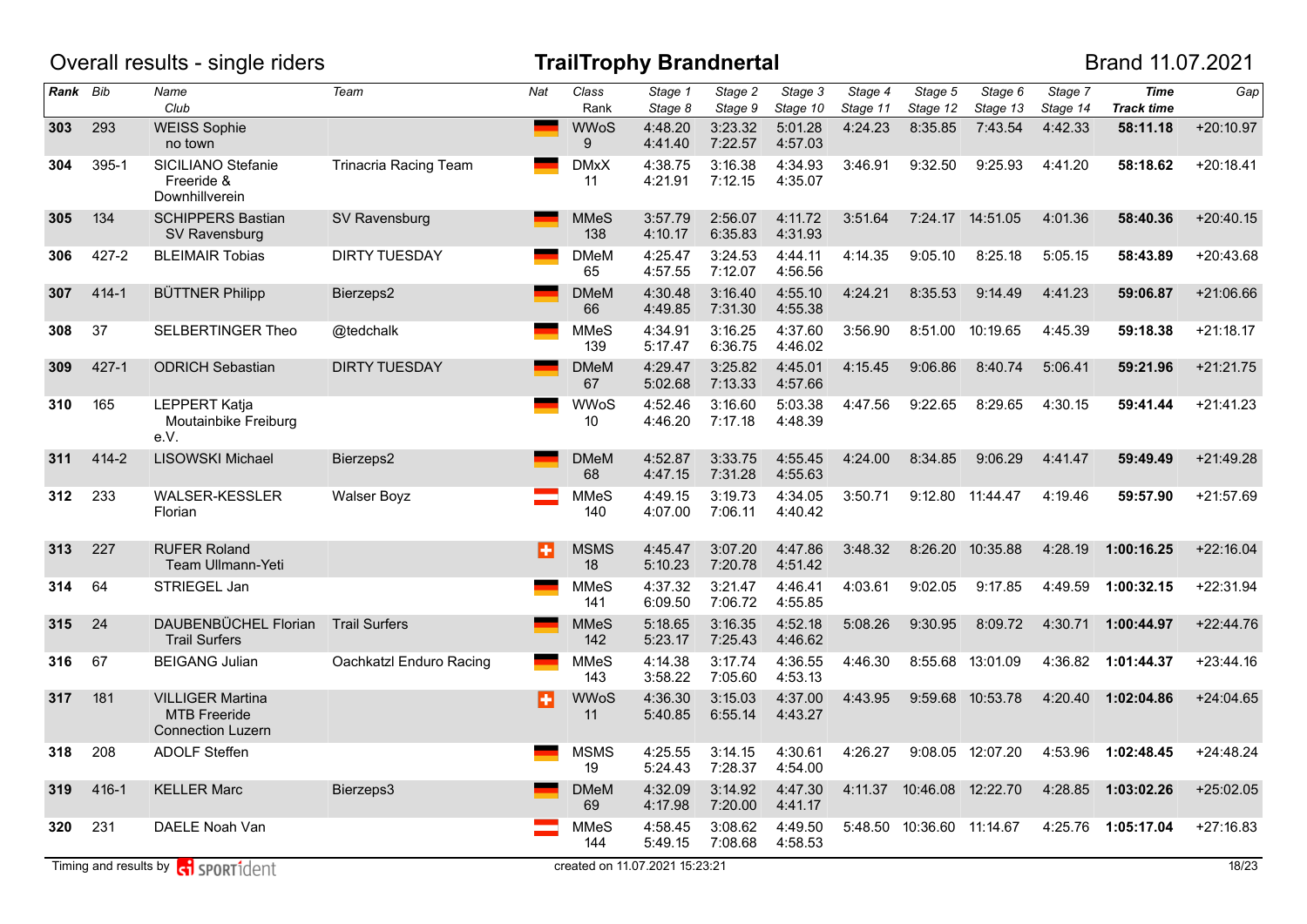|                |                  | Overall results - single riders                             |                                           |           |                   | <b>TrailTrophy Brandnertal</b> |                    |                     |                     |                             |                     |                     | Brand 11.07.2021                 |             |
|----------------|------------------|-------------------------------------------------------------|-------------------------------------------|-----------|-------------------|--------------------------------|--------------------|---------------------|---------------------|-----------------------------|---------------------|---------------------|----------------------------------|-------------|
| Rank Bib       |                  | Name<br>Club                                                | Team                                      | Nat       | Class<br>Rank     | Stage 1<br>Stage 8             | Stage 2<br>Stage 9 | Stage 3<br>Stage 10 | Stage 4<br>Stage 11 | Stage 5<br>Stage 12         | Stage 6<br>Stage 13 | Stage 7<br>Stage 14 | <b>Time</b><br><b>Track time</b> | Gap         |
| 321            | 424-2            | <b>BÜLL Sarah</b>                                           | Fahrbar                                   |           | <b>DMxX</b><br>12 | 4:57.57<br>6:35.85             | 3:27.30<br>7:14.51 | 4:45.93<br>5:02.79  |                     | 4:25.86 10:54.32 11:20.90   |                     | 4:37.55             | 1:05:49.25                       | $+27:49.04$ |
| 322            | 13               | ZIRM Holger<br>Z Zero                                       |                                           |           | <b>MSMS</b><br>20 | 5:00.50<br>8:19.19             | 3:45.66<br>7:20.69 | 4:52.10<br>5:12.30  |                     | 5:01.05 10:22.21 10:50.45   |                     |                     | 4:45.53 1:07:49.79               | +29:49.58   |
| 323            | 232              | ZIEGLER Stefanie<br>Maciag Offroad / Team<br>Carqueja       | Maciag Offroad / Team<br>Carqueja         |           | <b>WWoS</b><br>12 | 5:38.06<br>7:55.75             | 3:38.49<br>7:05.58 | 5:02.60<br>5:08.62  |                     | 5:24.20 11:00.95 10:21.72   |                     | 4:46.96             | 1:08:43.80                       | $+30:43.59$ |
| 324            | 167              | <b>GOPPOLD Patrick</b><br>WSV schwarzenbach<br>am wald      |                                           |           | MMeS<br>145       | 5:32.48<br>6:17.30             | 3:46.43<br>7:29.80 | 5:22.53<br>5:09.93  |                     | 5:26.08 10:57.31 10:43.97   |                     | 5:05.25             | 1:08:45.78                       | $+30:45.57$ |
| 325            | 218              | <b>SCHMIDT Jörg</b>                                         | Team Lisa                                 |           | <b>MSMS</b><br>21 | 5:02.79<br>6:11.08             | 3:37.03<br>8:05.23 | 5:02.48<br>5:32.45  |                     | 5:09.68 11:06.67 11:31.39   |                     | 5:08.82             | 1:08:59.60                       | +30:59.39   |
| 326            | 100              | <b>CHRIST Dominic</b>                                       |                                           |           | MMeS<br>146       | 5:26.03<br>8:27.36             | 3:43.73<br>7:38.21 | 4:59.75<br>5:04.78  |                     | 5:01.95  10:52.43  12:01.22 |                     |                     | 5:04.35 1:10:48.66               | $+32:48.45$ |
| <b>DNF</b>     | 34               | SAMMET ALEXANDER<br>HD-Freeride e.V.                        |                                           |           | MSMS              | 3:51.00                        | 2:58.37            | 4:17.91             | 3:42.37             | 7:34.70                     | 7:11.31             |                     |                                  |             |
| <b>DNF</b>     | 38               | <b>VONHAUSEN Oliver</b><br>Mtb Freiburg                     | Mount7                                    |           | MMeS              | 3:32.10<br>4:06.80             | 2:39.56            | 3:52.93             | 3:12.47             | 6:28.20                     | 6:41.75             | 3:48.50             |                                  |             |
| <b>DNF</b> 32  |                  | MÜLLER Thomas<br><b>HD</b> Freeride                         |                                           |           | <b>MSMS</b>       |                                |                    |                     |                     |                             |                     |                     |                                  |             |
| <b>DNF</b> 33  |                  | <b>LIVINGSTONE Scott</b><br>HD-Freeride e.V.                |                                           | <b>IV</b> | <b>MMeS</b>       | 4:21.45                        | 3:01.41            | 4:13.57             | 3:47.68             | 8:54.20                     | 9:17.55             |                     |                                  |             |
|                | <b>DNF</b> 398-2 | <b>KOFLER Thomas</b>                                        | <b>Unter Null</b>                         |           | <b>DMeM</b>       | 4:04.75                        | 3:01.97            | 4:49.33             | 3:25.43             | 8:09.45                     |                     |                     |                                  |             |
| <b>DNF</b>     | 407-1            | <b>NOWAK Johannes</b><br>Sram Factory Racing                | <b>Sram Factory Racing</b>                |           | <b>DMeM</b>       | 3:38.03                        | 2:42.86            | 3:52.23             | 3:05.13             | 6:57.25                     | 5:58.58             |                     |                                  |             |
| <b>DNF</b> 39  |                  | <b>SCHUBNELL Sebastian</b><br>Mountainbike Freiburg<br>e.V. |                                           |           | <b>MMaS</b>       | 6:19.41                        | 3:01.29            | 4:27.63             | 3:38.17             |                             |                     |                     |                                  |             |
| <b>DNF</b>     | 398-1            | <b>BERLIN Stefan</b>                                        | <b>Unter Null</b>                         |           | DMeM              | 4:25.52                        | 3:16.08            | 4:42.03             | 5:06.05             | 8:57.85                     |                     |                     |                                  |             |
| <b>DNF</b> 31  |                  | <b>TREU Erik</b><br>HD-Freeride e.V.                        |                                           |           | MMaS              | 4:04.81                        | 3:08.28            | 4:19.13             | 3:55.90             | 7:55.19                     | 8:23.66             |                     |                                  |             |
| <b>DNF</b> 287 |                  | MÜLLER-WITT Felix                                           |                                           |           | MMaS              | 5:10.93                        | 3:23.62            | 5:05.42             | 4:42.56             | 8:27.99                     | 7:58.48             |                     |                                  |             |
| <b>DNF</b> 288 |                  | <b>HARTMANN Johannes</b>                                    | <b>BLACK FOREST BRUDAL</b><br><b>TEAM</b> |           | MMeS              | 4:19.95                        | 3:12.71            | 4:32.70             | 4:08.11             |                             |                     |                     |                                  |             |
| <b>DNF</b> 282 |                  | <b>ARKENBERG Nils</b><br><b>DIMB Racing Team</b>            |                                           |           | MMaS              | 4:35.73                        | 3:14.03            | 4:38.03             |                     | 4:56.58 14:10.91            |                     |                     |                                  |             |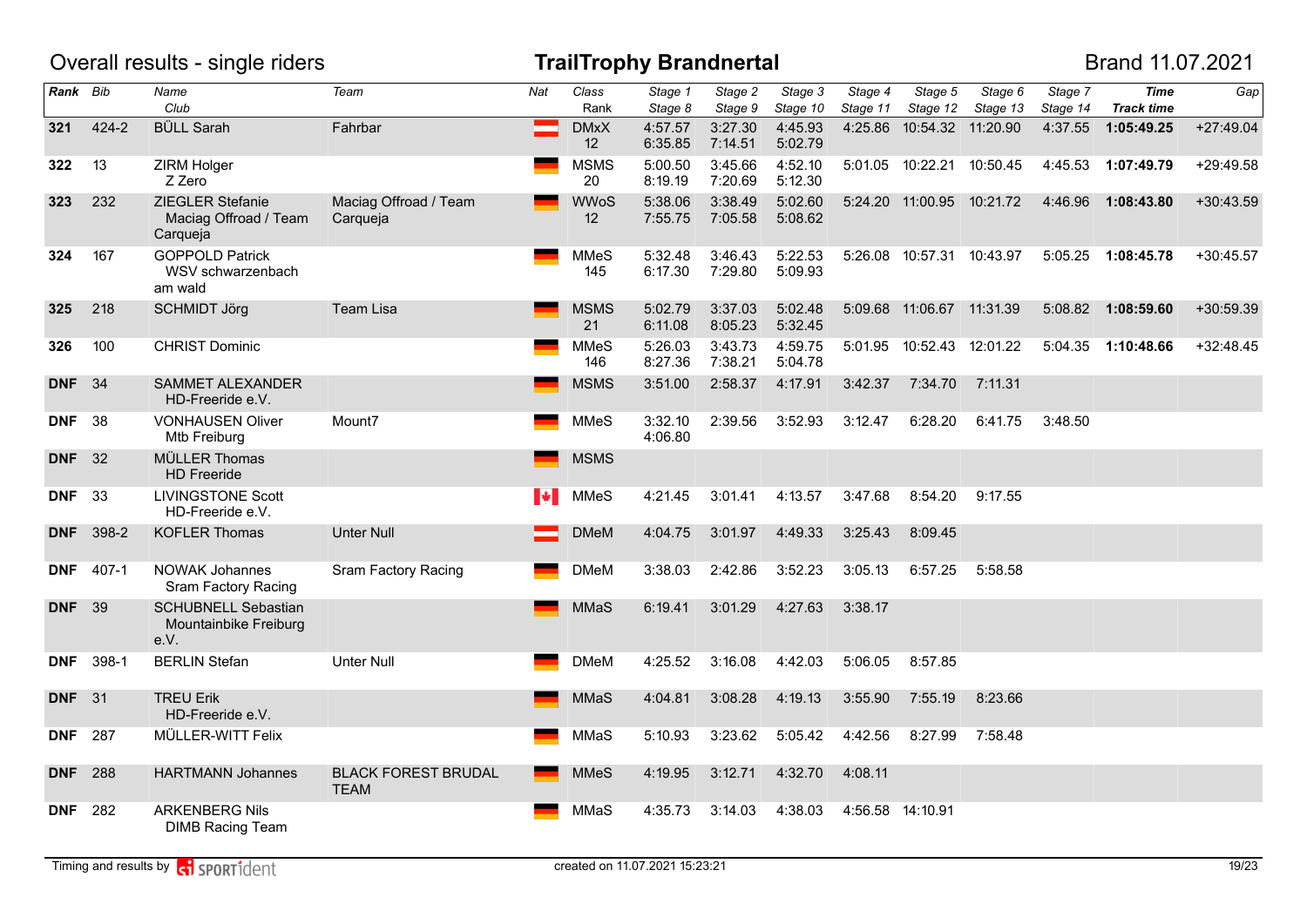|                |                  | Overall results - single riders                             |                                    |     |               | <b>TrailTrophy Brandnertal</b> |                    |                     |                     |                           |                     |                     | Brand 11.07.2021                 |     |
|----------------|------------------|-------------------------------------------------------------|------------------------------------|-----|---------------|--------------------------------|--------------------|---------------------|---------------------|---------------------------|---------------------|---------------------|----------------------------------|-----|
| Rank Bib       |                  | Name<br>Club                                                | Team                               | Nat | Class<br>Rank | Stage 1<br>Stage 8             | Stage 2<br>Stage 9 | Stage 3<br>Stage 10 | Stage 4<br>Stage 11 | Stage 5<br>Stage 12       | Stage 6<br>Stage 13 | Stage 7<br>Stage 14 | <b>Time</b><br><b>Track time</b> | Gap |
| <b>DNF</b> 285 |                  | <b>ESCHBAUMER Antonio</b>                                   |                                    |     | <b>MMeS</b>   | 4:02.37<br>3:51.13             | 3:02.35<br>6:45.79 | 4:31.37<br>4:33.48  | 3:27.82             |                           | 7:33.37             | 4:22.68             |                                  |     |
| <b>DNF</b> 30  |                  | <b>BILLMAIER Manuel</b><br>HD-Freeride e.V.                 | HD-Freeride e.V.                   |     | MMaS          |                                |                    |                     |                     |                           |                     |                     |                                  |     |
| <b>DNF</b>     | 303              | <b>ZÜRCHER Reto</b>                                         |                                    | н   | <b>MMeS</b>   | 4:35.68                        | 3:22.38            | 4:47.37             | 4:34.10             | 9:10.50                   | 9:14.10             |                     |                                  |     |
| <b>DNF</b>     | 289              | WALLNÖFER Daniel                                            |                                    | ÷   | MMaS          | 4:11.18                        | 3:09.16            | 4:32.05             | 3:40.33             | 7:52.25                   | 7:51.85             |                     |                                  |     |
| <b>DNF</b> 29  |                  | SÖNSER Stefan<br>Mac-Immobilien                             | Mac-Immobilien                     |     | MMaS          |                                |                    |                     |                     |                           |                     |                     |                                  |     |
| <b>DNF</b> 56  |                  | DÄHLER Timo                                                 |                                    |     | MMaS          | 4:57.68                        | 3:17.63            | 4:52.41             | 3:53.73             | 7:44.83                   | 8:01.25             |                     |                                  |     |
| <b>DNF</b>     | 65               | PETERSEN Erk<br>Diek Hoppers                                | Balticpedalsurfer                  |     | <b>MSMS</b>   | 5:23.82                        | 4:06.45            | 5:23.09             |                     | 6:25.51 16:45.68 23:19.56 |                     |                     |                                  |     |
| <b>DNF</b>     | -46              | KOVALEVA Sofya                                              |                                    |     | <b>WWoS</b>   | 5:24.22                        | 3:35.33            | 5:05.35             |                     | 4:29.20 10:27.35 13:52.50 |                     |                     |                                  |     |
| <b>DNF</b>     | 55               | <b>HAY Dominik</b><br>Mountainbike Lörrach                  |                                    |     | <b>MMaS</b>   | 4:30.10                        | 3:13.40            | 4:31.66             | 4:29.40             |                           |                     |                     |                                  |     |
| <b>DNF</b> 87  |                  | <b>DAHLKE Patrick</b>                                       |                                    |     | <b>MMeS</b>   | 4:22.08                        | 3:09.45            | 4:30.47             |                     | 4:00.75 10:09.60 10:04.94 |                     |                     |                                  |     |
| <b>DNF</b> 96  |                  | <b>EICHFELDT Fabian</b><br>Radlexpress Feucht               |                                    |     | MMaS          | 4:04.83                        | 9:27.55            |                     |                     |                           |                     |                     |                                  |     |
| <b>DNF</b> 71  |                  | <b>STEINHILB Lars</b><br>FRC Herten e.V.                    | Die Schlappen Socken               |     | <b>MSMS</b>   |                                |                    |                     |                     |                           |                     |                     |                                  |     |
| <b>DNF</b> 85  |                  | <b>HUNGER Mike</b>                                          |                                    |     | <b>MMeS</b>   | 3:35.84                        | 2:59.67            | 4:00.43             | 2:53.46             | 6:29.00                   | 6:42.22             |                     |                                  |     |
| <b>DNF</b> 45  |                  | MARNETTE Jascha                                             |                                    |     | MMaS          | 5:24.20                        | 3:35.34            | 5:05.25             | 4:29.18             | 10:27.43 13:52.46         |                     |                     |                                  |     |
| <b>DNF</b>     | 420-1            | FEHRER Thomas<br><b>BPnB</b>                                | <b>BPnB</b>                        |     | <b>DMeM</b>   | 4:15.78                        | 3:05.55            | 4:26.25             | 3:51.96             | 7:55.75                   | 7:14.68             |                     |                                  |     |
| <b>DNF</b>     | 420-2            | <b>JENDRNY Mike</b><br><b>BPnB</b>                          | <b>BPnB</b>                        |     | <b>DMeM</b>   | 4:15.55                        | 3:05.50            | 4:26.55             | 3:51.88             | 7:52.27                   | 7:25.82             |                     |                                  |     |
|                | <b>DNF</b> 418-1 | <b>STEININGER Thomas</b>                                    | Kettenknechte                      |     | <b>DMeM</b>   | 3:50.90                        | 2:40.30            | 4:18.33             | 3:09.56             | 6:47.90                   |                     |                     |                                  |     |
| <b>DNF</b> 42  |                  | SICILIANO Emma<br>Freeride und<br>Downhillverein Vorarlberg |                                    |     | <b>WWoS</b>   | 5:16.52                        | 3:50.37            | 5:21.60             |                     | 7:15.23 20:06.64          |                     |                     |                                  |     |
|                | <b>DNF</b> 439-1 | <b>FUCHS Patrice</b>                                        | Whyte Bikes DE -<br>Seppcycles.com | н   | <b>DMeM</b>   | 3:35.15                        | 2:45.90            | 3:50.58             | 2:58.75             | 5:43.32                   | 5:31.07             |                     |                                  |     |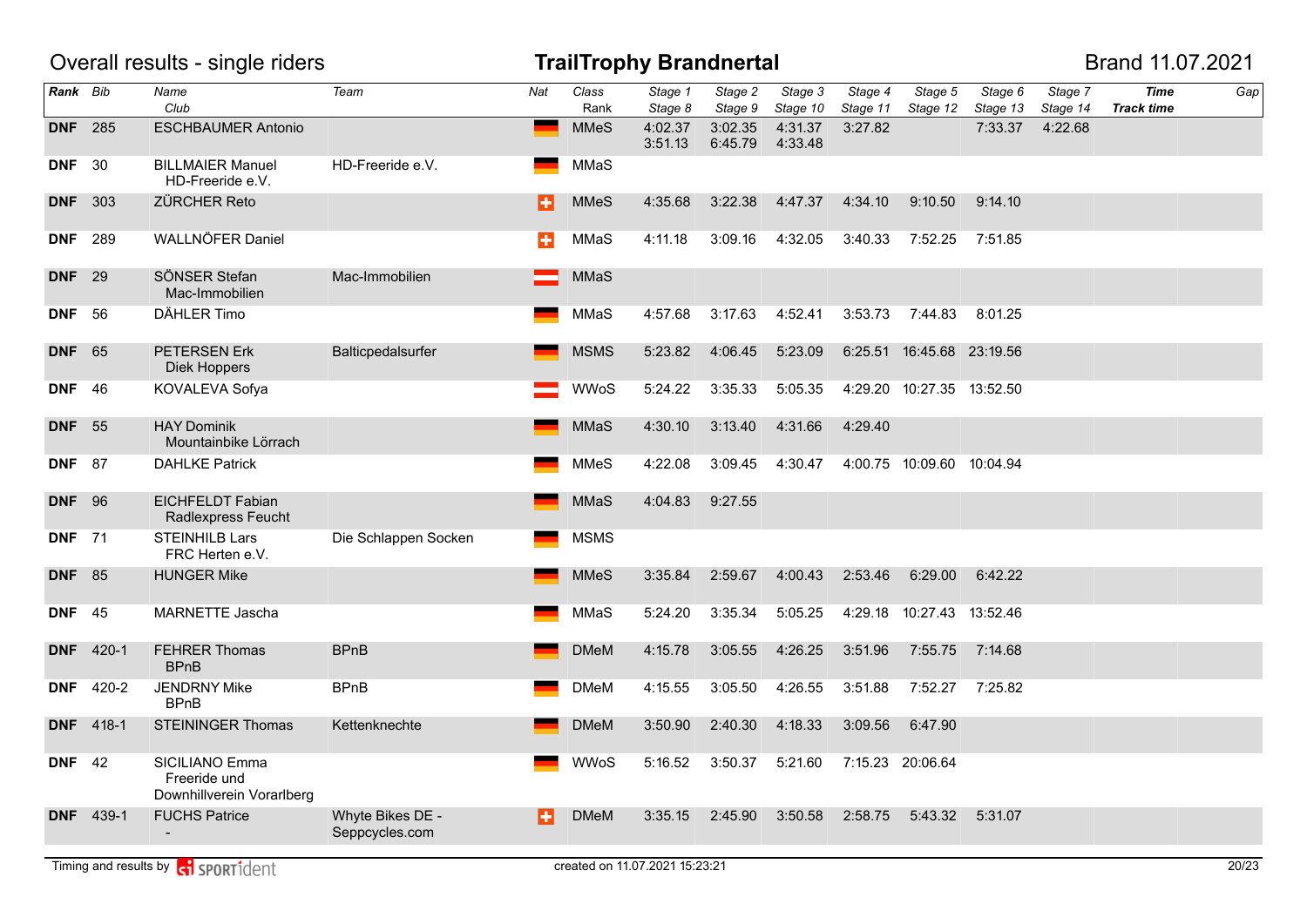|                |                  | Overall results - single riders                                |                                           |     |               | <b>TrailTrophy Brandnertal</b> |                    |                     |                     |                     |                     |                     | Brand 11.07.2021                 |     |
|----------------|------------------|----------------------------------------------------------------|-------------------------------------------|-----|---------------|--------------------------------|--------------------|---------------------|---------------------|---------------------|---------------------|---------------------|----------------------------------|-----|
| Rank Bib       |                  | Name<br>Club                                                   | Team                                      | Nat | Class<br>Rank | Stage 1<br>Stage 8             | Stage 2<br>Stage 9 | Stage 3<br>Stage 10 | Stage 4<br>Stage 11 | Stage 5<br>Stage 12 | Stage 6<br>Stage 13 | Stage 7<br>Stage 14 | <b>Time</b><br><b>Track time</b> | Gap |
| <b>DNF</b>     | 439-2            | <b>KOLP Andreas</b>                                            | Whyte Bikes DE -<br>Seppcycles.com        | ÷   | <b>DMeM</b>   | 3:34.41                        | 2:39.38            | 3:50.05             | 2:56.22             | 5:26.27             | 5:29.00             |                     |                                  |     |
|                | <b>DNF</b> 438-1 | <b>PFISTER Andreas</b>                                         | <b>Fisters</b>                            | H   | <b>DMeM</b>   | 3:42.72                        | 2:47.03            | 3:57.80             | 2:56.95             | 6:13.04             | 6:48.43             |                     |                                  |     |
|                | <b>DNF</b> 438-2 | PFISTER Michael                                                | Fisters                                   | ÷   | DMeM          | 3:49.75                        | 2:50.00            | 4:01.79             | 3:04.40             | 6:36.80             | 6:10.13             |                     |                                  |     |
| <b>DNF</b> 28  |                  | STOLZ Holger                                                   |                                           |     | <b>MMeS</b>   | 4:00.32                        | 3:10.49            | 4:19.07             | 3:48.43             |                     |                     |                     |                                  |     |
| <b>DNF</b> 202 |                  | <b>VOGELBACHER Markus</b>                                      | <b>BLACK FOREST BRUDAL</b><br>TEAM        |     | MMaS          | 4:56.67                        | 2:58.85            | 4:17.16             | 3:50.78             |                     |                     |                     |                                  |     |
| <b>DNF</b>     | 203              | <b>HASELWANDER Holger</b>                                      | <b>BLACK FOREST BRUDAL</b><br><b>TEAM</b> |     | <b>MMaS</b>   | 4:27.40                        | 3:07.35<br>6:49.29 | 4:32.60<br>4:42.68  | 4:24.70             |                     |                     | 4:22.32             |                                  |     |
| <b>DNF</b>     | 197              | <b>WINKLER Tom</b>                                             | Fahrwerk Werksteam                        |     | <b>MMeS</b>   | 5:24.52                        | 3:22.57            | 4:38.55             | 4:57.50             | 9:29.18             | 9:49.13             |                     |                                  |     |
| <b>DNF</b> 200 |                  | <b>BOSSLER Philipp</b>                                         |                                           |     | <b>MMeS</b>   | 4:12.00                        | 2:52.44            | 4:03.38             | 3:41.10             | 6:56.98             | 6:14.30             |                     |                                  |     |
| <b>DNF</b> 21  |                  | <b>KRETSCHMER Tristan</b><br><b>RSC Fuldabrück</b>             |                                           |     | MMeS          | 4:12.74                        | 3:05.29            | 4:15.10             | 6:06.60             |                     |                     |                     |                                  |     |
| <b>DNF</b>     | 210              | <b>HORSSEN Ernst Van</b>                                       |                                           |     | <b>MSMS</b>   |                                |                    |                     |                     |                     |                     |                     |                                  |     |
| <b>DNF</b>     | 205              | <b>KEIM Maximilian</b>                                         |                                           |     | <b>MMeS</b>   | 3:46.32                        | 2:50.15            | 4:07.36             | 3:03.04             | 6:13.27             | 5:36.16             |                     |                                  |     |
| <b>DNF</b> 207 |                  | <b>WALTER Lukas</b><br>Brickyardmafia                          | Brickyardmafia                            |     | <b>MMeS</b>   | 4:27.05                        | 3:05.35            | 4:17.96             | 3:43.80             | 8:13.87             |                     |                     |                                  |     |
| <b>DNF</b>     | 180              | <b>HÄFLIGER Christian</b><br><b>MTB Freeride</b><br>Connection | <b>FRC Freeride Connection</b>            | ÷   | MMaS          | 3:41.14                        | 2:46.60            | 4:01.64             | 3:20.14             | 7:38.79             |                     |                     |                                  |     |
| <b>DNF</b>     | 126              | <b>SCHNEIDER Daniel</b>                                        | Vecnum                                    |     | <b>MMeS</b>   | 3:19.02                        | 5:50.48            | 4:10.48             |                     |                     |                     | 3:52.57             |                                  |     |
| <b>DNF</b>     | 147              | <b>LEESER Markus</b><br>Orgasmatron                            |                                           |     | MMaS          | 3:57.72                        | 2:56.70            | 4:13.18             | 3:14.38             | 7:44.60             | 7:45.54             |                     |                                  |     |
| <b>DNF</b>     | 107              | <b>WIDMER Dominik</b><br>Bikeparkrüti                          | Bikepark Rüti                             | в   | <b>MMeS</b>   | 3:13.19<br>2:39.46             | 2:28.86            | 3:51.35             | 2:45.66             | 4:58.65             | 4:40.13             | 3:37.60             |                                  |     |
| <b>DNF</b> 117 |                  | <b>WERRES Florian</b><br><b>Wheels Over Frankfurt</b><br>e.V.  |                                           |     | MMeS          | 5:02.55                        | 3:06.42            | 3:45.21             | 2:36.87             | 5:01.17             | 4:40.52             |                     |                                  |     |
| <b>DNF</b>     | 161              | FABER Jan<br>Rad&Tat Tübingen                                  | Oachkatzl Enduro Racing                   |     | <b>MMeS</b>   | 4:09.60                        | 3:01.87<br>6:11.27 | 4:08.00<br>4:25.32  | 4:32.19             | 8:48.54             | 8:31.65             | 4:11.40             |                                  |     |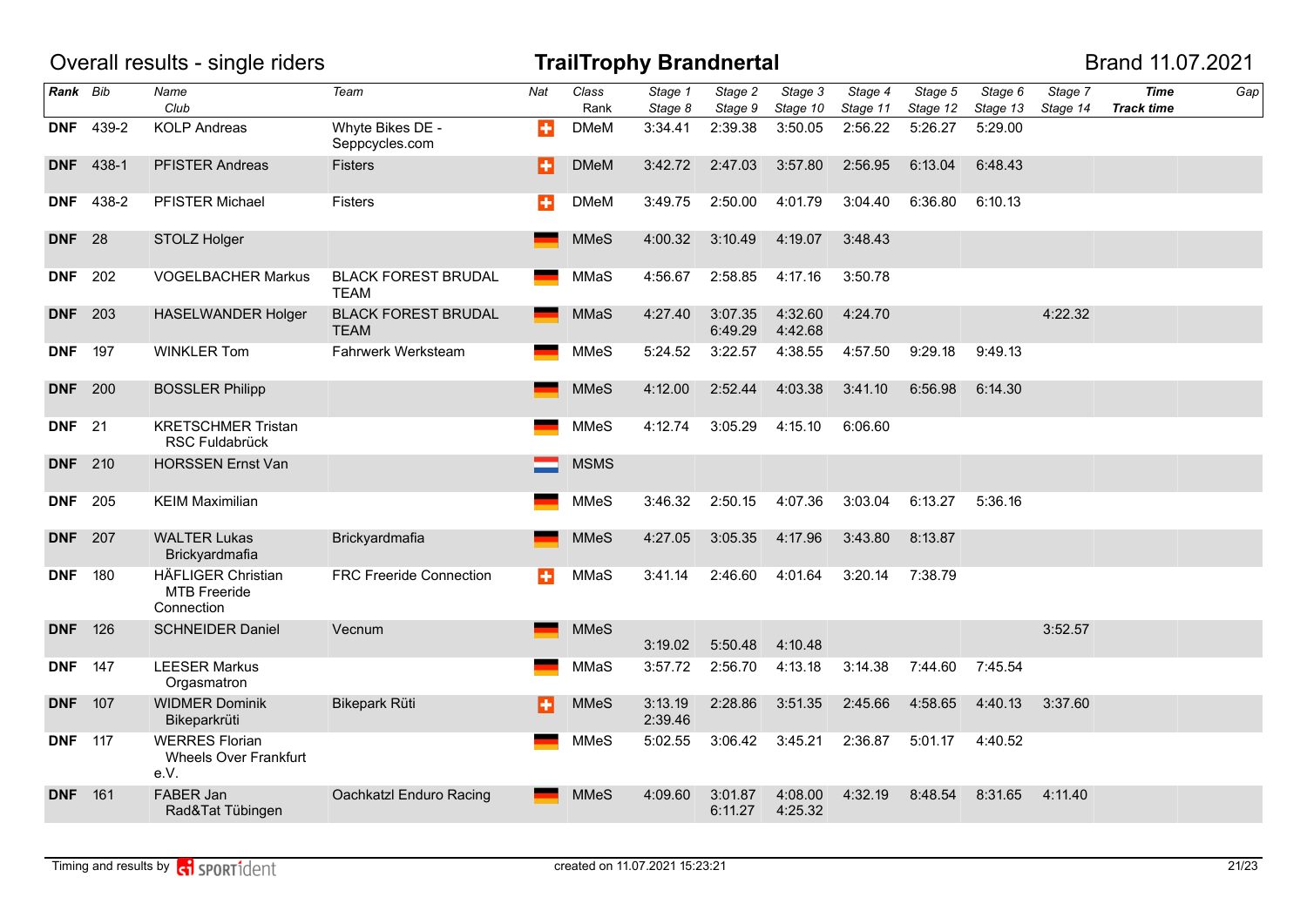|                |     | Overall results - single riders                                           |                                |     |               | <b>TrailTrophy Brandnertal</b> |                     |                     |                     |                           |                     |                     | Brand 11.07.2021                 |     |
|----------------|-----|---------------------------------------------------------------------------|--------------------------------|-----|---------------|--------------------------------|---------------------|---------------------|---------------------|---------------------------|---------------------|---------------------|----------------------------------|-----|
| Rank Bib       |     | Name<br>Club                                                              | Team                           | Nat | Class<br>Rank | Stage 1<br>Stage 8             | Stage 2<br>Stage 9  | Stage 3<br>Stage 10 | Stage 4<br>Stage 11 | Stage 5<br>Stage 12       | Stage 6<br>Stage 13 | Stage 7<br>Stage 14 | <b>Time</b><br><b>Track time</b> | Gap |
| <b>DNF</b> 173 |     | <b>WEILAND Philipp</b><br><b>MTB Freeride</b><br>Connection               | <b>MTB Freeride Connection</b> |     | MMaS          | 4:12.15                        | 3:05.66             | 4:36.28             | 3:30.40             |                           |                     |                     |                                  |     |
| <b>DNF</b> 158 |     | <b>KÜHNEMUTH Marius</b><br><b>Bike Department</b><br>Offenbach e.V. - BDO |                                |     | <b>MMeS</b>   | 4:23.81                        | 3:13.62             | 4:43.92             |                     | 4:38.38 11:57.30 10:34.58 |                     |                     |                                  |     |
| <b>DNF</b> 160 |     | <b>EHRLICH Felix</b>                                                      |                                |     | MMeS          | 5:05.55                        | 3:47.74             | 5:02.82             | 4:38.58             | 9:22.40                   | 9:36.75             |                     |                                  |     |
| <b>DNF</b> 253 |     | <b>BETSCHART Dominik</b><br><b>Bold Cycles</b>                            |                                | н   | <b>MMaS</b>   | 3:44.72                        | 2:45.43             | 4:09.11             | 3:21.19             | 7:09.38                   | 6:58.95             |                     |                                  |     |
| <b>DNF</b> 254 |     | <b>HOSTETTLER Heinz</b>                                                   |                                | ÷   | MMaS          | 3:42.18                        | 2:45.77             | 4:08.20             | 3:07.15             | 6:20.35                   | 5:28.22             |                     |                                  |     |
| <b>DNF</b> 240 |     | <b>GRÜBEL Christian</b>                                                   | <b>Bison</b>                   |     | <b>MMaS</b>   | 4:33.55                        | 3:35.58             | 4:31.32             | 4:25.25             |                           |                     |                     |                                  |     |
| <b>DNF</b> 245 |     | <b>NESCH Andy</b>                                                         | TeamStresa23                   |     | <b>MSMS</b>   | 4:08.39                        | 2:52.18             | 4:18.63             | 3:26.31             |                           |                     |                     |                                  |     |
| <b>DNF</b> 264 |     | ZIMMERMANN Florian                                                        |                                |     | <b>MMeS</b>   | 4:01.45                        | 2:41.65             | 4:13.50             | 3:46.18             | 6:33.28                   | 7:17.33             |                     |                                  |     |
| <b>DNF</b> 271 |     | <b>GERZABEK Benjamin</b>                                                  |                                |     | MMaS          | 5:17.85                        | 4:05.28             | 5:32.62             |                     | 4:37.08 11:05.16 11:26.93 |                     |                     |                                  |     |
| <b>DNF</b> 257 |     | <b>SCHERER Christian</b>                                                  |                                |     | <b>MMaS</b>   | 4:35.37                        | 3:12.05<br>10:43.04 | 4:30.22<br>5:05.00  | 4:21.97             |                           | 9:29.00 11:43.32    | 4:27.00             |                                  |     |
| <b>DNF</b>     | 260 | <b>GERSTGRASSER Daniel</b>                                                |                                |     | <b>MMeS</b>   | 4:46.78<br>4:28.71             | 3:03.68<br>8:13.27  | 4:49.34<br>4:37.98  | 4:48.86             |                           |                     | 4:18.37             |                                  |     |
| <b>DNF</b> 238 |     | <b>SCHÖNHERR Andreas</b><br><b>Team Bison</b>                             | <b>Team Bison</b>              |     | <b>MMeS</b>   | 4:32.72                        | 3:05.08             | 4:24.15             |                     | 4:20.92 11:29.34          |                     |                     |                                  |     |
| <b>DNF</b>     | 217 | <b>ROLSER Tobias</b><br>be-movable                                        | Be-Movable                     |     | <b>MSMS</b>   | 3:55.60                        | 2:49.48             | 4:07.20             | 3:42.31             | 6:38.70                   | 7:18.07             |                     |                                  |     |
| <b>DNF</b>     | 22  | <b>MAYER Philipp</b>                                                      |                                |     | <b>MMeS</b>   | 3:30.55                        | 2:41.99             | 4:02.33             | 3:06.64             | 6:02.23                   | 5:52.89             |                     |                                  |     |
| <b>DNF</b>     | 214 | STRUTZMANN Carolin<br>Die Kurbel Factory<br>Racing Team                   |                                |     | <b>WWoS</b>   | 5:08.69                        | 7:43.95             |                     |                     |                           |                     |                     |                                  |     |
| <b>DNF</b> 216 |     | <b>BERGMANN Florian</b>                                                   | <b>DosBartos</b>               |     | <b>MMeS</b>   | 3:44.96                        | 3:12.40             | 4:15.70             | 3:36.93             | 6:41.95                   | 8:29.87             |                     |                                  |     |
| <b>DNF</b>     | 228 | JÄCKLE Patrick                                                            |                                |     | <b>MMeS</b>   | 4:40.50<br>3:56.15             | 2:58.08<br>8:28.64  | 4:16.03             | 3:43.46             | 8:04.10                   | 8:51.30             | 4:07.48             |                                  |     |
| <b>DNF</b> 234 |     | DÜNSER Michael<br><b>Wicked Ruffneck Crew</b>                             |                                |     | <b>MMeS</b>   | 4:00.87<br>5:14.28             | 2:54.05             | 4:23.32             | 3:27.05             | 7:30.03                   | 6:55.19             | 4:09.12             |                                  |     |